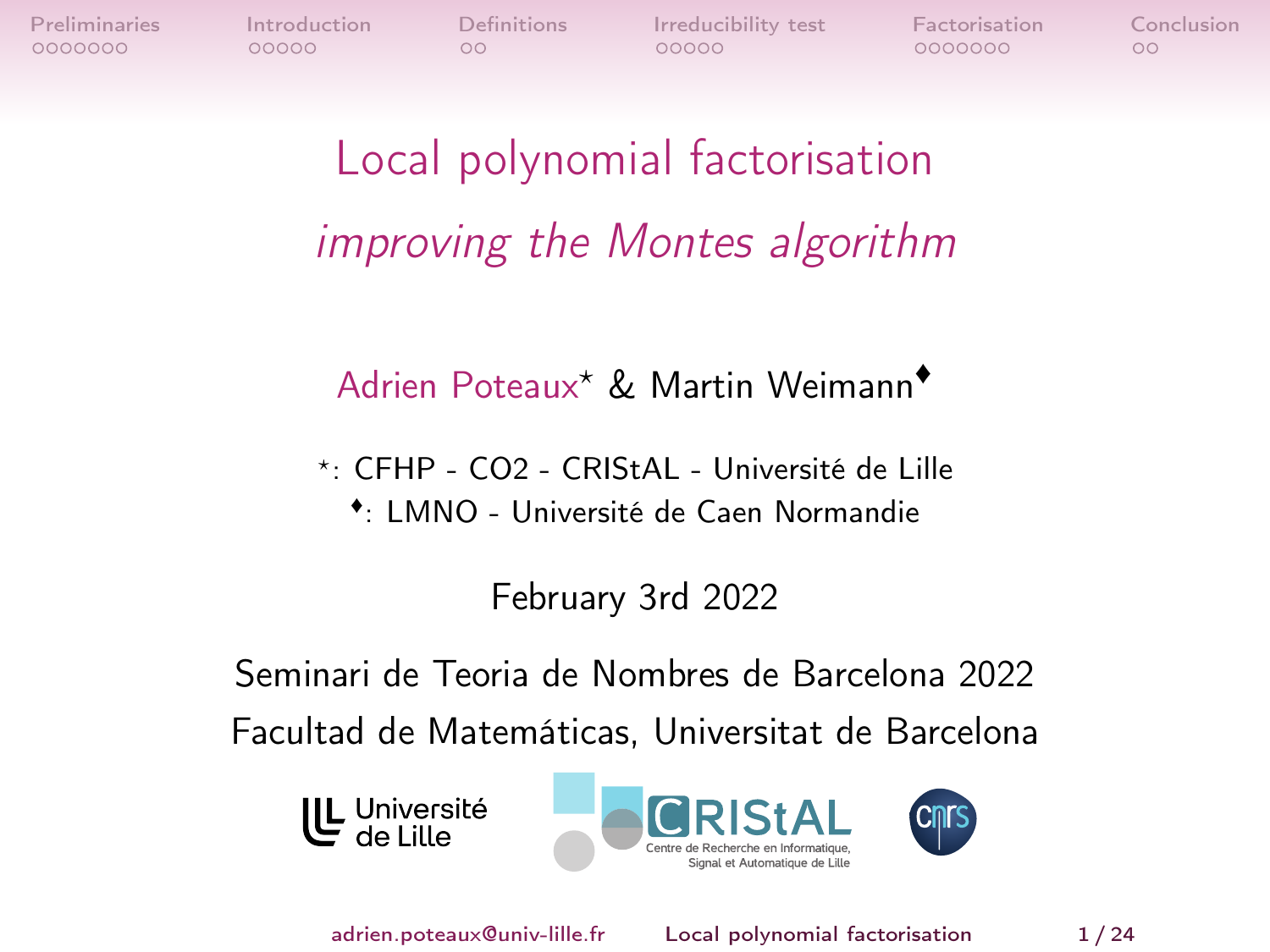<span id="page-1-0"></span>

# My background

## Singularities of plane algebraic curves

### Puiseux series, Newton-Puiseux algorithm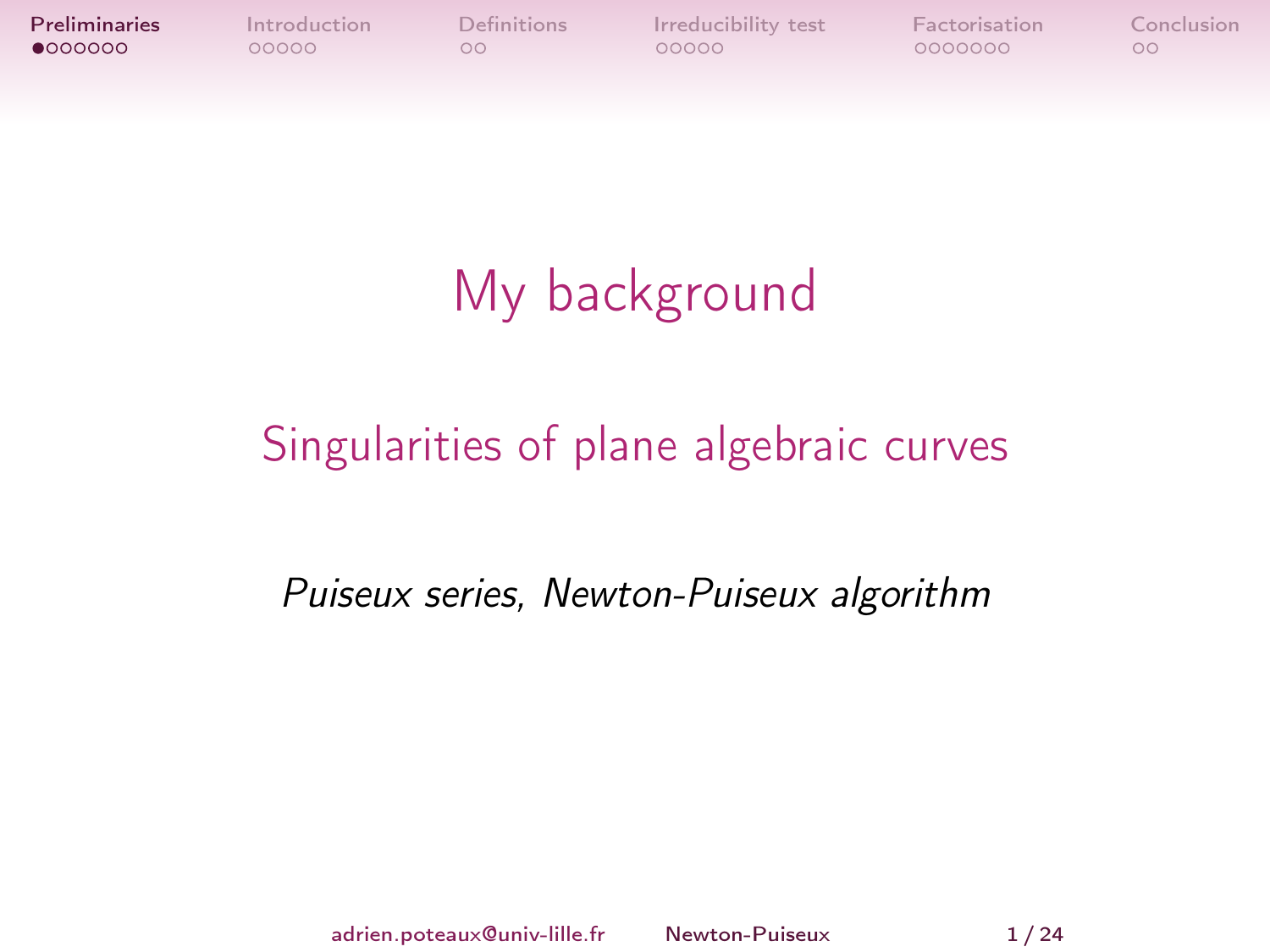| <b>Preliminaries</b> | Introduction | Definitions | Irreducibility test | Factorisation | Conclusion |
|----------------------|--------------|-------------|---------------------|---------------|------------|
| 0000000              | 00000        | nn.         | 00000               | 0000000       |            |
|                      |              |             |                     |               |            |

Puiseux series

$$
Char(\mathbb{K}) = 0 \text{ or } Char(\mathbb{K}) > d := deg(F)
$$

#### Theorem (Puiseux, 1850)

 $F \in \mathbb{K}[[t]][x]$  has d distinct roots in  $\mathbb{K}((t))$ :

$$
S_{ij}(t) = \sum_{k=n_i}^{\infty} \alpha_{i,k} \, \zeta_{e_i}^{jk} \, t^{\frac{k}{e_i}}
$$

• 
$$
e_1, \cdots, e_s \in \mathbb{N}^*
$$
 and  $d = \sum_{i=1}^s e_i$ 

$$
\bullet \ \ 0 \leq j \leq e_i-1, \ 1 \leq i \leq s, \ n_i \in \mathbb{Z}, \ \alpha_{i,n_i} \neq 0
$$

 $\zeta_{\bm{e}_i}$  primitive  $\bm{e}_i$ -th root of unity.

Moreover,  $\{\alpha_{i,k}\}\$  belongs to a finite extension of  $\mathbb K$ .

$$
\overline{\mathbb{K}((x))} = \bigcup_{e \in \mathbb{N}^{\star}} \overline{\mathbb{K}}((x^{\frac{1}{e}}))
$$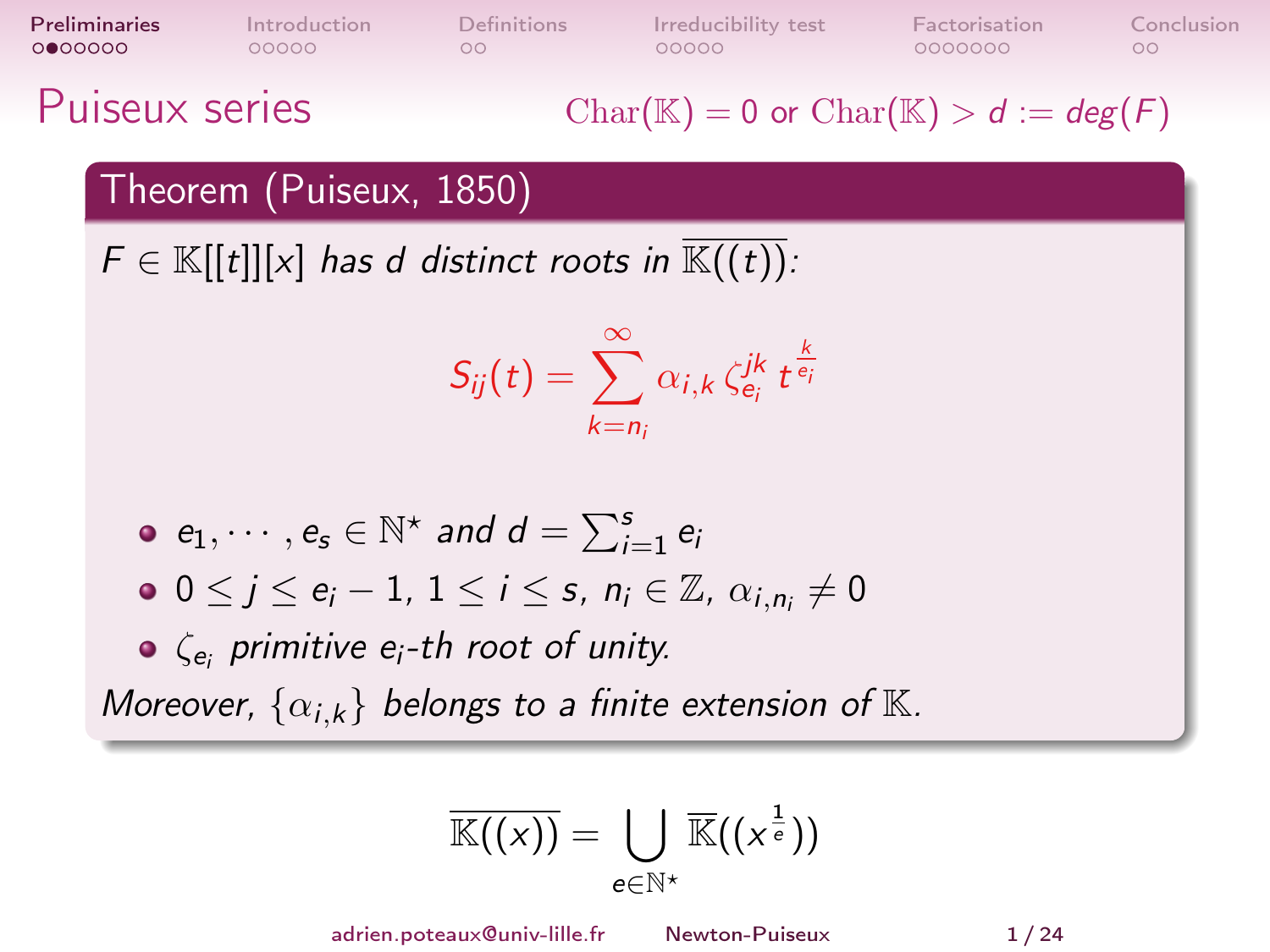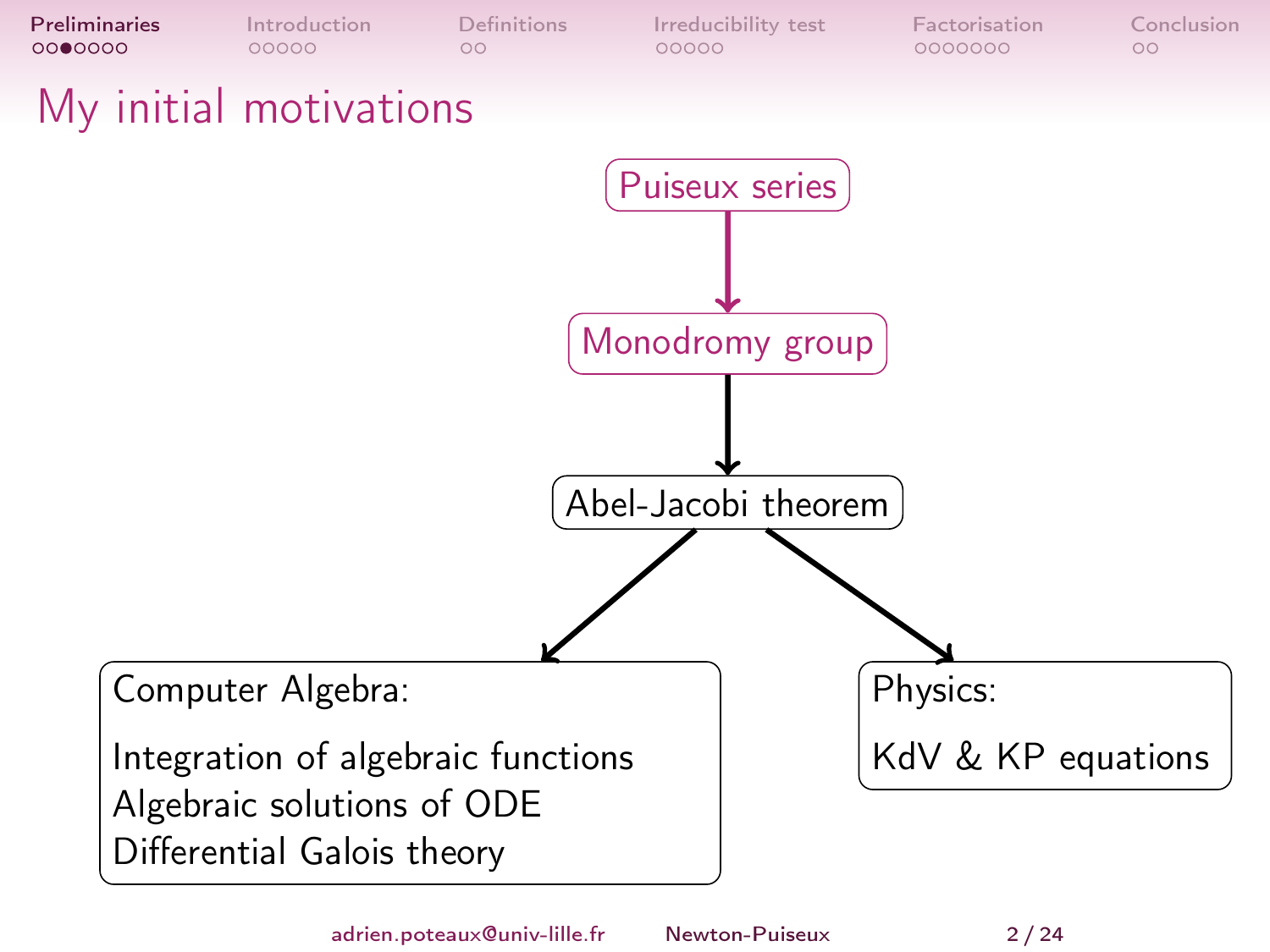| <b>Preliminaries</b> | Introduction | <b>Definitions</b> | Irreducibility test | Factorisation | Conclusion |
|----------------------|--------------|--------------------|---------------------|---------------|------------|
| 0000000              | 00000        | OO.                | 00000               | 0000000       |            |

Computing Puiseux series: tools and idea

$$
F(t,x) = x^6 + tx^5 + 5t^3x^4 - 2tx^4 + 4t^2x^2 + t^5 - 3t^4
$$

 $\Longrightarrow$  We're looking for  $S(t)=\alpha \ t^{\frac{m}{q}}+\cdots$  s.t.  $F(t,S(t))=0$ 

$$
F(t, \alpha t^{\frac{m}{q}} + \cdots) = \alpha^{6} t^{\frac{6m}{q}} + \alpha^{5} t^{\frac{5m}{q}+1} + 5 \alpha^{4} t^{\frac{4m}{q}+3}
$$

$$
-2 \alpha^{4} t^{\frac{4m}{q}+1} + 4 \alpha^{2} t^{\frac{2m}{q}+2} + t^{5} - 3 t^{4} + \cdots
$$

• Some of these terms must cancel !

 $\implies$   $(m, q)$  s.t. at least two exponents are the same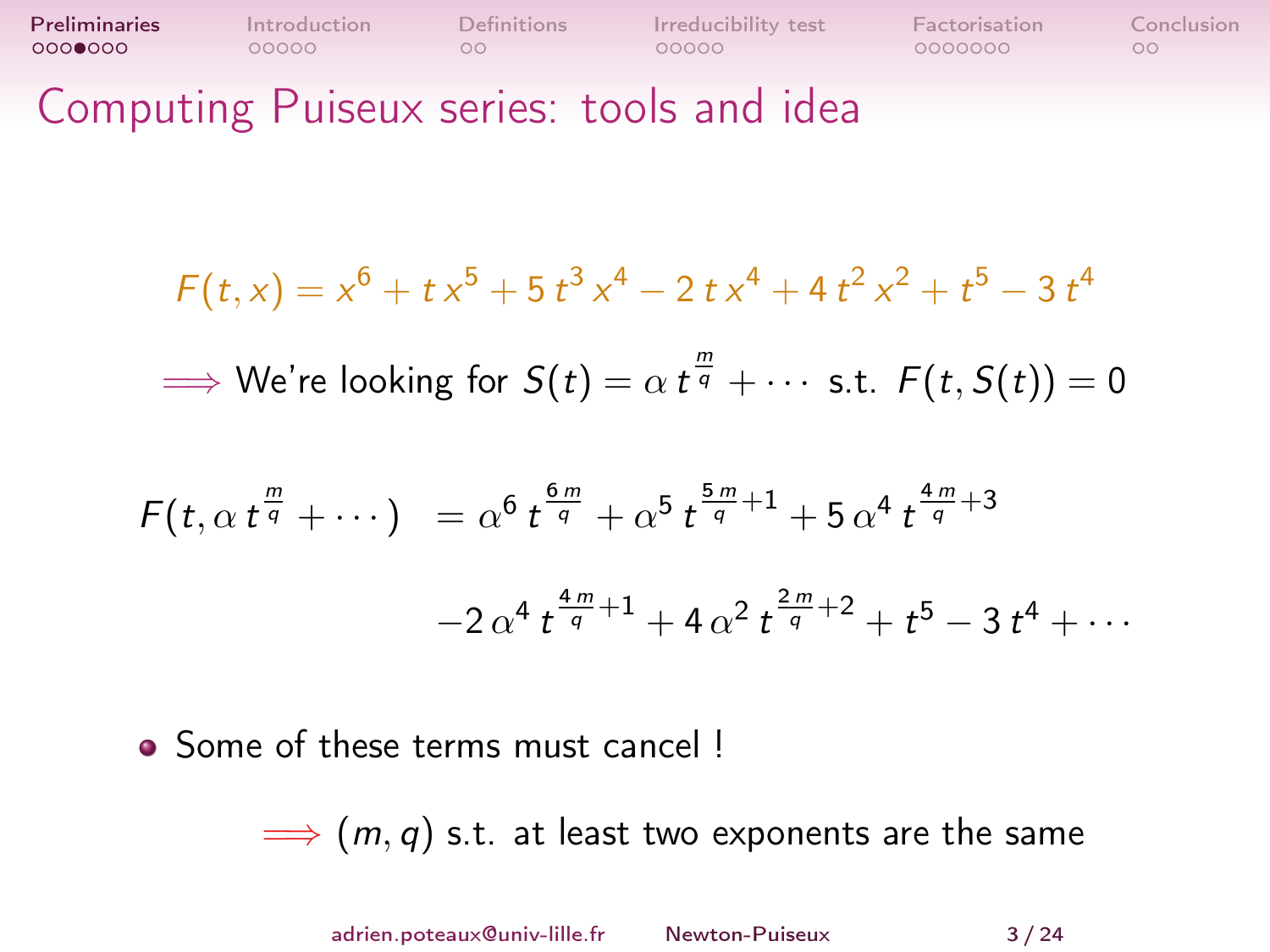[Preliminaries](#page-1-0) [Introduction](#page-14-0) [Definitions](#page-21-0) [Irreducibility test](#page-23-0) [Factorisation](#page-34-0) [Conclusion](#page-44-0) Support of the polynomial

$$
F(t,x) = t^0 x^6 + t^1 x^5 + 5 t^3 x^4 - 2 t^1 x^4 + 4 t^2 x^2 + t^5 x^0 - 3 t^4 x^0
$$

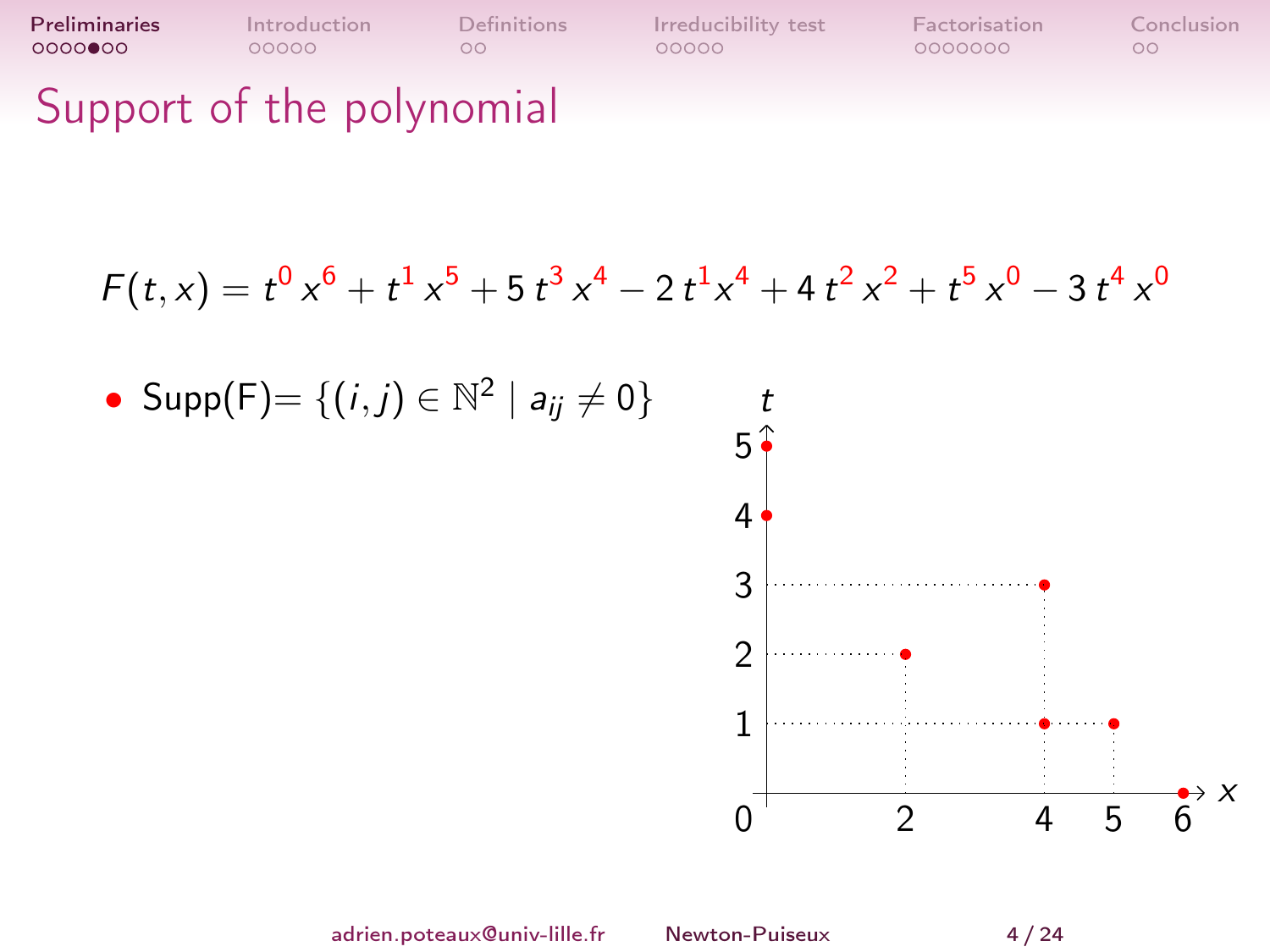Choice of  $(m, q)$  that increases the *t*-order ?

$$
F(t,x) = x^6 + tx^5 + 5t^3x^4 - 2tx^4 + 4t^2x^2 + t^5 - 3t^4
$$

• Supp(F) = { $(i, j) \in \mathbb{N}^2 \mid a_{ij} \neq 0$ } ∗ (m, q) for cancelling two terms ?  $\rightsquigarrow$  at least two points on  $mi + qi = l$ ∗ increasing the t-order ? 3 4  $5<sup>1</sup>$ 

 $\rightsquigarrow$  no other point under the line

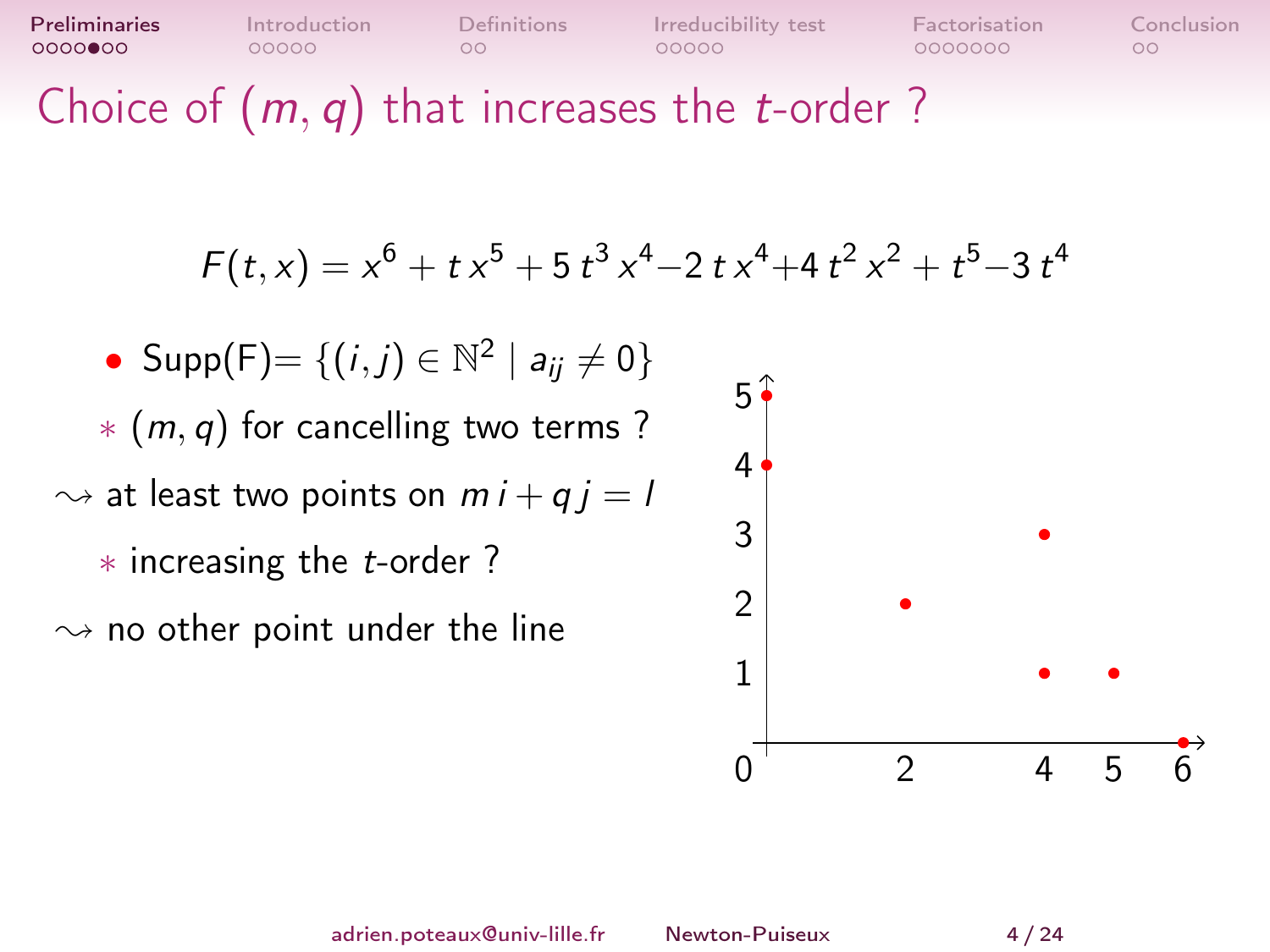**[Preliminaries](#page-1-0)** [Introduction](#page-14-0) [Definitions](#page-21-0) Irreducibility-test [Factorisation](#page-34-0) [Conclusion](#page-44-0) 0000000

Choice of  $(m, q)$  that increases the *t*-order ?

$$
F(t,x) = x^6 + tx^5 + 5t^3x^4 - 2tx^4 + 4t^2x^2 + t^5 - 3t^4
$$

• Supp(F)=  $\{(i,j) \in \mathbb{N}^2 \mid a_{ij} \neq 0\}$ ∗ (m, q) for cancelling two terms ?  $\rightsquigarrow$  at least two points on  $mi + qi = l$ ∗ increasing the t-order ?  $\rightsquigarrow$  no other point under the line

 $(\Delta_1)$   $i + 2i = 6$  is such a line

$$
\sim S(t) = \alpha t^{1/2} + \cdots
$$



adrien.poteaux@univ-lille.fr [Newton-Puiseux](#page-0-0) 4 / 24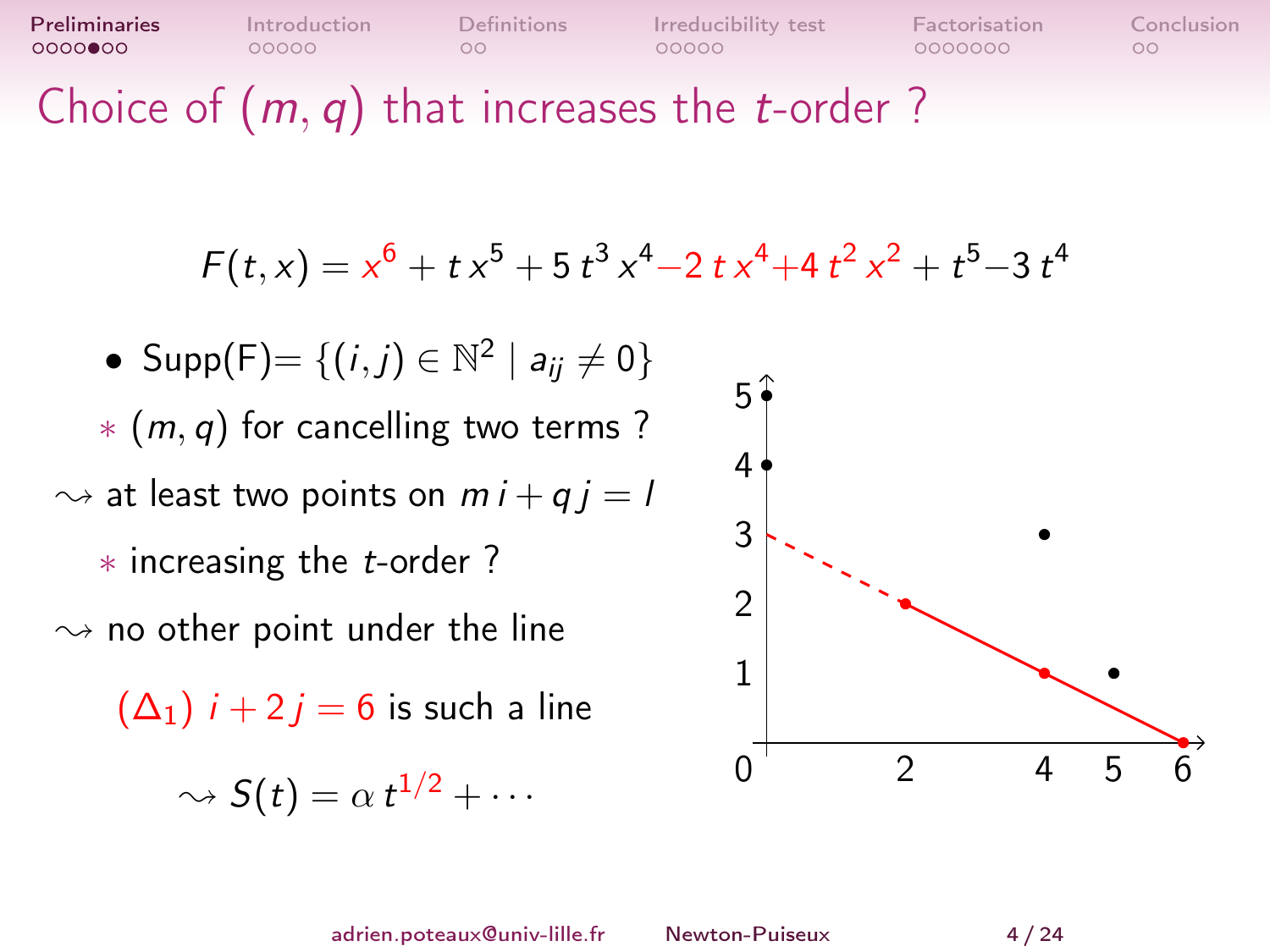**[Preliminaries](#page-1-0)** [Introduction](#page-14-0) [Definitions](#page-21-0) Irreducibility-test [Factorisation](#page-34-0) [Conclusion](#page-44-0) 0000000

Choice of  $(m, q)$  that increases the *t*-order ?

$$
F(t,x) = x^6 + tx^5 + 5t^3x^4 - 2tx^4 + 4t^2x^2 + t^5 - 3t^4
$$

• Supp(F)=  $\{(i,j) \in \mathbb{N}^2 \mid a_{ij} \neq 0\}$ ∗ (m, q) for cancelling two terms ?  $\rightsquigarrow$  at least two points on  $mi + qi = l$ ∗ increasing the t-order ?  $\rightsquigarrow$  no other point under the line  $(\Delta_1)$   $i + 2i = 6$  is such a line  $(\Delta_2)$  *i* + *j* = 4 is too 0 1 2 3 4 5

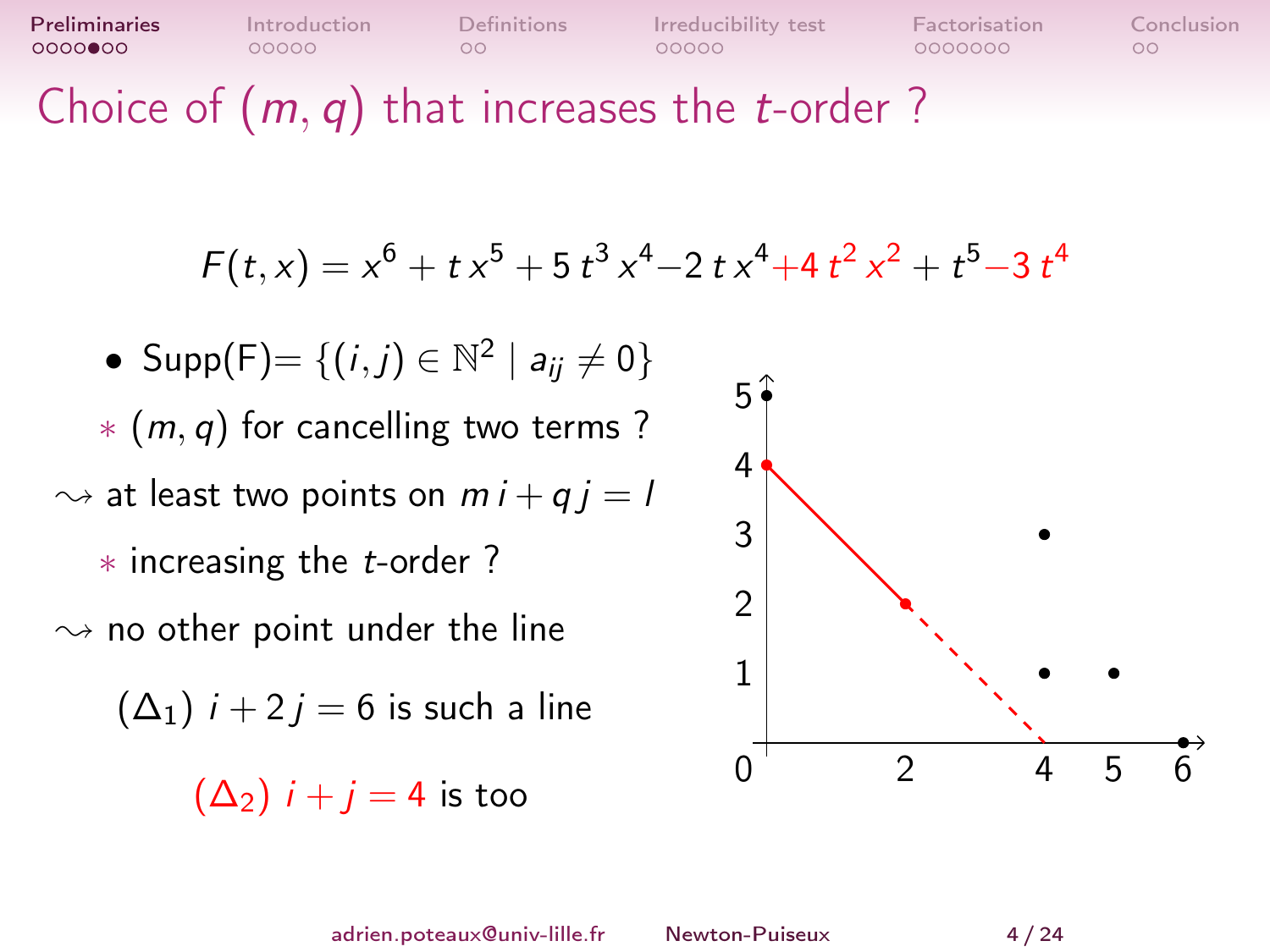| <b>Preliminaries</b> | Introduction | <b>Definitions</b> | Irreducibility test | Factorisation | Conclusion |
|----------------------|--------------|--------------------|---------------------|---------------|------------|
| 00000000             | COOOO.       | OO.                | 00000               | 0000000       | $\circ$    |
| Newton polygon       |              |                    |                     |               |            |

$$
F(t,x) = x^6 + tx^5 + 5t^3x^4 - 2tx^4 + 4t^2x^2 + t^5 - 3t^4
$$

• 
$$
Supp(F) = \{(i, j) \in \mathbb{N}^2 \mid a_{ij} \neq 0\}
$$

 $\mathcal{N}(F)$ : lower part of convex hull of Supp(F).

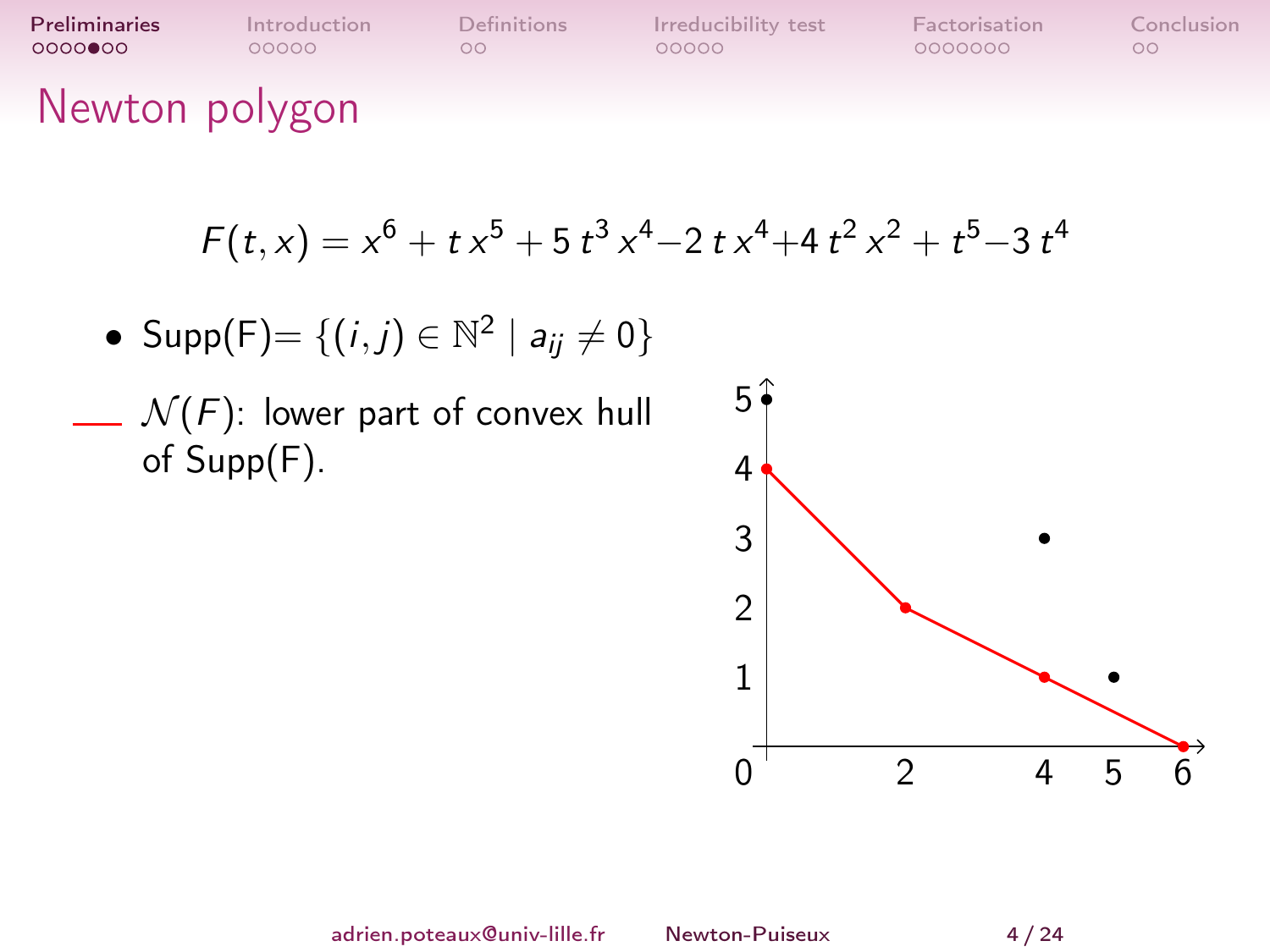| Preliminaries |  |
|---------------|--|
| ੦੦੦੦●੦੦       |  |

Choice of  $\alpha$  that increases the *t*-order ?

$$
F(t,x) = x^6 + tx^5 + 5t^3x^4 - 2tx^4 + 4t^2x^2 + t^5 - 3t^4
$$

• 
$$
Supp(F) = \{(i,j) \in \mathbb{N}^2 \mid a_{ij} \neq 0\}
$$

 $\Box$   $\mathcal{N}(F)$ : lower part of convex hull of Supp(F).

```
F(T^2, \alpha T) = (\alpha^6 - 2\alpha^4 + 4\alpha^2) T^6+\alpha^5 \; 7^7 - 3 \; 7^8 + (5 \alpha^4 + 1) \, 7^{10} + \ldots
```
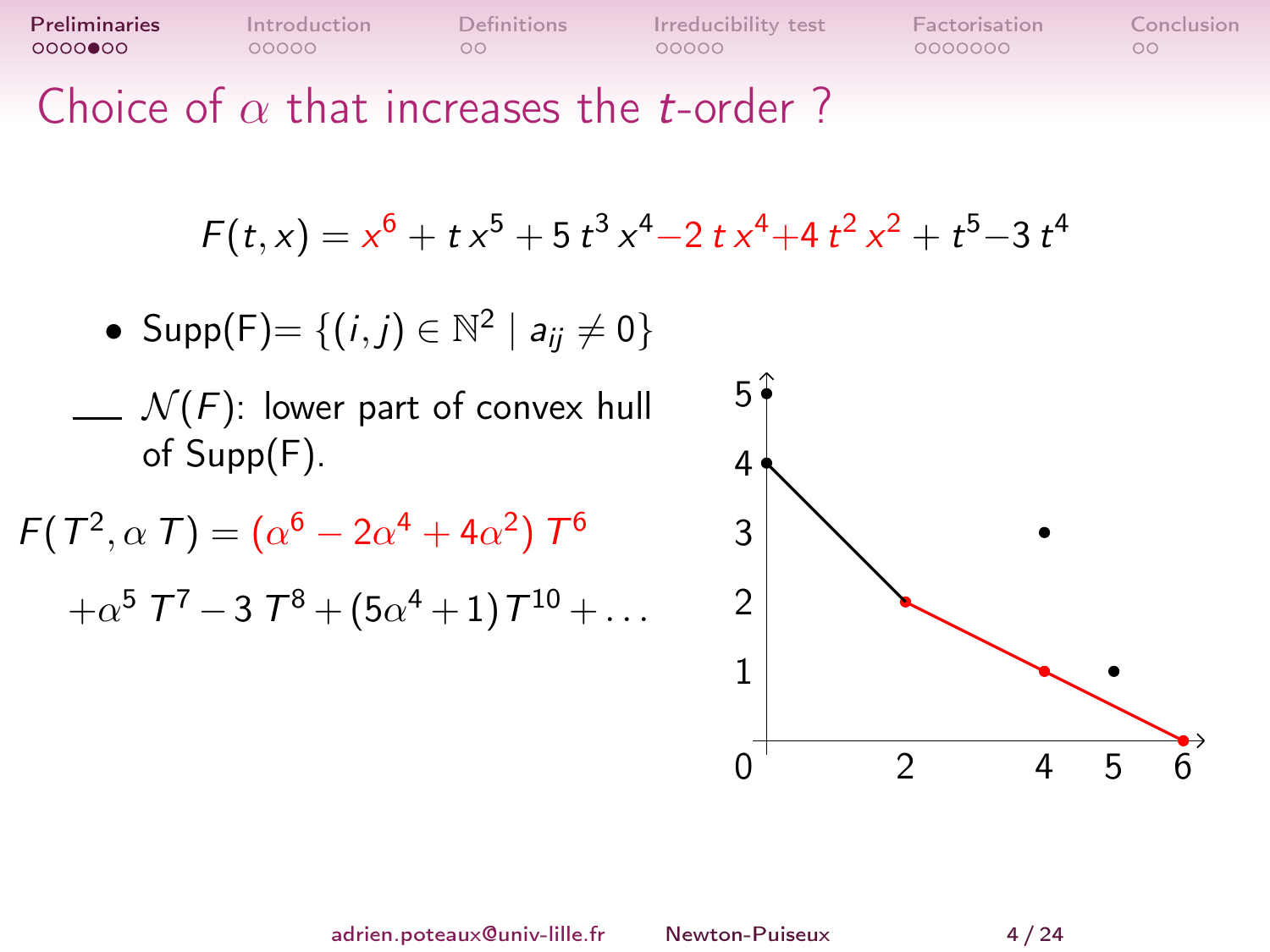Characteristic polynomial

$$
F(t,x) = x^6 + tx^5 + 5t^3x^4 - 2tx^4 + 4t^2x^2 + t^5 - 3t^4
$$

• 
$$
Supp(F)=\{(i,j)\in\mathbb{N}^2\mid a_{ij}\neq 0\}
$$

 $\Box$   $\mathcal{N}(F)$ : lower part of convex hull of Supp(F).

$$
F(T^2, \alpha T) = (\alpha^6 - 2\alpha^4 + 4\alpha^2) T^6
$$
  
+ $\alpha^5 T^7 - 3T^8 + (5\alpha^4 + 1)T^{10} + ...$ 

Characteristic polynomial:

$$
\phi_{\Delta_1}(\beta) = \beta^2 - 2\beta + 4 \qquad \qquad 0
$$



adrien.poteaux@univ-lille.fr [Newton-Puiseux](#page-0-0) 4 / 24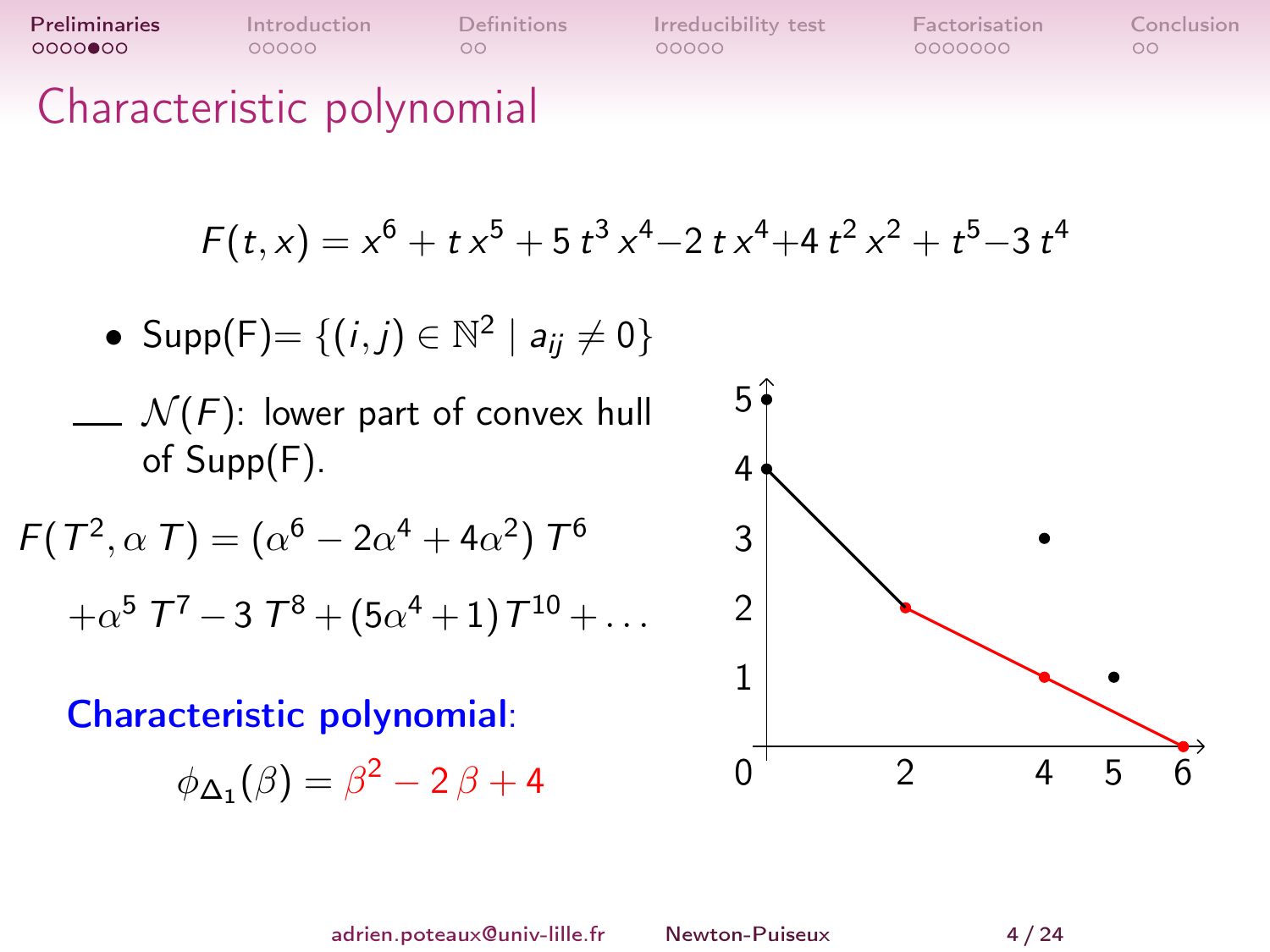### Newton-Puiseux algorithm

### For each edge  $\Delta$  of  $\mathcal{N}(F)$

1. Factor 
$$
\phi_{\Delta} = \prod_{k=1}^{s} \phi_k^{M_k}
$$

2. For each  $\phi_k$ ,

Puiseux transformation:

$$
\mathcal{F}_{\Delta,\xi}(t,x)=\frac{\mathcal{F}(t^q,t^m(x+\xi^{\frac{1}{q}}))}{t^l}
$$

with  $\xi$  root of  $\phi_k$ .

3. Recursive calls:  ${F_{\Delta,\xi}(t,x)}_{\Delta,\xi}$ 

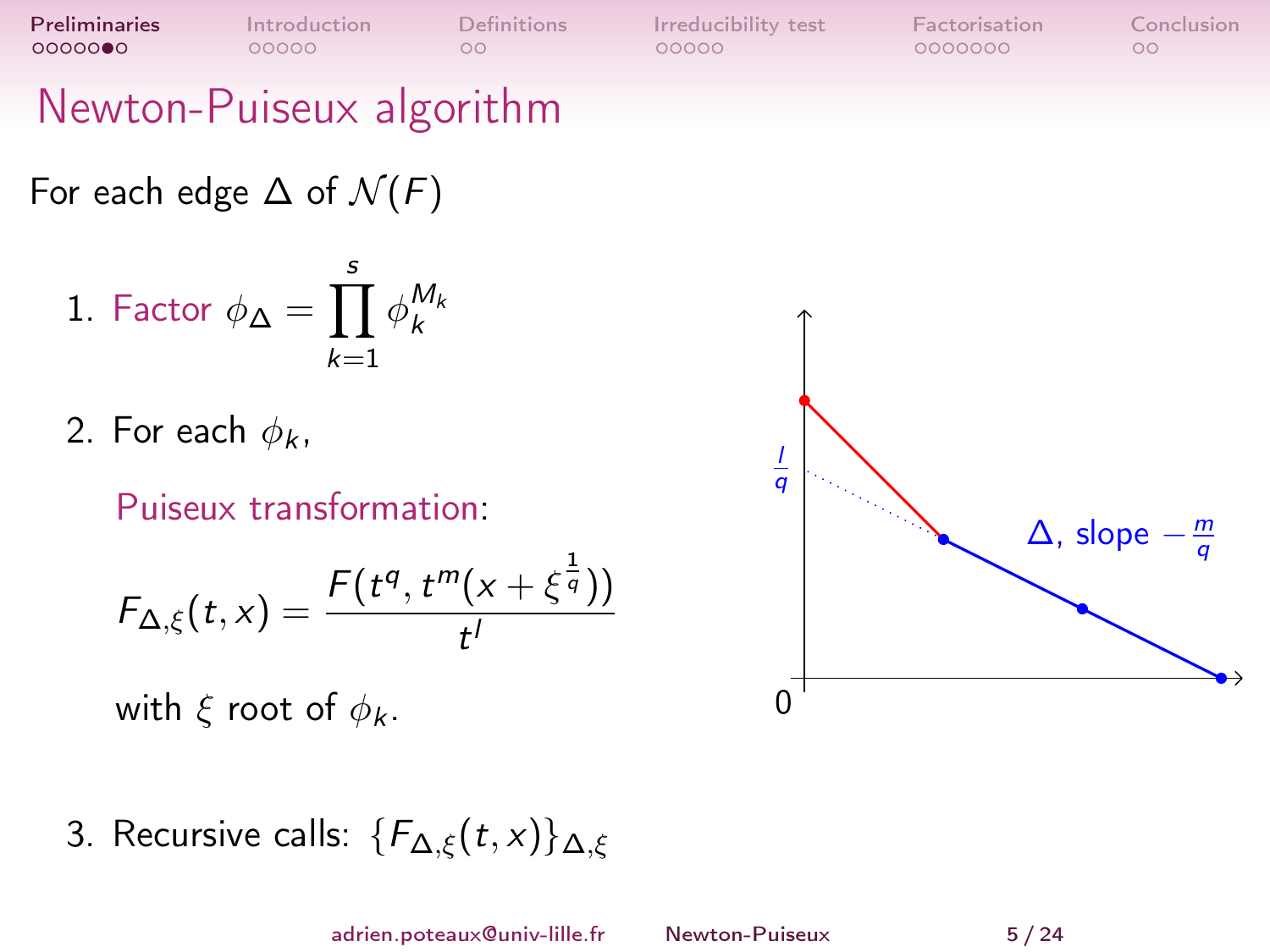| Preliminaries | Introduction | Definitions | Irreducibility test | Factorisation | Conclusion |
|---------------|--------------|-------------|---------------------|---------------|------------|
| 000000        | 00000        | nn          | 00000               | 0000000       | $\circ$    |
| Main results  |              |             |                     |               |            |

- [Po08] A modular-numeric strategy.
	- **1** Compute S modulo a well chosen prime  $p \rightsquigarrow$  essential terms.

<sup>2</sup> Use this computation to get numerical coefficients of the series.

- Improved arithmetic complexity.
	- [Po08]  $\mathcal{O}(D^8) \rightsquigarrow \mathcal{O}^*(D^5)$ .
	- [PoRy15]  $\mathcal{O}(D^4)$ : Abhyankhar's trick (d-th approximate root).
	- [PoWe21]  $\mathcal{O}(D^3)$ : divide and conquer strategy.

Application: genus in an expected  $\mathcal{O}(D^3)$  binary operations.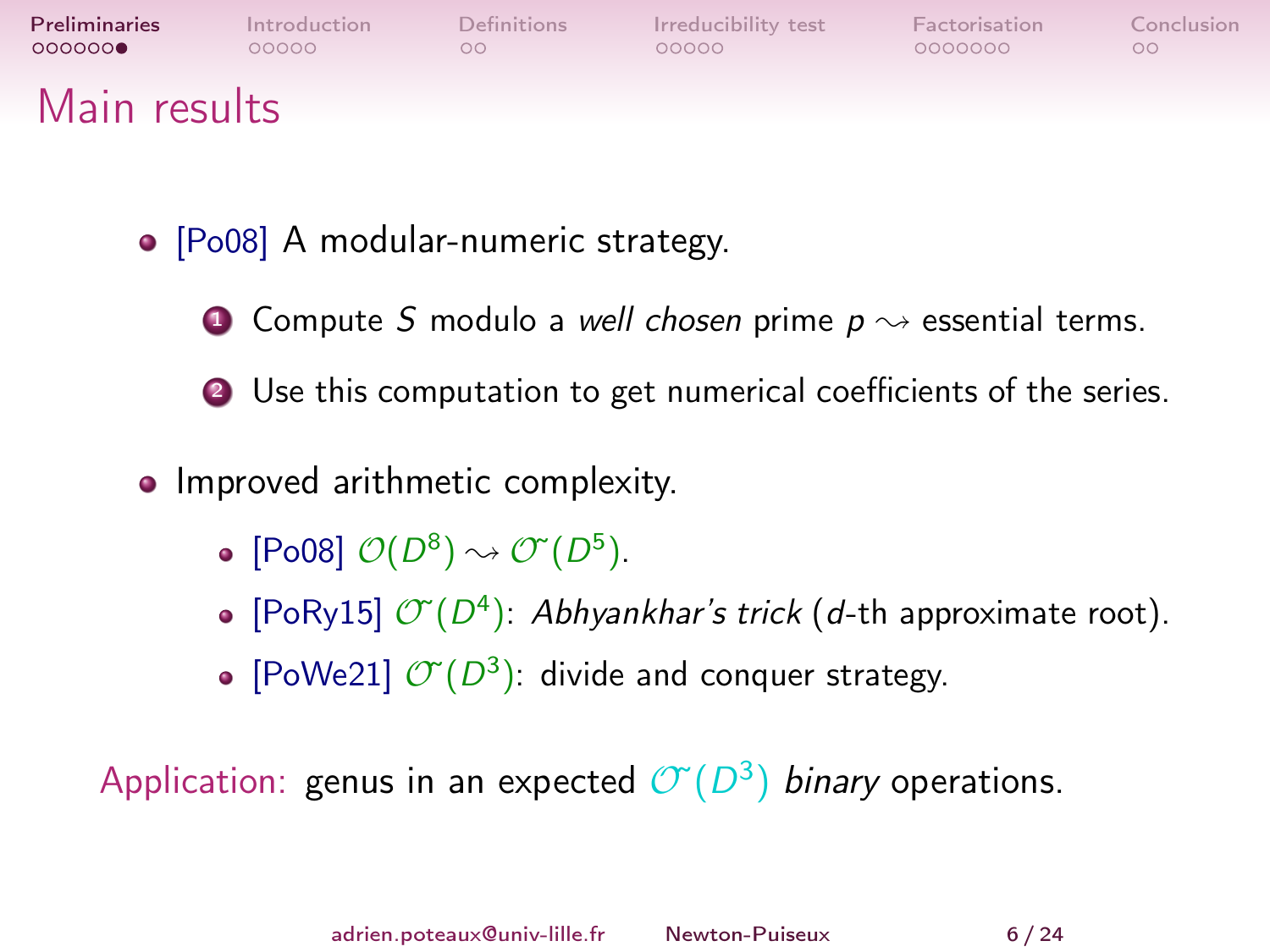<span id="page-14-0"></span>

| Preliminaries | Introduction | <b>Definitions</b> | Irreducibility test | Factorisation | Conclusion |
|---------------|--------------|--------------------|---------------------|---------------|------------|
| 0000000       | 0000         | nn                 | 00000               | 0000000       |            |

### Moving towards generalised Newton polygons

improving the irreducibility test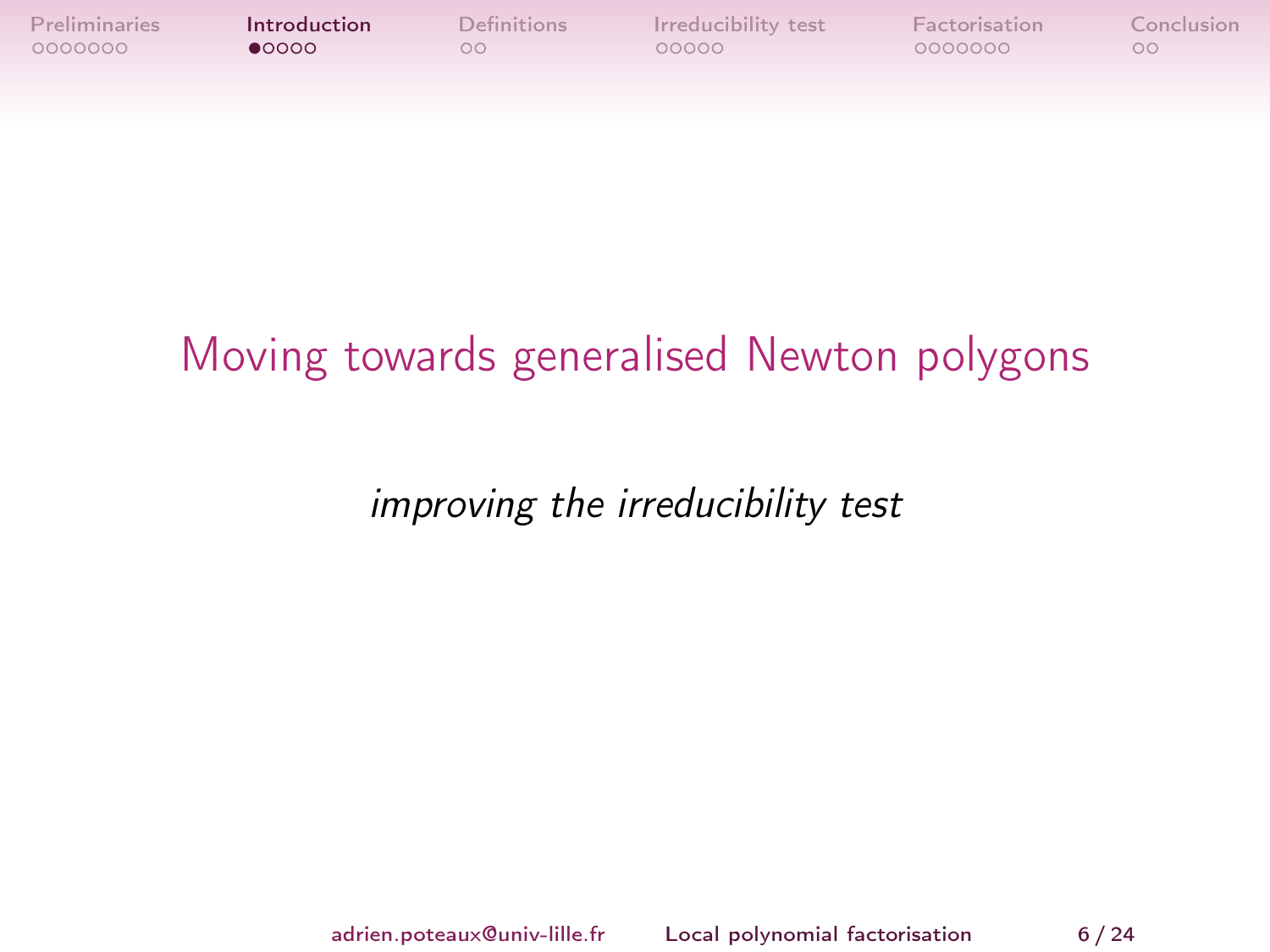| Preliminaries | Introduction | Definitions | Irreducibility test | Factorisation | Conclusion |
|---------------|--------------|-------------|---------------------|---------------|------------|
| 0000000       | 00000        | nn.         | 00000               | 0000000       | $\circ$    |
| One example   |              |             |                     |               |            |

$$
F = (x^{\alpha} - t^2)^2 + t^{\alpha} \in \mathbb{A}[x]
$$
 with  $\mathbb{A} = \mathbb{C}[[t]]$ 

$$
\bullet \ \ d=\deg(F)=2\,\alpha,
$$

$$
\bullet \ \delta = v_t(\text{Disc}(F)) = 2\alpha^2 - 4\alpha + 4.
$$

Assume  $\alpha > 4$  odd.

### Is  $F$  irreducible in  $\mathbb{C}[[t]][x]$  ?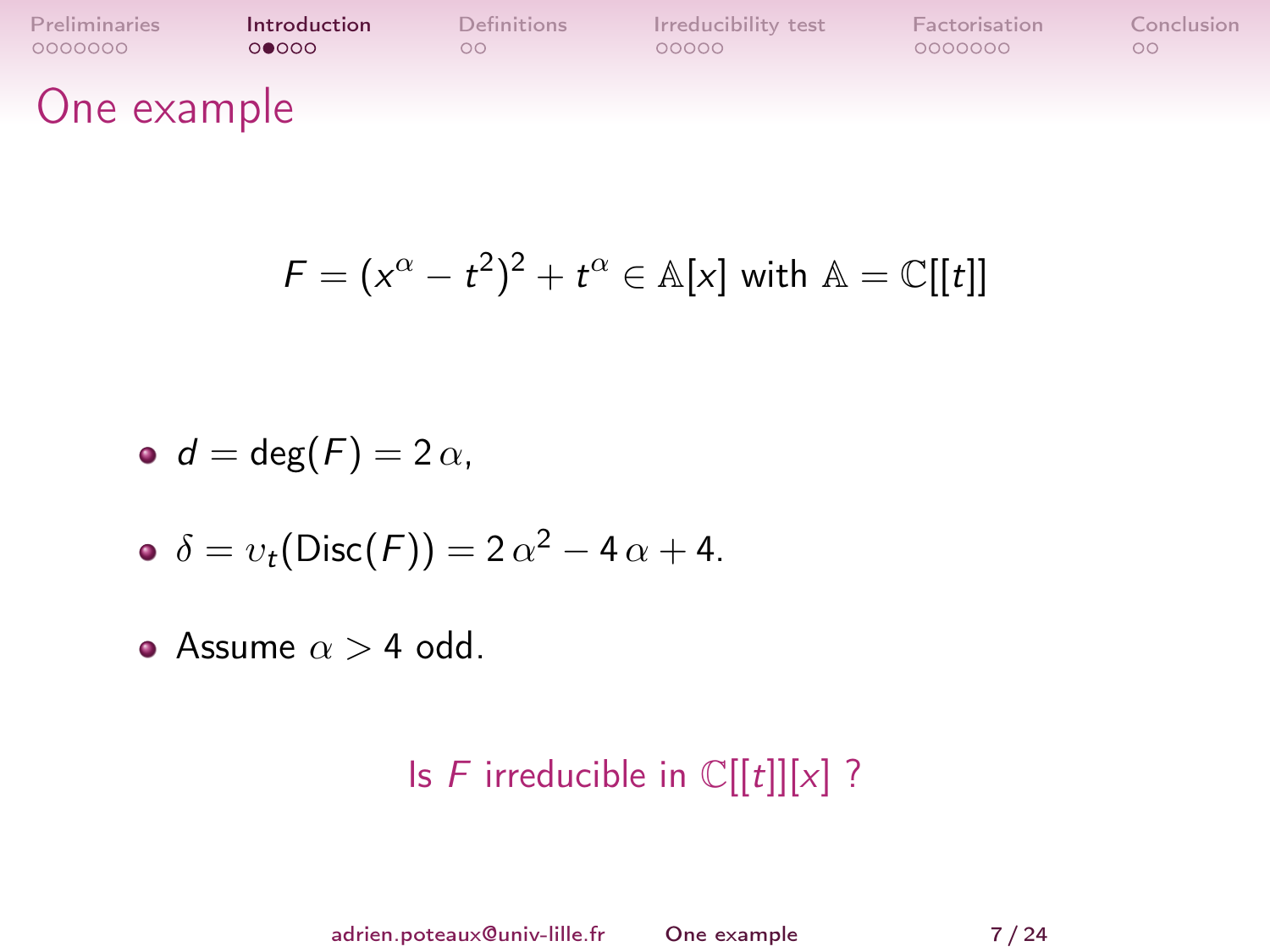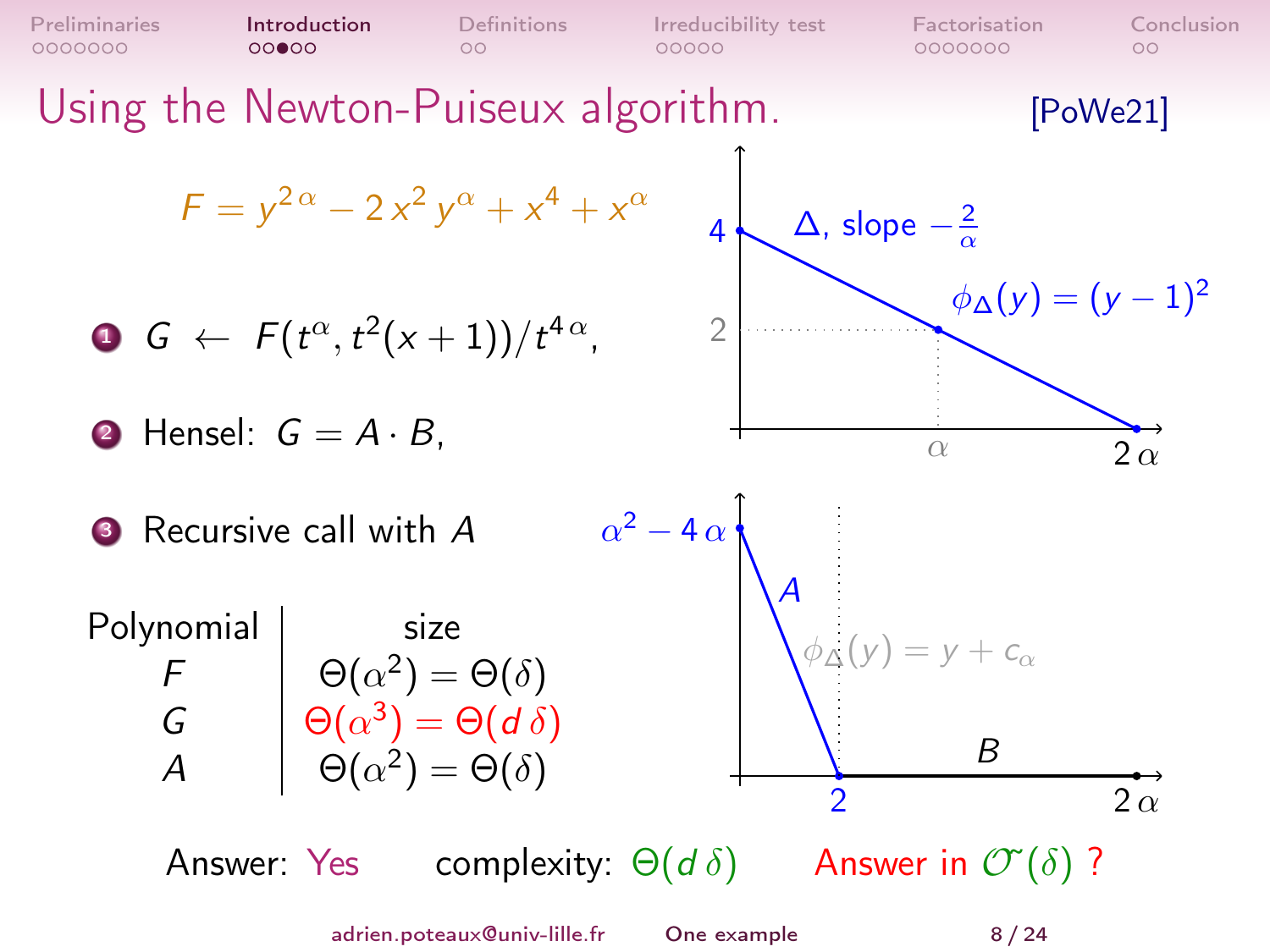$\circ$ 

### Avoiding any blow-up ?

$$
F=(x^{\alpha}-t^2)^2+t^{\alpha}
$$



- Writing  $\psi = x^\alpha t^2$ , we have  $\mathcal{F} = \psi^2 + t^\alpha$ ,
	- Can we "guess" the second Newton polygon from  $\psi^2 + t^{\alpha}$  ?
	- Can we "read"  $\phi \wedge ?$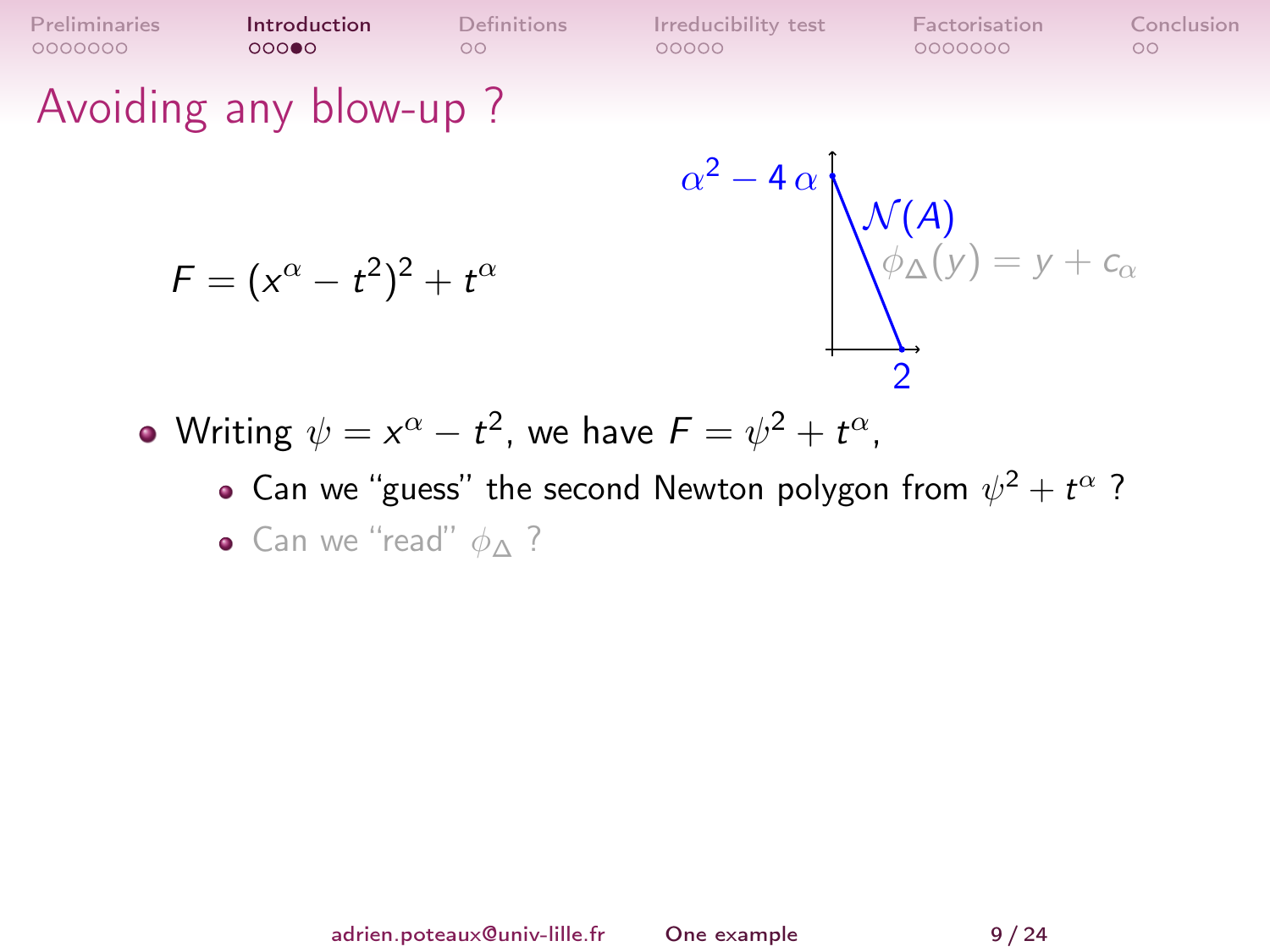$000$ Avoiding any blow-up ?

$$
F=(x^{\alpha}-t^2)^2+t^{\alpha}
$$

$$
\alpha^{2}-4\alpha \sqrt{\mathcal{N}(A) \over \phi_{\Delta}(y)} = y + c_{\alpha}
$$

0000000

 $\circ$ 

Writing  $\psi = x^\alpha - t^2$ , we have  $\mathcal{F} = \psi^2 + t^\alpha$ ,

Can we "guess" the second Newton polygon from  $\psi^2 + t^{\alpha}$  ?  $\bullet$  Can we "read"  $\phi \wedge ?$ 

[Preliminaries](#page-1-0) [Introduction](#page-14-0) [Definitions](#page-21-0) [Irreducibility test](#page-23-0) [Factorisation](#page-34-0) [Conclusion](#page-44-0)

 $00000$ 

- Key ingredients:
	- $\psi = \sqrt[2]{F}$  is an approximate root of  $F$ ,
	- $F = \psi^2 + t^{\alpha}$  is the  $\psi$ -adic expansion of F.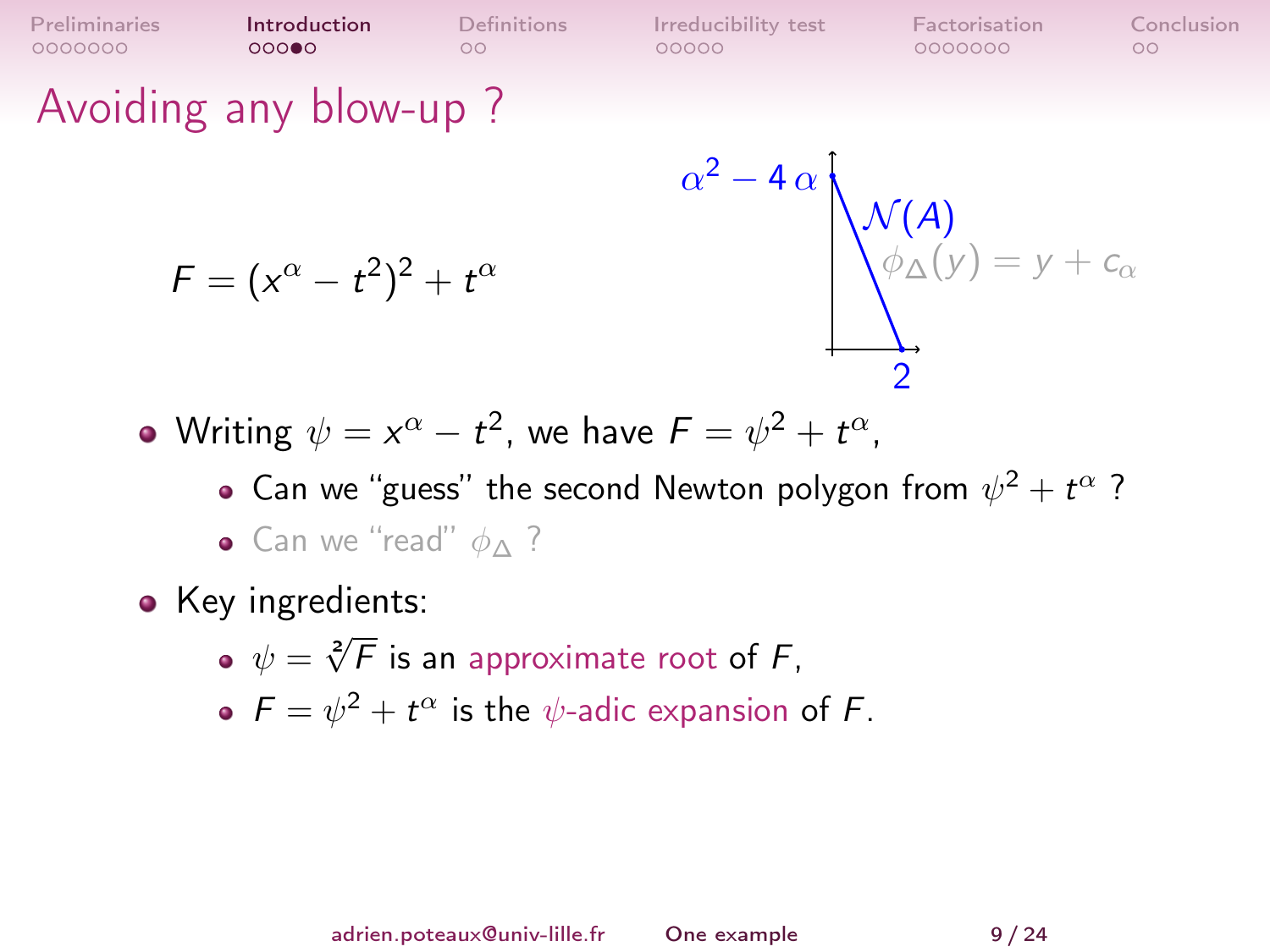$000$ Avoiding any blow-up ?

0000000

$$
F=(x^{\alpha}-t^2)^2+t^{\alpha}
$$

$$
x^{2}-4\alpha \sqrt{\mathcal{N}(A) \over \phi_{\Delta}(y)} = y + c_{\alpha}
$$

0000000

 $\circ$ 

Writing  $\psi = x^\alpha - t^2$ , we have  $\mathcal{F} = \psi^2 + t^\alpha$ ,

 $\circ$ 

Can we "guess" the second Newton polygon from  $\psi^2 + t^{\alpha}$  ?  $\bullet$  Can we "read"  $\phi \wedge ?$ 

α

 $00000$ 

[Preliminaries](#page-1-0) **[Introduction](#page-14-0)** [Definitions](#page-21-0) [Irreducibility test](#page-23-0) [Factorisation](#page-34-0) [Conclusion](#page-44-0)

- Key ingredients:
	- $\psi = \sqrt[2]{F}$  is an approximate root of  $F$ ,
	- $F = \psi^2 + t^{\alpha}$  is the  $\psi$ -adic expansion of F.
- Questions:
	- Why  $t^{\alpha}$  corresponds to  $\alpha^2 4\alpha$  ?
	- How to recover the correct characteristic polynomial?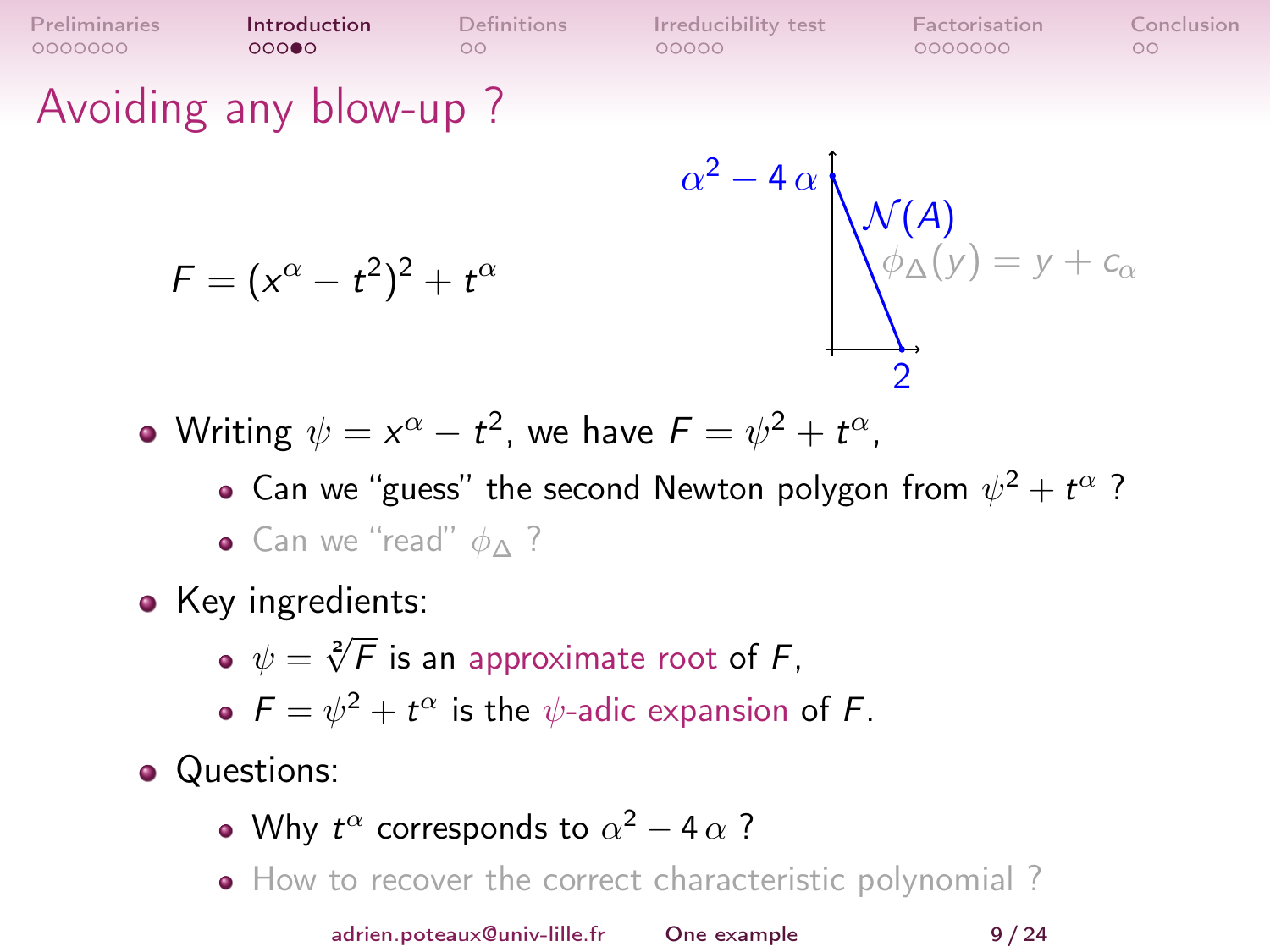| Preliminaries<br>0000000 | <b>Introduction</b><br>0000 | Definitions<br>OΟ | Irreducibility test<br>00000 | Factorisation<br>0000000 | Conclusion<br>$\circ$ |
|--------------------------|-----------------------------|-------------------|------------------------------|--------------------------|-----------------------|
| This talk                |                             |                   |                              |                          |                       |
|                          |                             |                   |                              |                          |                       |

Context:

- A a discrete valuation ring (e.g.  $\mathbb{K}[[t]], \mathbb{Z}_{p}),$
- $v_{\mathbb{A}}$  valuation over  $\mathbb{A}$  (e.g.  $v_t$ ,  $v_p$ ),
- $\bullet \pi$  an uniformiser (e.g. t, p),
- $\bullet$  F the residue field (e.g.  $\mathbb{K}, \mathbb{F}_n$ ).

Objective(s):

- **•** Irreducibility test in  $A[x]$ ,
- **2** Factorisation in  $\mathbb{A}[x]$ .

**3** Case  $A = K[[t]]$ : Puiseux series of F?

Notations:  $F \in A[x]$  (monic);  $d = \deg(F)$ ;  $\delta = \nu_A(\text{Disc}(F))$ 

adrien.poteaux@univ-lille.fr [Local polynomial factorisation](#page-0-0) 10 / 24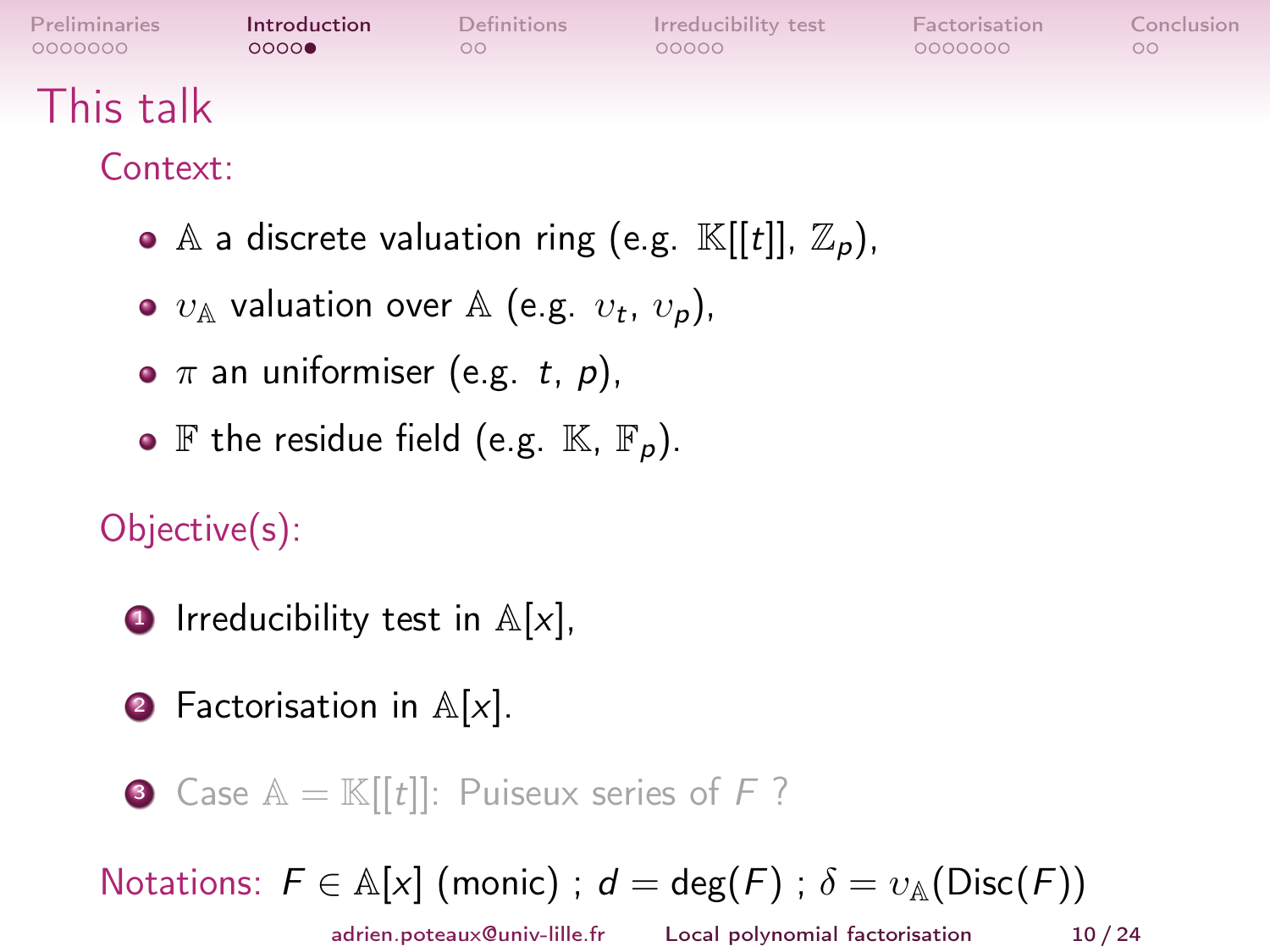<span id="page-21-0"></span>

| Preliminaries                                   | Introduction | <b>Definitions</b> | Irreducibility test | Factorisation | Conclusion |
|-------------------------------------------------|--------------|--------------------|---------------------|---------------|------------|
| 0000000                                         | 00000        |                    | 00000               | 0000000       | 00         |
| Approximate root of $F \in \mathbb{A}[x]$ monic |              |                    |                     |               | [Ab10]     |

- Hyp:  $char(A)$  does not divide d,
- Let  $N \in \mathbb{N}$  dividing d,

#### Proposition

There is an unique monic  $\psi \in \mathbb{A}[x]$  such that:

• 
$$
\deg(\psi) = d/N,
$$

$$
\bullet \ \deg(F-\psi^N)
$$

 $\rightsquigarrow \psi = \sqrt[N]{F}$  is the N-th approximate root of  $F.$ 

$$
\digamma = \sum_{i=0}^N a_i \, \psi^i \ , \ \deg(a_i) < \deg(\psi) \Longrightarrow a_{N-1} = 0
$$

Example:  $\psi = \sqrt[d]{F} = x + \frac{a_{d-1}}{I}$  $\frac{d-1}{d}$  is the d-th approximate root of F.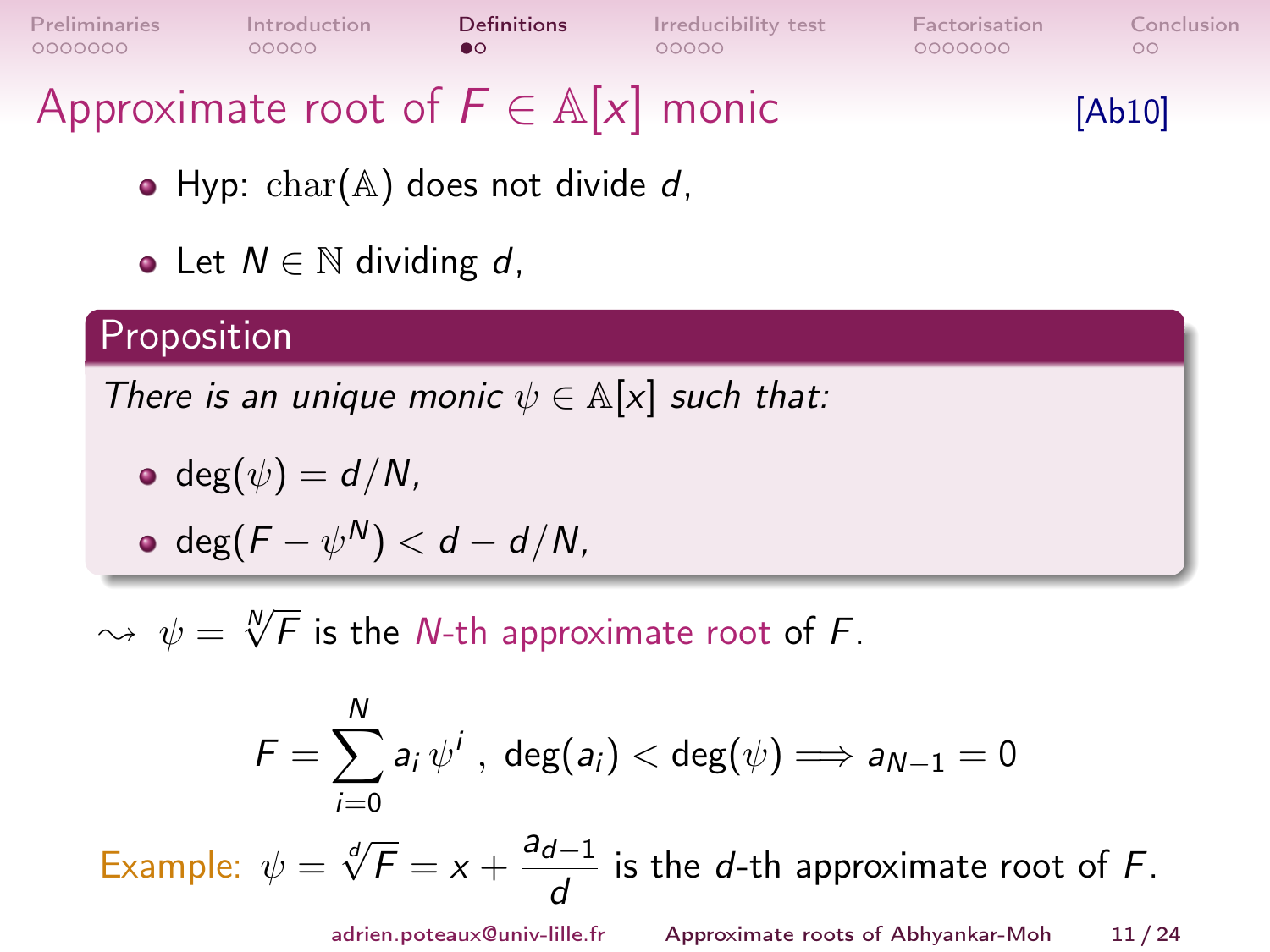[Preliminaries](#page-1-0) [Introduction](#page-14-0) [Definitions](#page-21-0) [Irreducibility test](#page-23-0) [Factorisation](#page-34-0) [Conclusion](#page-44-0)<br>0000000 00000 00000 000000 000000 000  $\circ$  $00000$ 0000000  $\circ$ Valuations on  $\mathbb{A}[x]$ 

- **•** Gauss valuation:
	- $F = \sum_i a_i x^i$ ,
	- $v_0(F) = \min_i v_{\mathbb{A}}(a_i).$
- Extended valuation: given  $\psi \in \mathbb{A}[x]$  monic,  $\frac{m}{q} \in \mathbb{Q}$ :

• 
$$
v_{\psi} = (v_0, \psi, \frac{m}{q})
$$
 extends  $v_0$ .

Defined by  $v_{\psi}(\psi) = m q$ ,  $v_{\psi}(x) = m$  and  $v_{\psi}(\pi) = q$ ,

- Expand  $F = \sum_i a_i(x) \psi^i$  with  $\deg(a_i) < \deg(\psi)$ ,
- Generalised Newton polygon:

 $\mathcal{N}_{\psi}(F)$  is the lower convex hull of  $(i, v_{\psi}(a_i \, \psi^i) - v_{\psi}(F))_i.$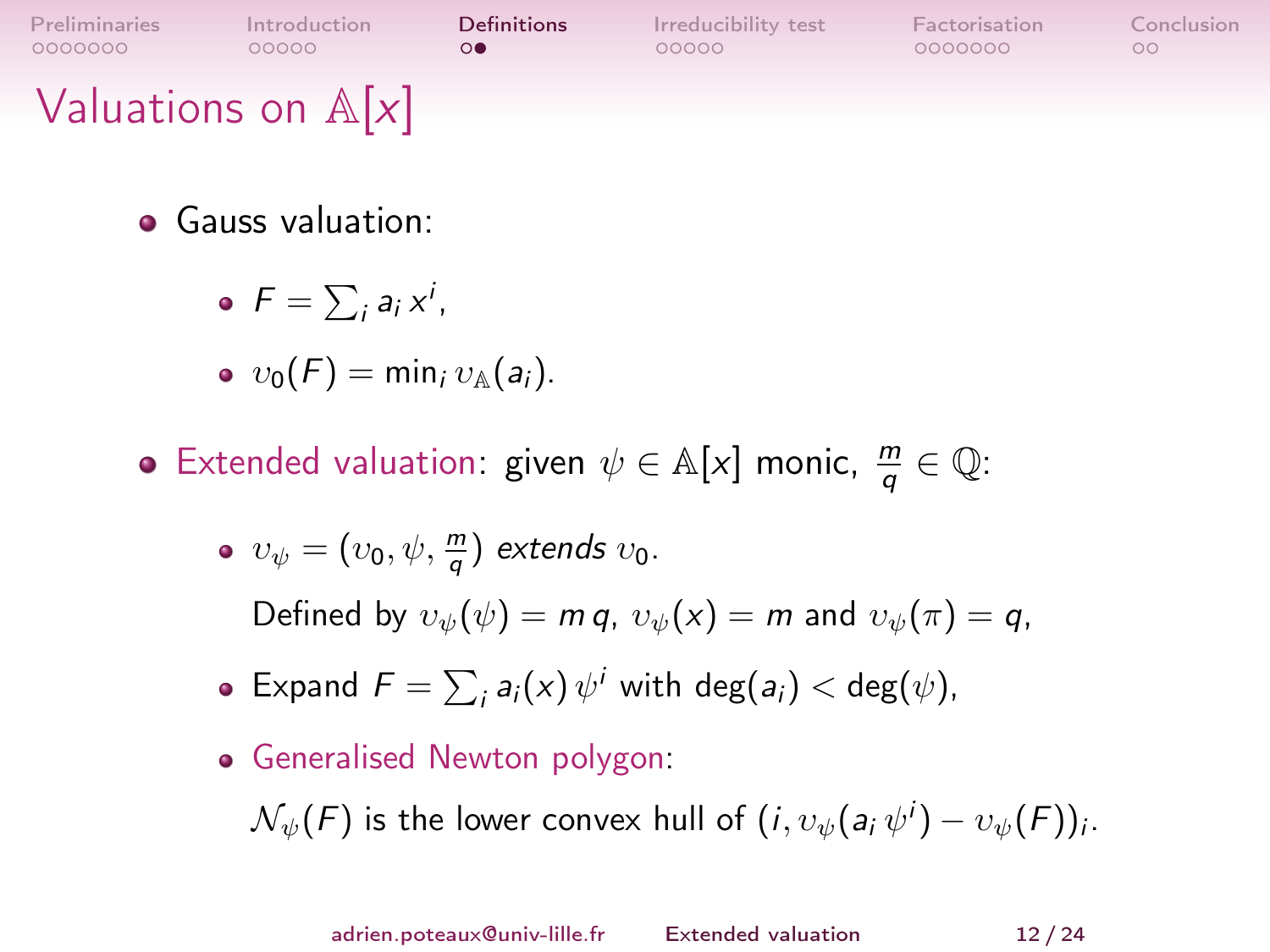<span id="page-23-0"></span>

 $\circ$ 

# Improving the irreducibility test

generalisation of the work of Abhyankhar to  $\mathbb{A}[x]$ .

link with the Newton–Puiseux algorithm for  $\mathbb{A} = \mathbb{K}[[t]]$ 

PoWe - Submitted, A quasi-linear irreduccibility test in  $\mathbb{K}[[x]][y]$ 

PoWe - Preprint, Local polynomial factorisation: improving the Montes algorithm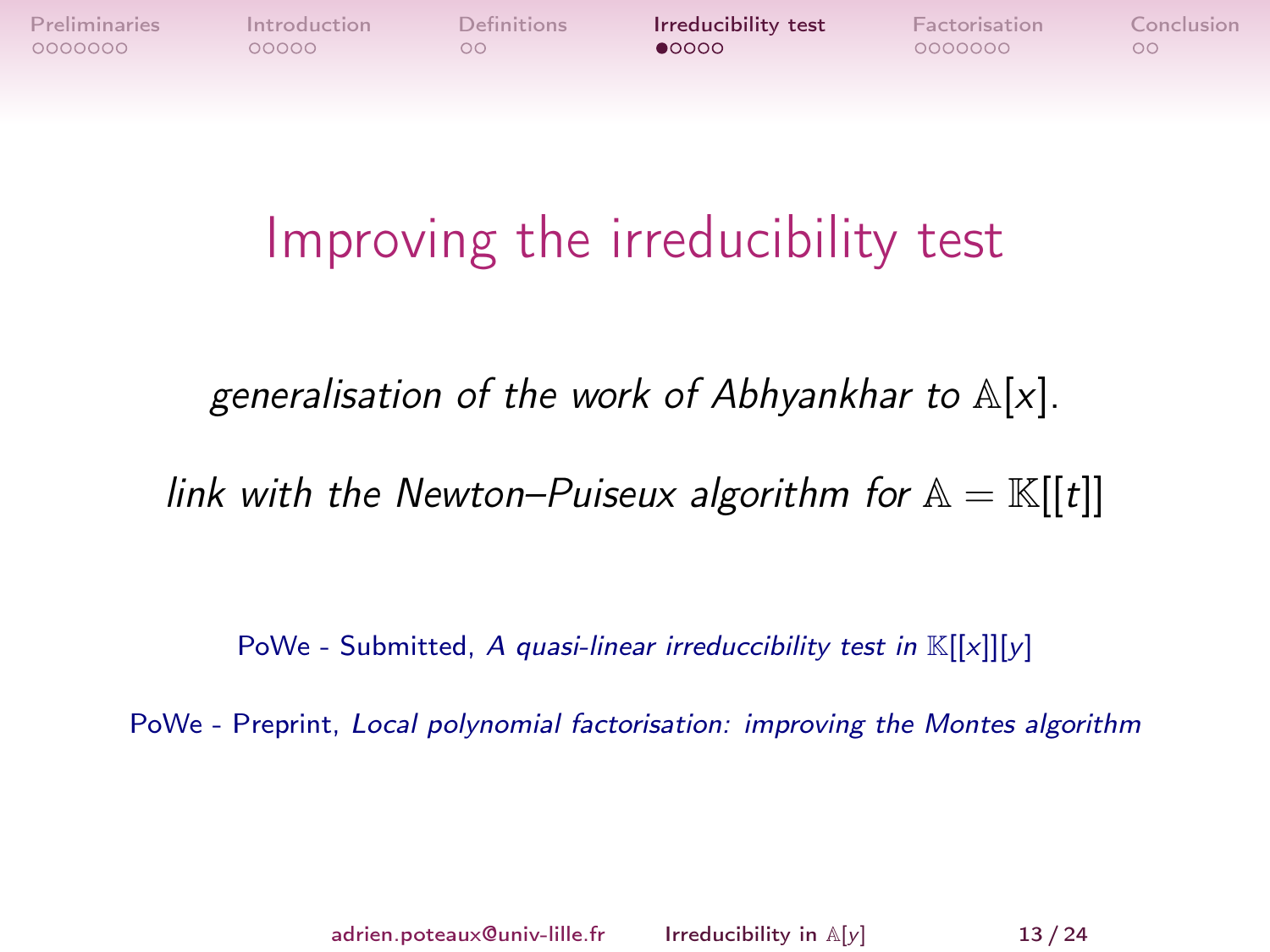| Preliminaries | Introduction | <b>Definitions</b> | Irreducibility test | Factorisation | Conclusion |
|---------------|--------------|--------------------|---------------------|---------------|------------|
| 0000000       | 00000        | nn                 | 00000               | 0000000       |            |

 $\uparrow$ 

We get the second Newton polygon!

$$
F=(x^{\alpha}-t^2)^2+t^{\alpha}
$$

With  $m=2, q=\alpha, \, \psi=\sqrt[2]{F}$ , we get:

$$
\bullet \ \ F = \psi^2 + t^{\alpha}.
$$

$$
\bullet\ v_\psi(F)=4\,\alpha
$$

$$
\bullet \ \ v_{\psi}(\psi^2)-v_{\psi}(F)=0,
$$

$$
\bullet \ \ v_{\psi}(t^{\alpha}) - v_{\psi}(F) = \alpha^{2} - 4 \alpha.
$$

4  
\n
$$
\Delta
$$
, slope  $-\frac{2}{\alpha}$   
\n $\phi_{\Delta}(y) = (y - 1)^2$   
\n $\alpha^2 - 4\alpha$   
\n $\sqrt{\phi_{\psi}(F)}$ 

2

Reminder:  $v_{\psi}(t) = \alpha \quad v_{\psi}(x) = 2 \quad v_{\psi}(\psi) = 2 \alpha$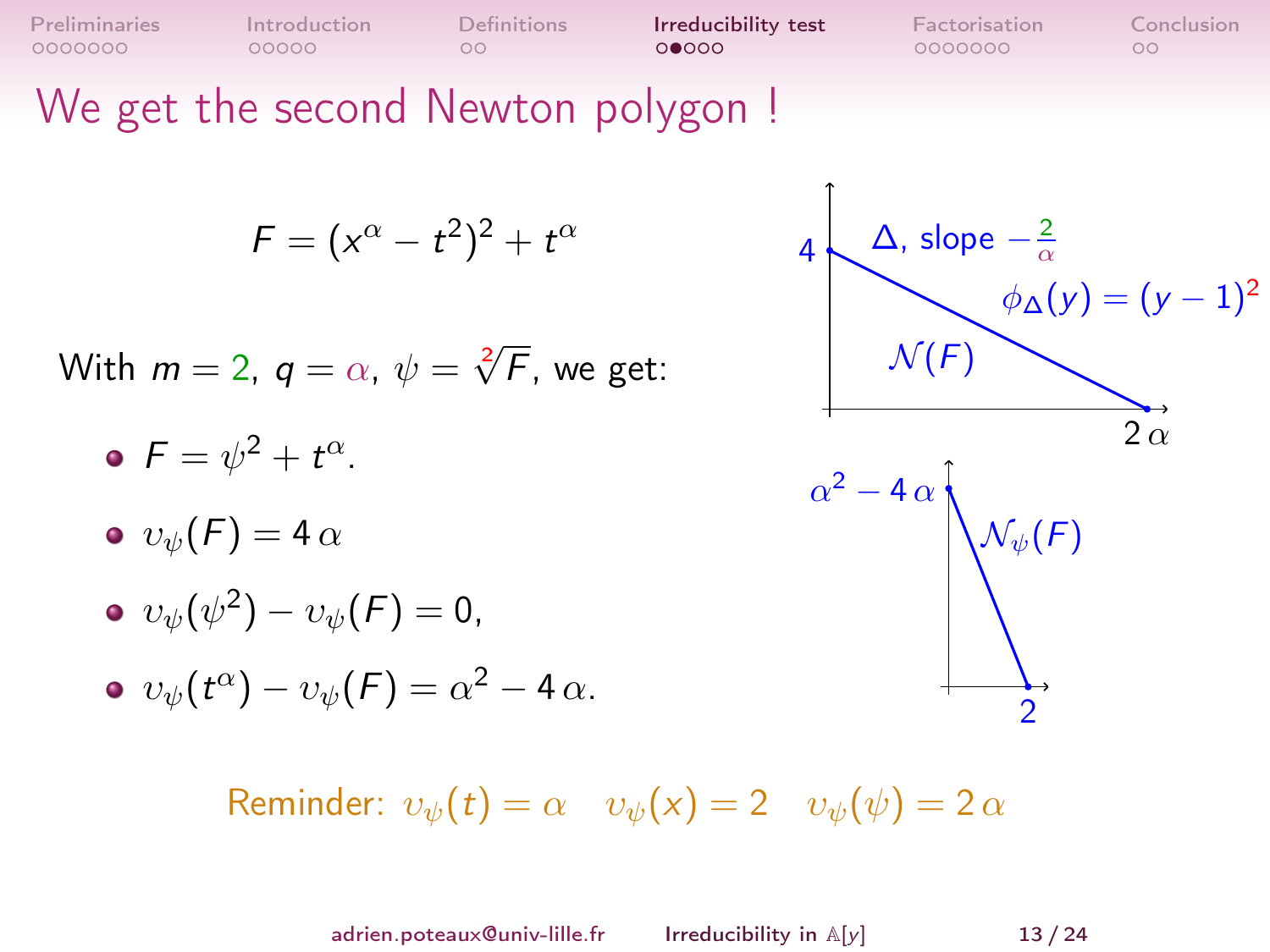| Preliminaries | Introduction | <b>Definitions</b> | Irreducibility test | Factorisation | Conclusion |
|---------------|--------------|--------------------|---------------------|---------------|------------|
| 0000000       | 00000        | nn.                | 00000               | 0000000       | nn.        |
|               |              |                    |                     |               |            |

### Complexity ?

- Computing  $\psi = \sqrt[N]{F}$ :  $\mathcal{O}(\mathsf{M}(d)) = \mathcal{O}(\sqrt[d]{d})$  op in A.
	- $F_{\infty} = x^d F(1/x)$  the reciprocal polynomial of F,
	- $\mathit{F}_{\infty}(0)=1\,\rightsquigarrow\,\exists!\,\, \phi\in \mathbb{A}[[x]]$  s.t.  $\phi(0)=1$  and  $\phi^N=\mathit{F}_{\infty}$ ,
	- $\phi$  is the root of  $z^{\mathsf{N}} F_\infty = 0 \, \rightsquigarrow \,$  Newton iteration !
	- $\psi$  is the reciprocal polynomial of  $\lceil \phi \rceil^{\frac{d}{h}}$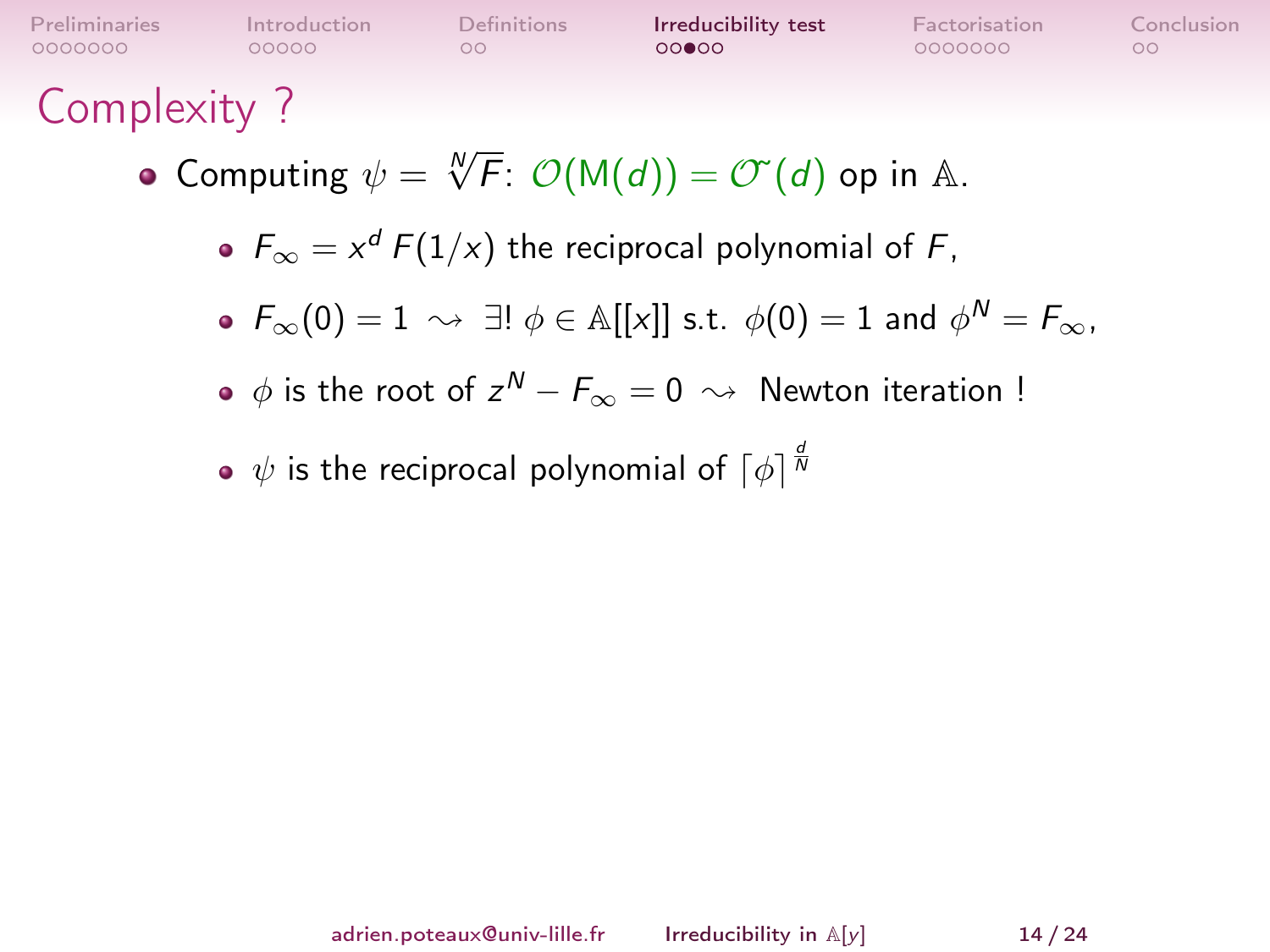| Preliminaries | Introduction | <b>Definitions</b> | Irreducibility test | Factorisation | Conclusion |
|---------------|--------------|--------------------|---------------------|---------------|------------|
| 0000000       | 00000        | nn.                | 00000               | 0000000       | nn.        |
|               |              |                    |                     |               |            |

### Complexity ?

- Computing  $\psi = \sqrt[N]{F}$ :  $\mathcal{O}(\mathsf{M}(d)) = \mathcal{O}(\sqrt[d]{d})$  op in A.
	- $F_{\infty} = x^d F(1/x)$  the reciprocal polynomial of F,
	- $\mathit{F}_{\infty}(0)=1\,\rightsquigarrow\,\exists!\,\, \phi\in \mathbb{A}[[x]]$  s.t.  $\phi(0)=1$  and  $\phi^N=\mathit{F}_{\infty}$ ,
	- $\phi$  is the root of  $z^{\mathsf{N}} F_\infty = 0 \, \rightsquigarrow \,$  Newton iteration !
	- $\psi$  is the reciprocal polynomial of  $\lceil \phi \rceil^{\frac{d}{h}}$
- $\phi$ -adic expansion:  $\mathcal{O}(M(d) \log(N)) = \mathcal{O}(d)$  op in A.

$$
\bullet \ \mathsf{F} = \mathsf{A} \,\psi^{\frac{N}{2}} + \mathsf{B} \ \rightsquigarrow \ \mathcal{O}(\mathsf{M}(d))
$$

• Recursive call on A and B.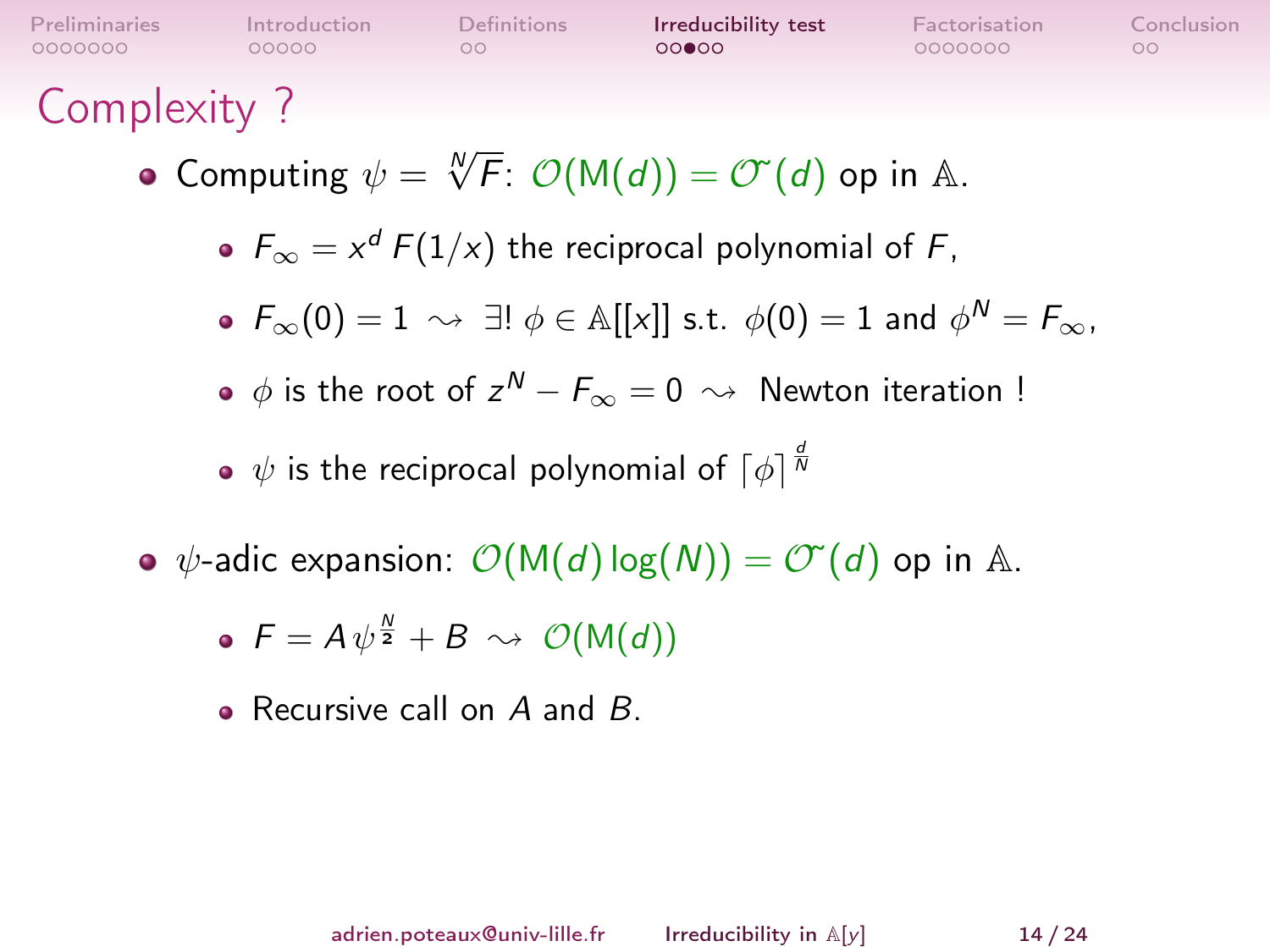| Preliminaries | Introduction | <b>Definitions</b> | Irreducibility test | Factorisation | Conclusion |
|---------------|--------------|--------------------|---------------------|---------------|------------|
| 0000000       | 00000        | OO.                | 00000               | 0000000       | OO.        |
|               |              |                    |                     |               |            |

Complexity ?

- Computing  $\psi = \sqrt[N]{F}$ :  $\mathcal{O}(\mathsf{M}(d)) = \mathcal{O}(\sqrt[d]{d})$  op in A.
	- $F_{\infty} = x^d F(1/x)$  the reciprocal polynomial of F,
	- $\mathit{F}_{\infty}(0)=1\,\rightsquigarrow\,\exists!\,\, \phi\in \mathbb{A}[[x]]$  s.t.  $\phi(0)=1$  and  $\phi^N=\mathit{F}_{\infty}$ ,
	- $\phi$  is the root of  $z^{\mathsf{N}} F_\infty = 0 \, \rightsquigarrow \,$  Newton iteration !
	- $\psi$  is the reciprocal polynomial of  $\lceil \phi \rceil^{\frac{d}{h}}$
- $\phi$ -adic expansion:  $\mathcal{O}(M(d) \log(N)) = \mathcal{O}(d)$  op in A.

$$
\bullet \ \mathsf{F} = \mathsf{A} \,\psi^{\frac{N}{2}} + \mathsf{B} \ \rightsquigarrow \ \mathcal{O}(\mathsf{M}(d))
$$

- Recursive call on  $A$  and  $B$ .
- Truncation:  $n = 2 \delta/d$ .

Total cost:  $\delta$  plog(d)!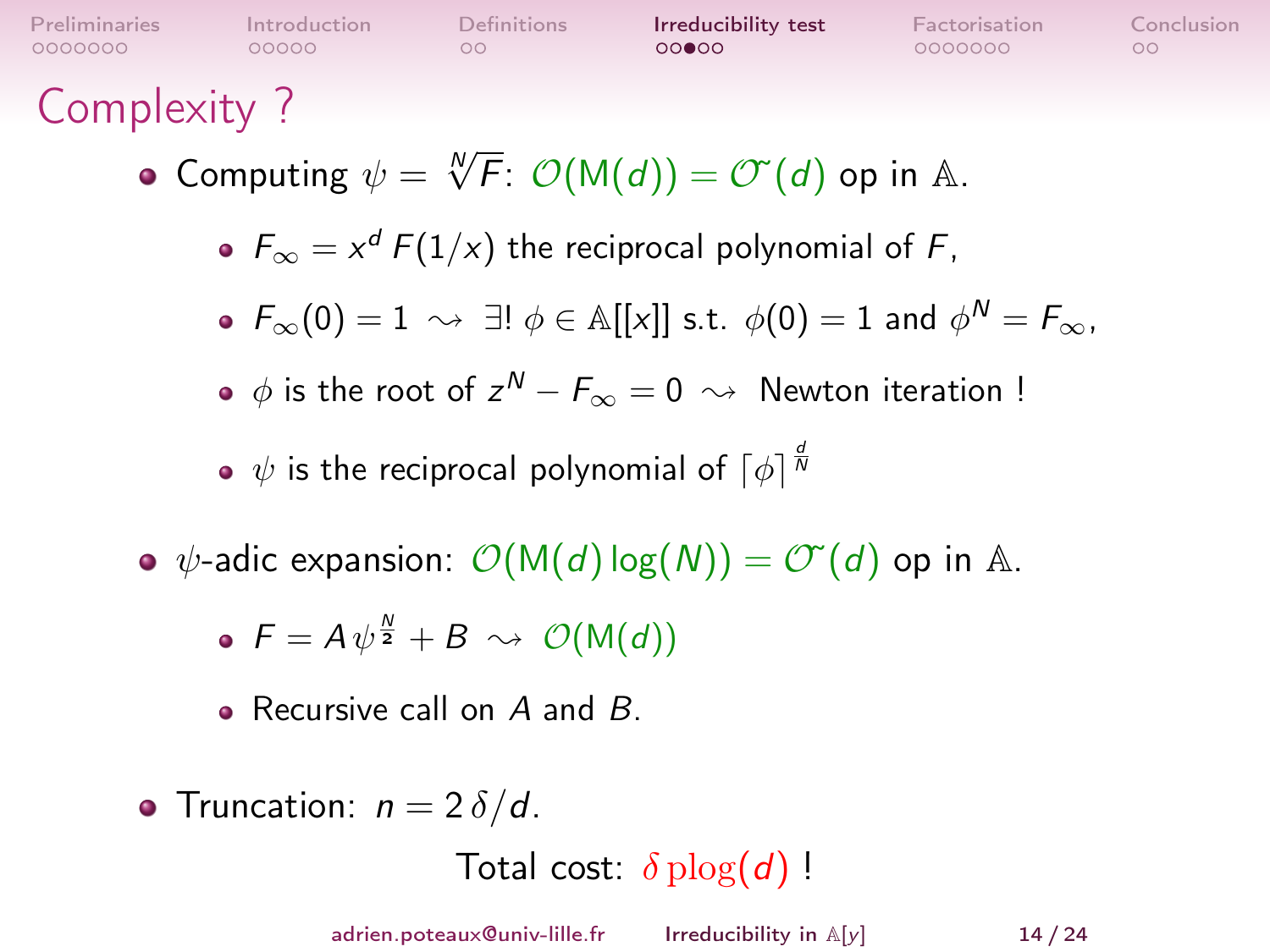| Preliminaries        | Introduction | Definitions | Irreducibility test | Factorisation | Conclusion |
|----------------------|--------------|-------------|---------------------|---------------|------------|
| 0000000              | 00000        | OO.         | 00000               | 0000000       | $\circ$    |
| Types and operators. |              |             |                     |               |            |

•  $t_0 = [P_0]$ , with  $P_0 \in \mathbb{F}[y]$  irreducible

 $\sim v_0$  the Gauss valuation,  $R_0(\mathit{G}) = \mathit{G}(y) / \pi^{v_0(\mathit{G})}$ ,  $\mathbb{F}_0 = \mathbb{F}.$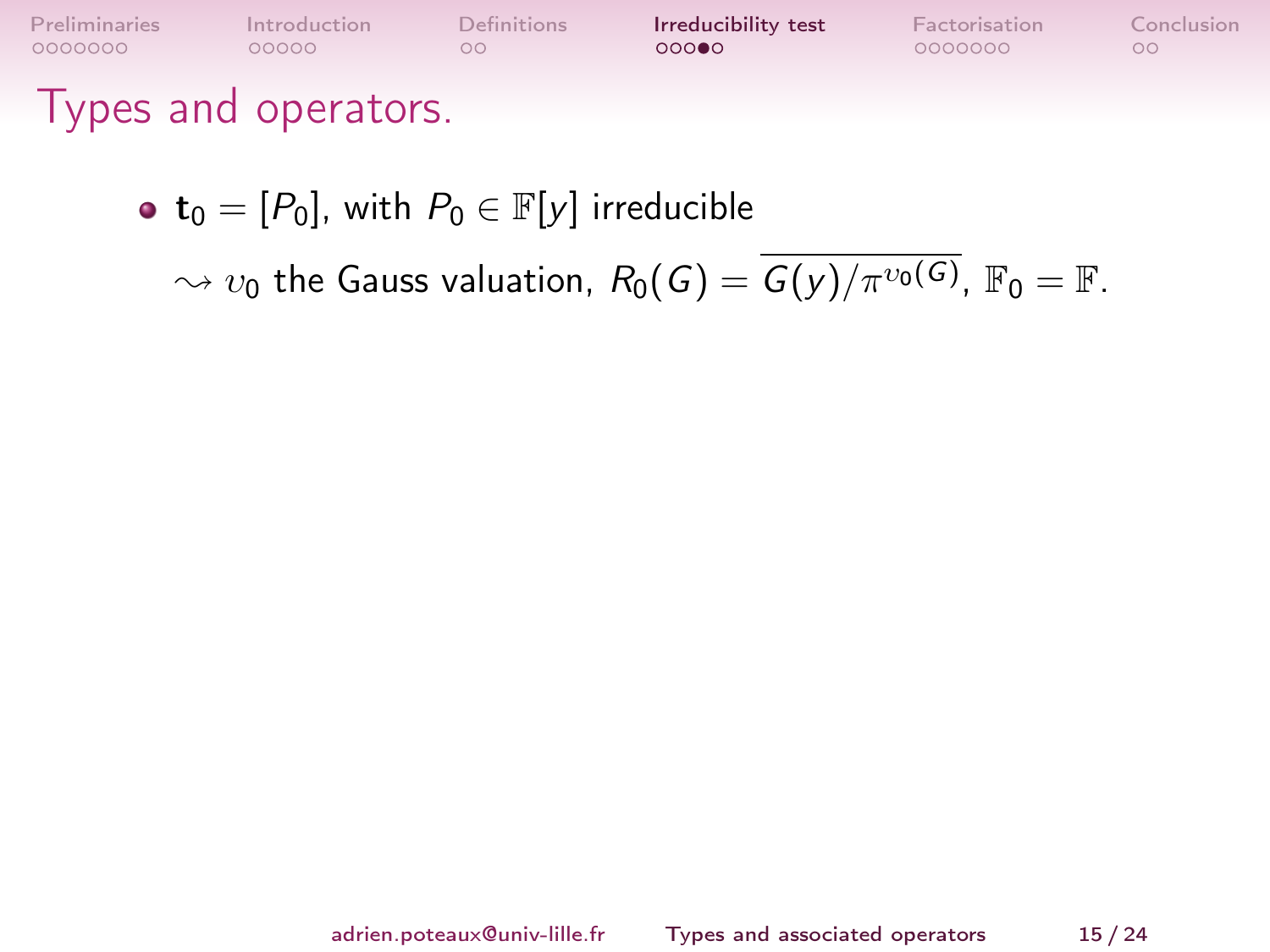| Preliminaries        | Introduction | Definitions | Irreducibility test | Factorisation | Conclusion |
|----------------------|--------------|-------------|---------------------|---------------|------------|
| 0000000              | 00000        | nn.         | 00000               | COQOQOQ       | oc         |
| Types and operators. |              |             |                     |               |            |

• 
$$
\mathbf{t}_0 = [P_0]
$$
, with  $P_0 \in \mathbb{F}[y]$  irreducible

 $\sim v_0$  the Gauss valuation,  $R_0(\mathit{G}) = \mathit{G}(y) / \pi^{v_0(\mathit{G})}$ ,  $\mathbb{F}_0 = \mathbb{F}.$ 

•  $\mathbf{t}_k = [P_0, (\phi_1, \lambda_1, P_1), \cdots, (\phi_k, \lambda_k, P_k)]$  is a type if:

- $t_{k-1}$  is a type.
- $\phi_k \in \mathbb{A}[x]$  is monic, irreducible and satisfies  $R_{k-1}(\phi_k) \sim P_{k-1}$ .

• 
$$
\lambda_k = -m_k/q_k \in \mathbb{Q}^-
$$
, with  $(q_k, m_k) \in \mathbb{N}^2$  coprime.

• 
$$
P_k \in \mathbb{F}_k[y]
$$
 is monic, irreducible over  $\mathbb{F}_k := \mathbb{F}_{k-1}[y]/(P_{k-1})$ .

$$
\ell_k := \deg(P_k); z_k := y \mod P_k(y) \in \mathbb{F}_{k+1}
$$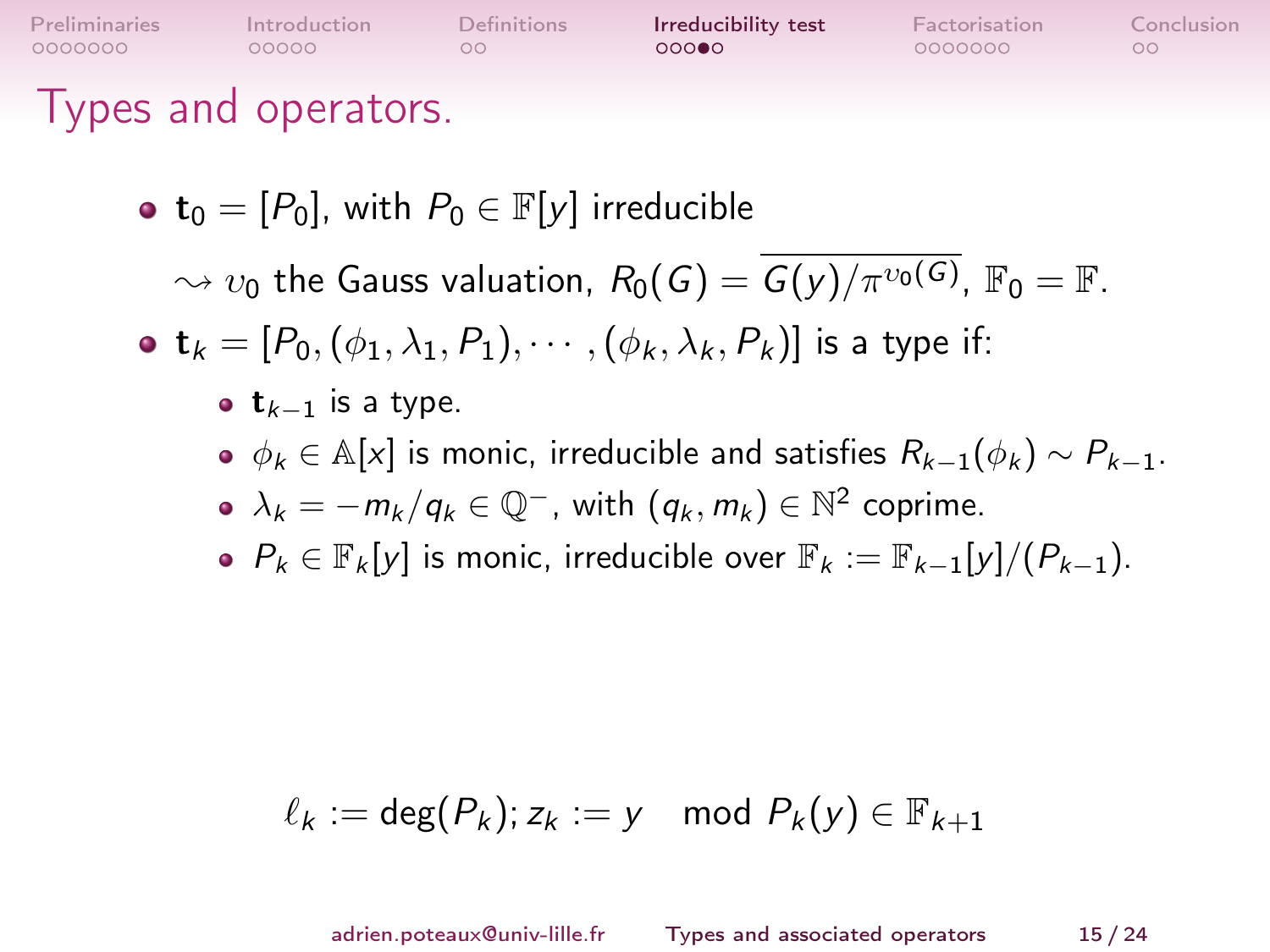| <b>Preliminaries</b><br>0000000 | Introduction<br>00000                                               | <b>Definitions</b><br>$\circ$ | Irreducibility test<br>00000 | Factorisation<br>0000000 | Conclusion<br>00 |
|---------------------------------|---------------------------------------------------------------------|-------------------------------|------------------------------|--------------------------|------------------|
|                                 | Types and operators.                                                |                               |                              |                          |                  |
|                                 | • $\mathbf{t}_0 = [P_0]$ , with $P_0 \in \mathbb{F}[y]$ irreducible |                               |                              |                          |                  |

 $\sim v_0$  the Gauss valuation,  $R_0(\mathit{G}) = \mathit{G}(y) / \pi^{v_0(\mathit{G})}$ ,  $\mathbb{F}_0 = \mathbb{F}.$ 

• 
$$
\mathbf{t}_k = [P_0, (\phi_1, \lambda_1, P_1), \cdots, (\phi_k, \lambda_k, P_k)]
$$
 is a type if:

• 
$$
\mathbf{t}_{k-1}
$$
 is a type.

 $\phi_k \in \mathbb{A}[x]$  is monic, irreducible and satisfies  $R_{k-1}(\phi_k) \sim P_{k-1}$ .

• 
$$
\lambda_k = -m_k/q_k \in \mathbb{Q}^-
$$
, with  $(q_k, m_k) \in \mathbb{N}^2$  coprime.

•  $P_k \in \mathbb{F}_k[y]$  is monic, irreducible over  $\mathbb{F}_k := \mathbb{F}_{k-1}[y]/(P_{k-1})$ .

$$
\bullet \ \ v_{k}(G) := \min_{i} \left( q_{k-1} v_{k-1}(a'_{i} \phi_{k-1}^{i}) + m_{k-1} i \right)
$$

$$
\ell_k := \deg(P_k); z_k := y \mod P_k(y) \in \mathbb{F}_{k+1}
$$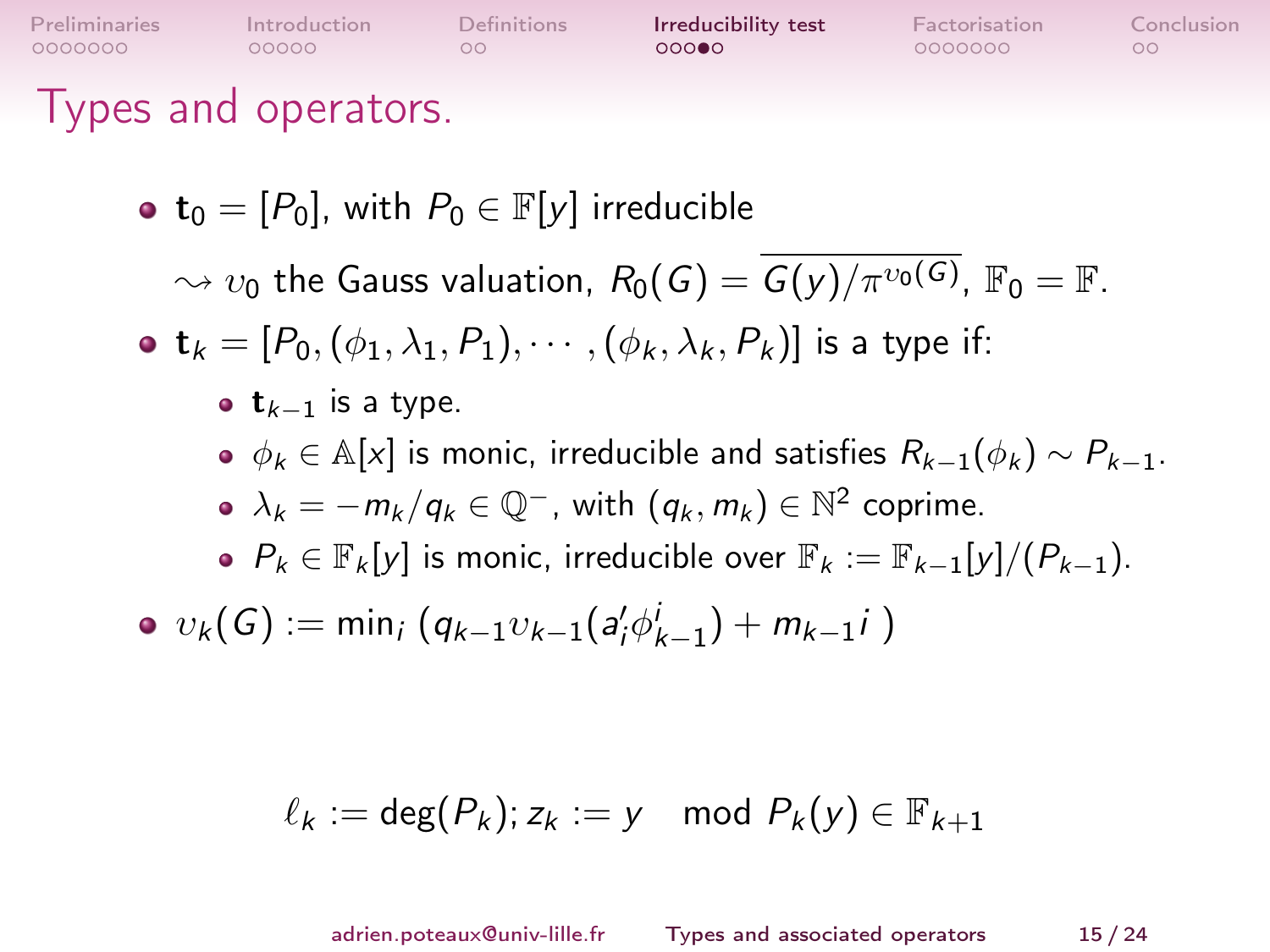[Preliminaries](#page-1-0) [Introduction](#page-14-0) [Definitions](#page-21-0) [Irreducibility test](#page-23-0) [Factorisation](#page-34-0) [Conclusion](#page-44-0)  $00000$  $\circ$  $00000$ 0000000  $\circ$ Types and operators. •  $t_0 = [P_0]$ , with  $P_0 \in \mathbb{F}[y]$  irreducible  $\sim v_0$  the Gauss valuation,  $R_0(\mathit{G}) = \mathit{G}(y)/\pi^{v_0(\mathit{G})}$ ,  $\mathbb{F}_0 = \mathbb{F}.$ •  $\mathbf{t}_k = [P_0, (\phi_1, \lambda_1, P_1), \cdots, (\phi_k, \lambda_k, P_k)]$  is a type if: •  $t_{k-1}$  is a type.  $\phi_k \in \mathbb{A}[x]$  is monic, irreducible and satisfies  $R_{k-1}(\phi_k) \sim P_{k-1}$ .  $\lambda_k = -m_k/q_k \in \mathbb{Q}^-$ , with  $(q_k, m_k) \in \mathbb{N}^2$  coprime. •  $P_k \in \mathbb{F}_k[y]$  is monic, irreducible over  $\mathbb{F}_k := \mathbb{F}_{k-1}[y]/(P_{k-1})$ .  $v_k(G) := \min_i (q_{k-1}v_{k-1}(a'_i\phi_{k-1}^i) + m_{k-1}i)$  $\mathcal{K}_{k-1}^{\tau_{k,i}} R_{k-1}(\mathsf{a}_i \phi^i_k) (z_{k-1}) \, y^{\frac{i-i_k(G)}{q_k}} \in \mathbb{F}_k[\mathsf{y}]$  $R_k(G) = \sum_{i \in \Delta_k} z_{k-i}^{\tau_{k,i}}$  $\ell_k := \deg(P_k)$ ;  $z_k := v \mod P_k(v) \in \mathbb{F}_{k+1}$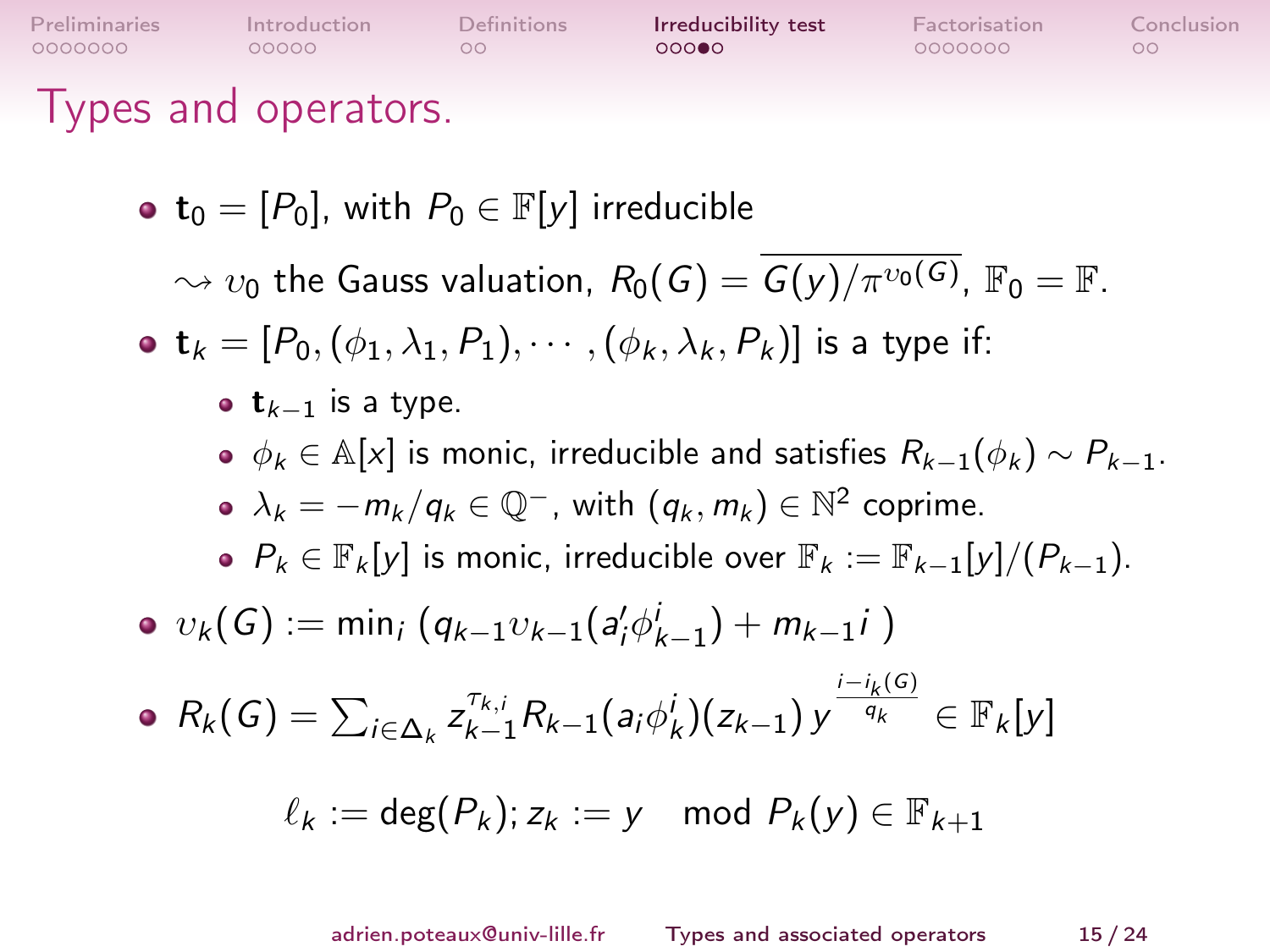| Preliminaries<br>0000000 | Introduction<br>00000                                               | Definitions<br>OO | Irreducibility test<br>റററ⊜റ                                                                                                                                                                                                                                                                                   | Factorisation<br>0000000 | Conclusion<br>$\circ$ |
|--------------------------|---------------------------------------------------------------------|-------------------|----------------------------------------------------------------------------------------------------------------------------------------------------------------------------------------------------------------------------------------------------------------------------------------------------------------|--------------------------|-----------------------|
|                          | Types and operators.                                                |                   |                                                                                                                                                                                                                                                                                                                |                          |                       |
|                          | • $\mathbf{t}_0 = [P_0]$ , with $P_0 \in \mathbb{F}[y]$ irreducible |                   |                                                                                                                                                                                                                                                                                                                |                          |                       |
|                          |                                                                     |                   | $\sim v_0$ the Gauss valuation, $R_0(G) = G(\gamma)/\pi^{v_0(G)}$ , $\mathbb{F}_0 = \mathbb{F}$ .                                                                                                                                                                                                              |                          |                       |
|                          |                                                                     |                   | • $\mathbf{t}_k = [P_0, (\phi_1, \lambda_1, P_1), \cdots, (\phi_k, \lambda_k, P_k)]$ is a type if:                                                                                                                                                                                                             |                          |                       |
|                          | • $t_{k-1}$ is a type.                                              |                   | $\bullet \phi_k \in \mathbb{A}[x]$ is monic, irreducible and satisfies $R_{k-1}(\phi_k) \sim P_{k-1}$ .<br>• $\lambda_k = -m_k/q_k \in \mathbb{Q}^-$ , with $(q_k, m_k) \in \mathbb{N}^2$ coprime.<br>• $P_k \in \mathbb{F}_k[y]$ is monic, irreducible over $\mathbb{F}_k := \mathbb{F}_{k-1}[y]/(P_{k-1})$ . |                          |                       |
|                          |                                                                     |                   | • $v_k(G) := \min_i (q_{k-1}v_{k-1}(a_i'\phi_{k-1}') + m_{k-1}i)$                                                                                                                                                                                                                                              |                          |                       |
|                          |                                                                     |                   | • $R_k(G) = \sum_{i \in \Delta_k} z_{k-1}^{\tau_{k,i}} R_{k-1}(a_i \phi_k^i)(z_{k-1}) y^{\frac{i-i_k(G)}{q_k}} \in \mathbb{F}_k[y]$                                                                                                                                                                            |                          |                       |
|                          |                                                                     |                   | $\ell_k := \deg(P_k)$ ; $z_k := y \mod P_k(y) \in \mathbb{F}_{k+1}$                                                                                                                                                                                                                                            |                          |                       |
|                          |                                                                     |                   | $\phi_k$ approximate root $\Longrightarrow \ell_k q_k > 1$ (no refinment step !)                                                                                                                                                                                                                               |                          |                       |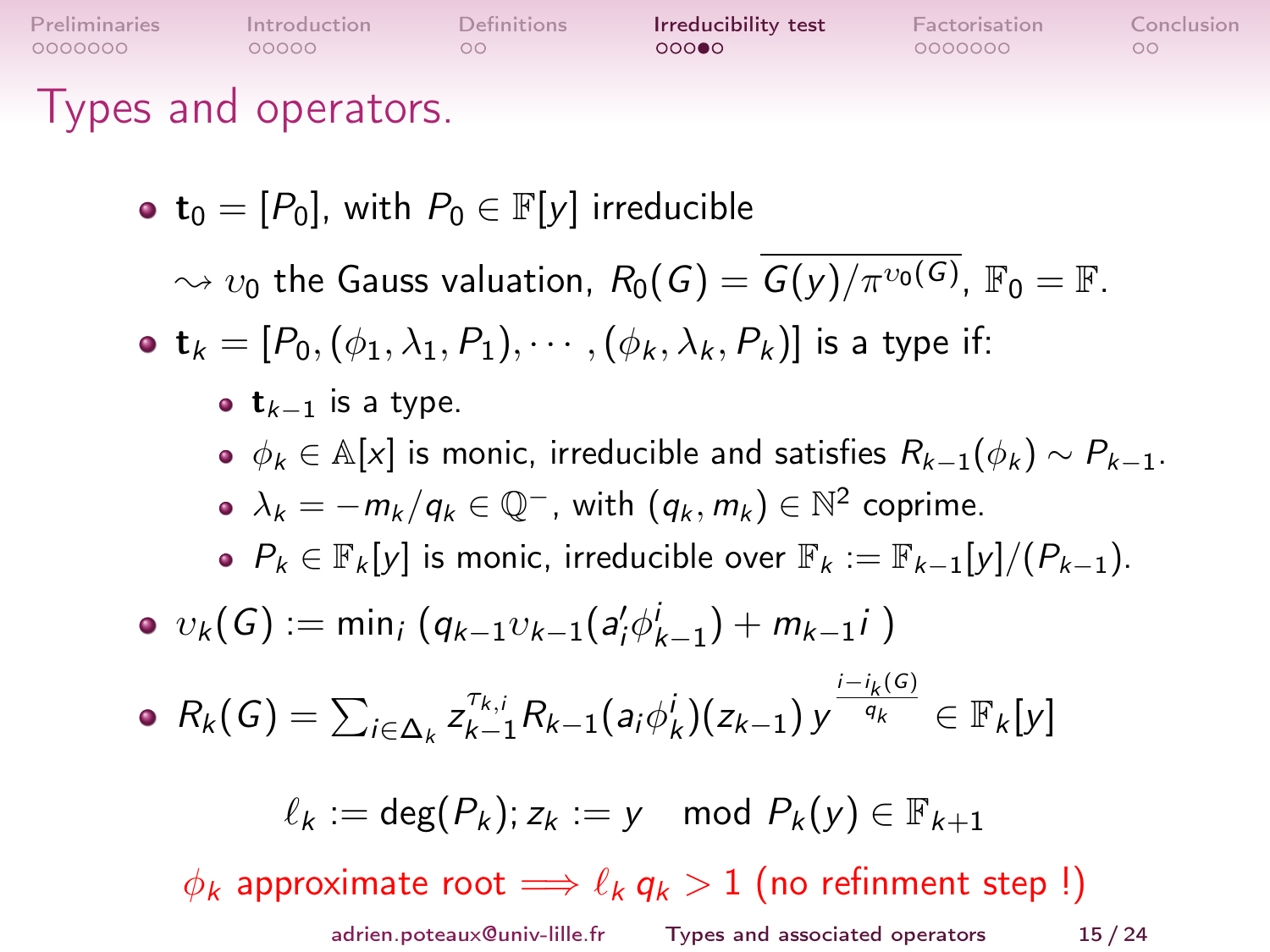| Preliminaries     | Introduction | Definitions | Irreducibility test | Factorisation | Conclusion |
|-------------------|--------------|-------------|---------------------|---------------|------------|
| 0000000           | 00000        | OO.         | 0000                | 0000000       | $\circ$    |
| General algorithm |              |             |                     |               |            |

Algorithm FastIrreducible $(F)$ :

**Input:**  $F \in \mathbb{A}[x]$  monic separable s.t.  $\text{Char}(\mathbb{F}) \nmid \text{deg}(F)$ . Output: F irreducible ?, a type t and a representative  $\phi$  of t.

\n if 
$$
R_0(F)
$$
 is not some  $P_0^{N_0}$  then return  $False$ , [];\n  $\mathbf{t} \leftarrow [P_0]$ ,  $k \leftarrow 1$ ,  $N \leftarrow N_0$ ;\n while  $N > 1$  do\n  $\phi_k \leftarrow \sqrt[N]{F}$ ;\n if  $\mathcal{N}_k^-(F)$  is not one sided then return  $(False, \mathbf{t}, \phi_k)$ ;\n if  $R_k(F)$  is not some  $P_k^{N_k}$  then return  $(False, \mathbf{t}, \phi_k)$ ;\n  $\mathbf{t} \leftarrow \mathbf{t} \cup (\phi_k, \lambda_k, P_k)$ ;\n //  $\lambda_k$  the slope of  $\mathcal{N}_k(F)$  return  $(True, \mathbf{t}, F)$ \n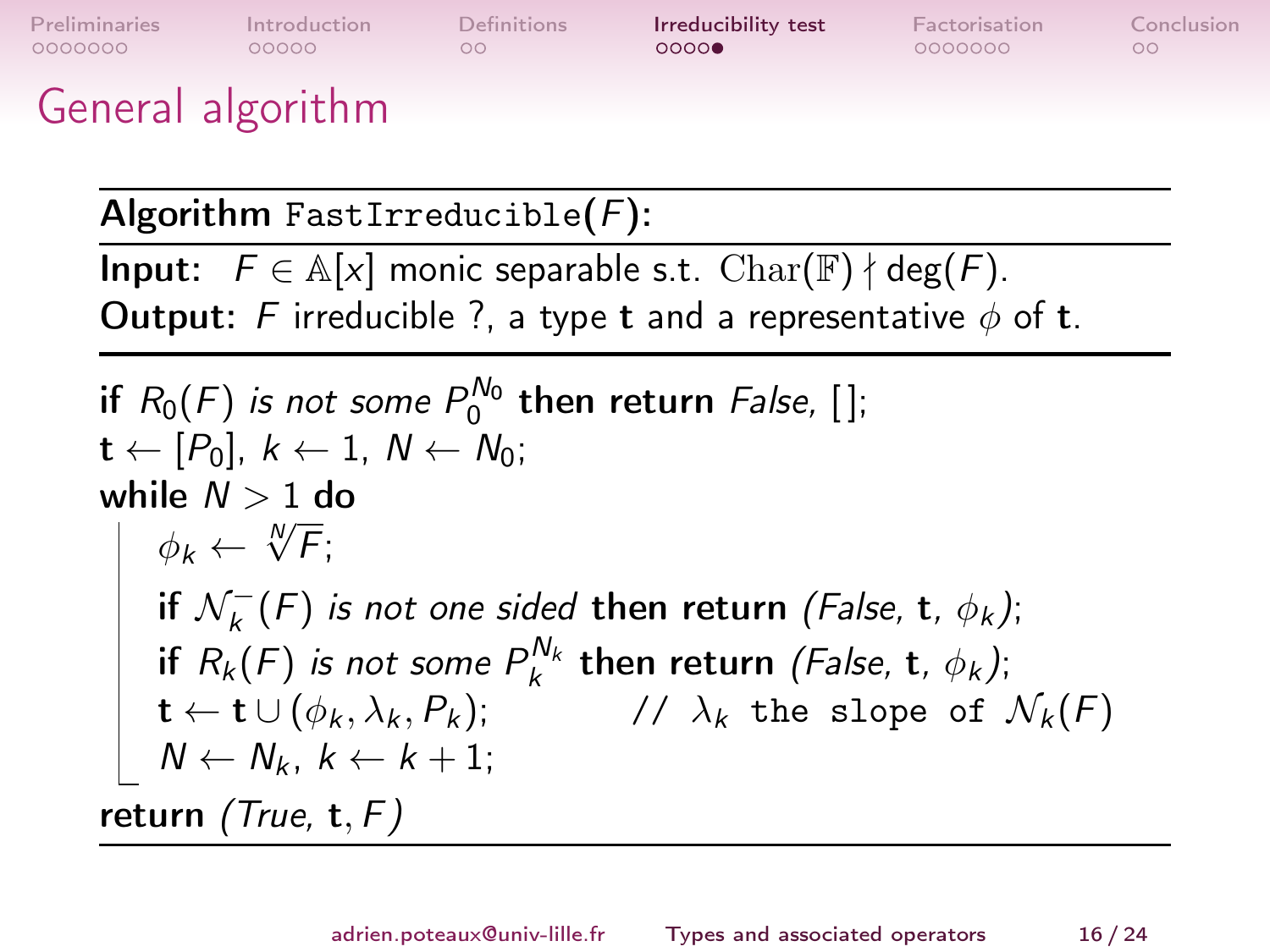<span id="page-34-0"></span>

**[Preliminaries](#page-1-0) [Introduction](#page-14-0) [Definitions](#page-21-0) [Irreducibility test](#page-23-0) [Factorisation](#page-34-0) [Conclusion](#page-44-0)**<br>00000000 00000 00000 00000 00000 00000 00

# Factorisation over  $\mathbb{A}[x]$ a new divide and conquer strategy

adapt the Hensel–Newton algorithm to extended valuations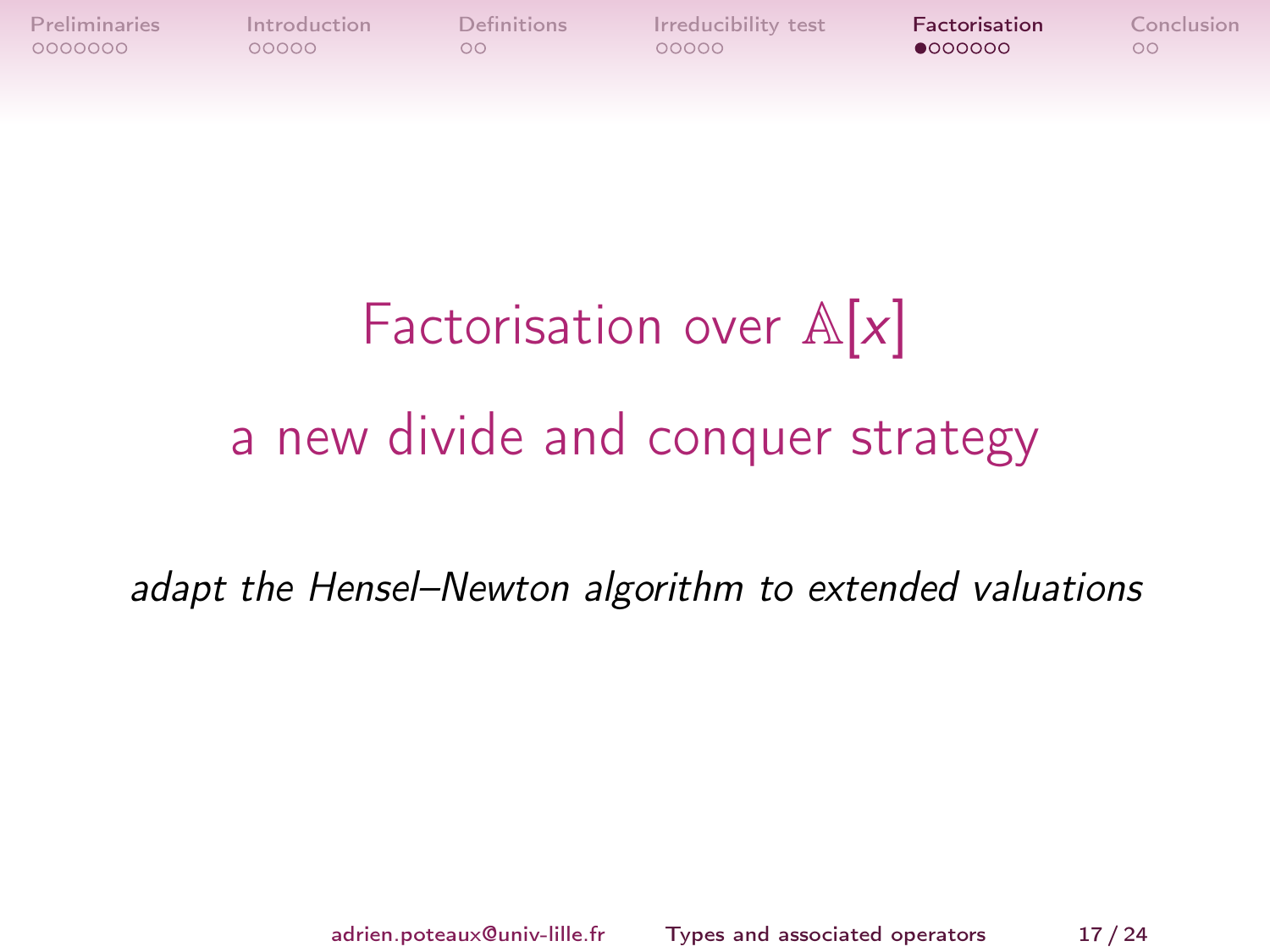### Hensel lemma works with extended valuations

- $\phi = \phi_k$  a representative of a type  $\mathbf{t}_{k-1}$  (i.e.  $R_{k-1}(\phi) \sim P_{k-1}$ ),
- $v = v_{k+1}$  an augmented valuation (from  $v_k$ ,  $\phi$  and some  $\lambda_k$ ).

#### Lemma

Assume 
$$
B = \phi^b + \cdots
$$
 and  $v(B) = bv(\phi)$ . Then

$$
\bullet \ \ v(A\%B) \geq v(A),
$$

$$
\bullet \; v(A \mathbin{/\!\!/} B) \geq v(A) - v(B).
$$

#### Notation:

$$
F = \sum_{B=(b_1,\dots,b_k)} c_B(x) \phi_1^{b_1} \cdots \phi_k^{b_k}
$$
 the multi-adic expansion of F

 $[F]^{n} \rightarrow$  remove from it the terms of valuations  $> n$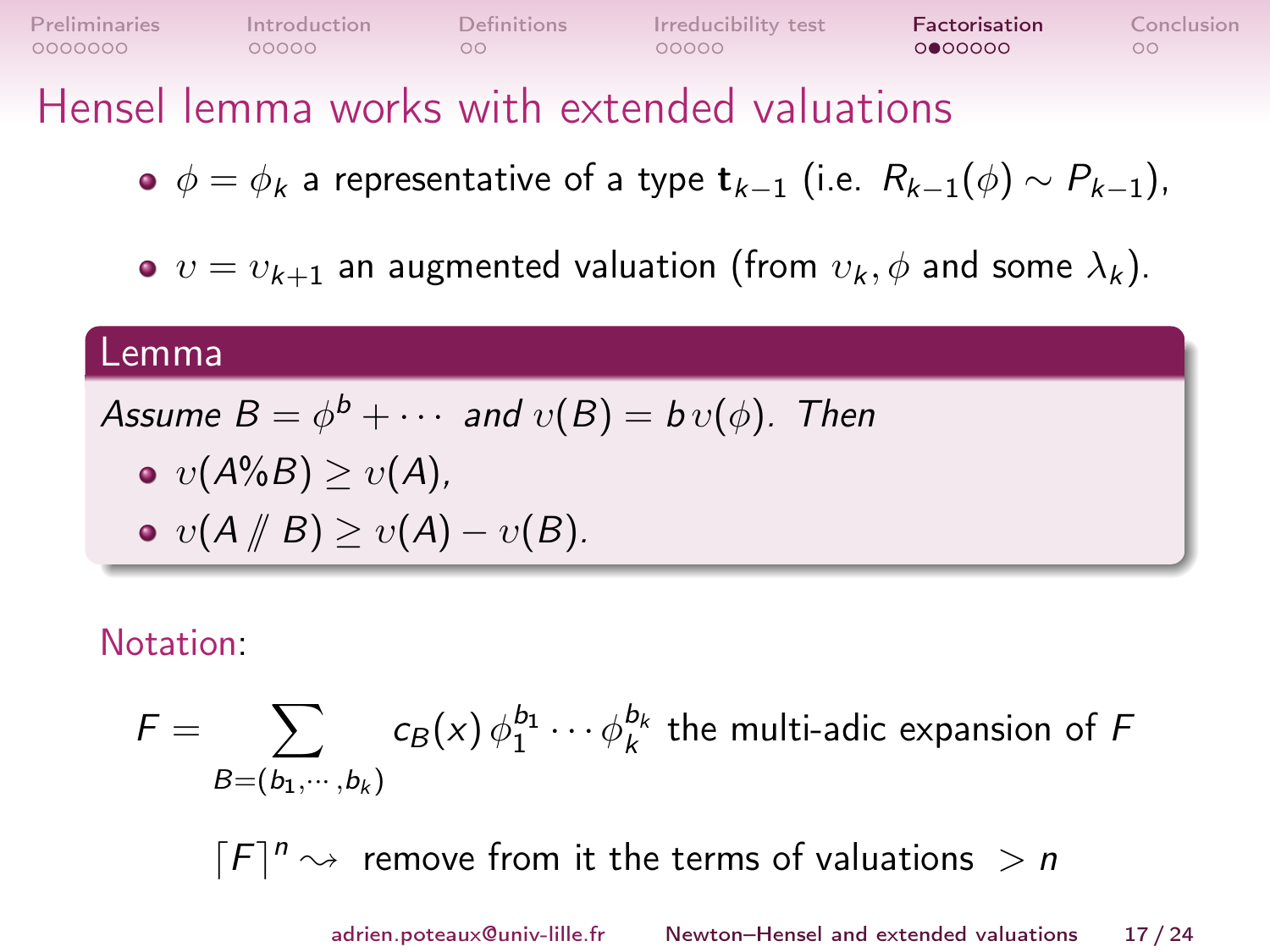[Preliminaries](#page-1-0) [Introduction](#page-14-0) [Definitions](#page-21-0) [Irreducibility test](#page-23-0) **[Factorisation](#page-34-0)** [Conclusion](#page-44-0)<br>0000000 00000 00000 000000 000000 00

Adaptation of the Hensel algorithm

In: 
$$
v(F - G H) \ge v(F) + n
$$
 and  $v(S G + T H - 1) \ge n$ .

#### Algorithm HenselStep:

$$
E \leftarrow [F - G H]^{v(F)+2n};
$$
  
\n
$$
Q, R \leftarrow [\text{Quolem}(U E, H)]^{v(F)+2n};
$$
  
\n
$$
\tilde{G} \leftarrow [G + E V + Q G]^{v(G)+2n};
$$
  
\n
$$
\tilde{H} \leftarrow [H + R]^{v(H)+2n};
$$
  
\n
$$
B \leftarrow [U \tilde{G} + V \tilde{H} - 1]^{2n};
$$
  
\n
$$
\tilde{U} \leftarrow [U - D]^{2n-v(G)};
$$
  
\n
$$
\tilde{V} \leftarrow [V - B V - C \tilde{G}]^{2n-v(H)};
$$
  
\nreturn  $\tilde{H}, \tilde{G}, \tilde{U}, \tilde{V}$ 

Out:  $v(F - \tilde{G} \tilde{H}) \ge v(F) + 2n$  and  $v(\tilde{S} \tilde{G} + \tilde{T} \tilde{H} - 1) \ge 2n$ .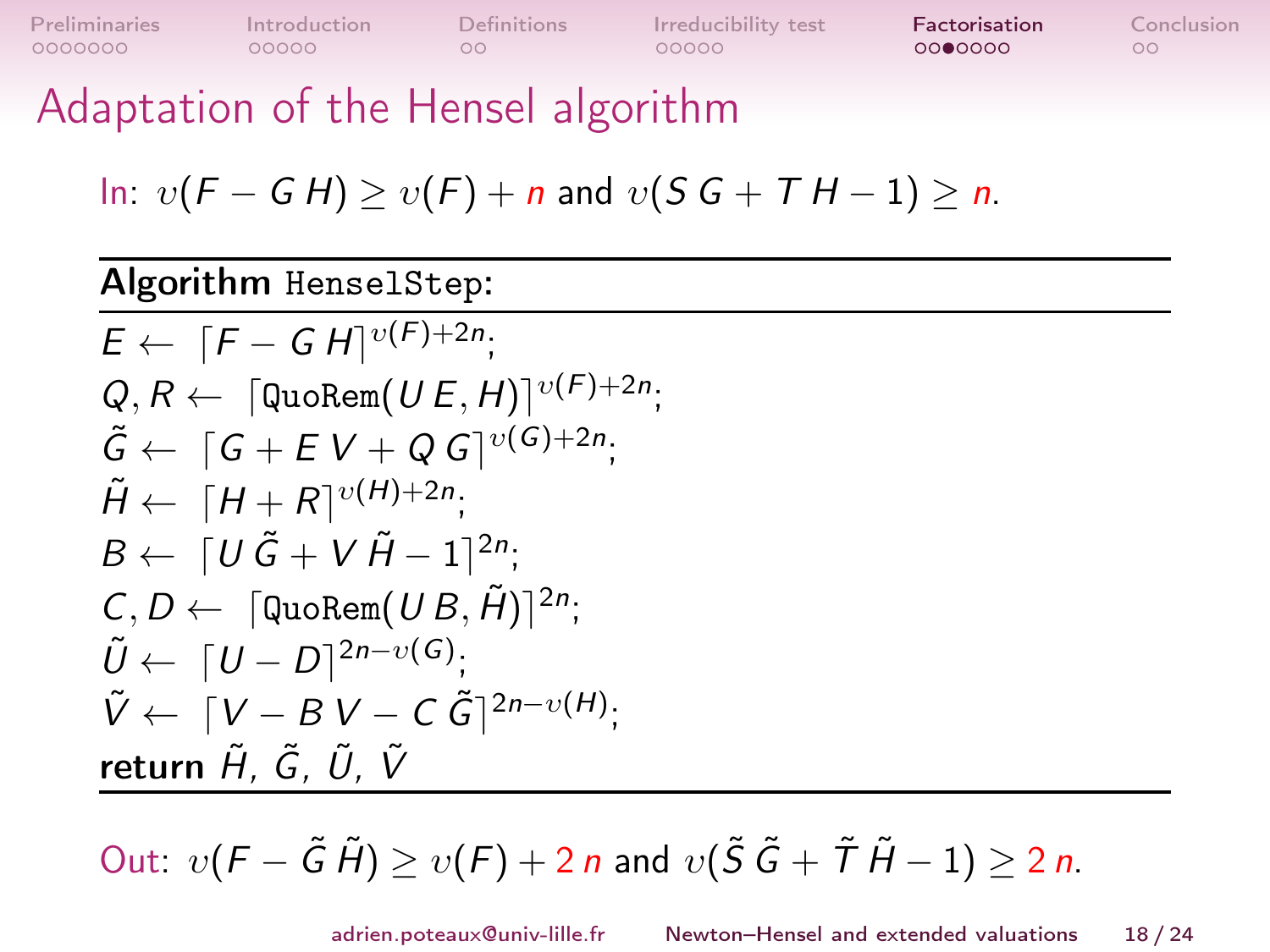[Preliminaries](#page-1-0) [Introduction](#page-14-0) [Definitions](#page-21-0) [Irreducibility test](#page-23-0) **[Factorisation](#page-34-0)** [Conclusion](#page-44-0)<br>00000000 00000 00000 000000 000000 00

### Good initialisation ?

$$
F = \underbrace{\psi^3}_{18} + \underbrace{\pi^3 x^2 \psi}_{19} + \underbrace{\pi^6 x}_{20} \text{ with } \psi = x^3 - \pi^2
$$

• 
$$
v_{\psi}(\pi) = 3
$$
,  $v_{\psi}(x) = 2$ ,  $v_{\psi}(\psi) = 6$ .

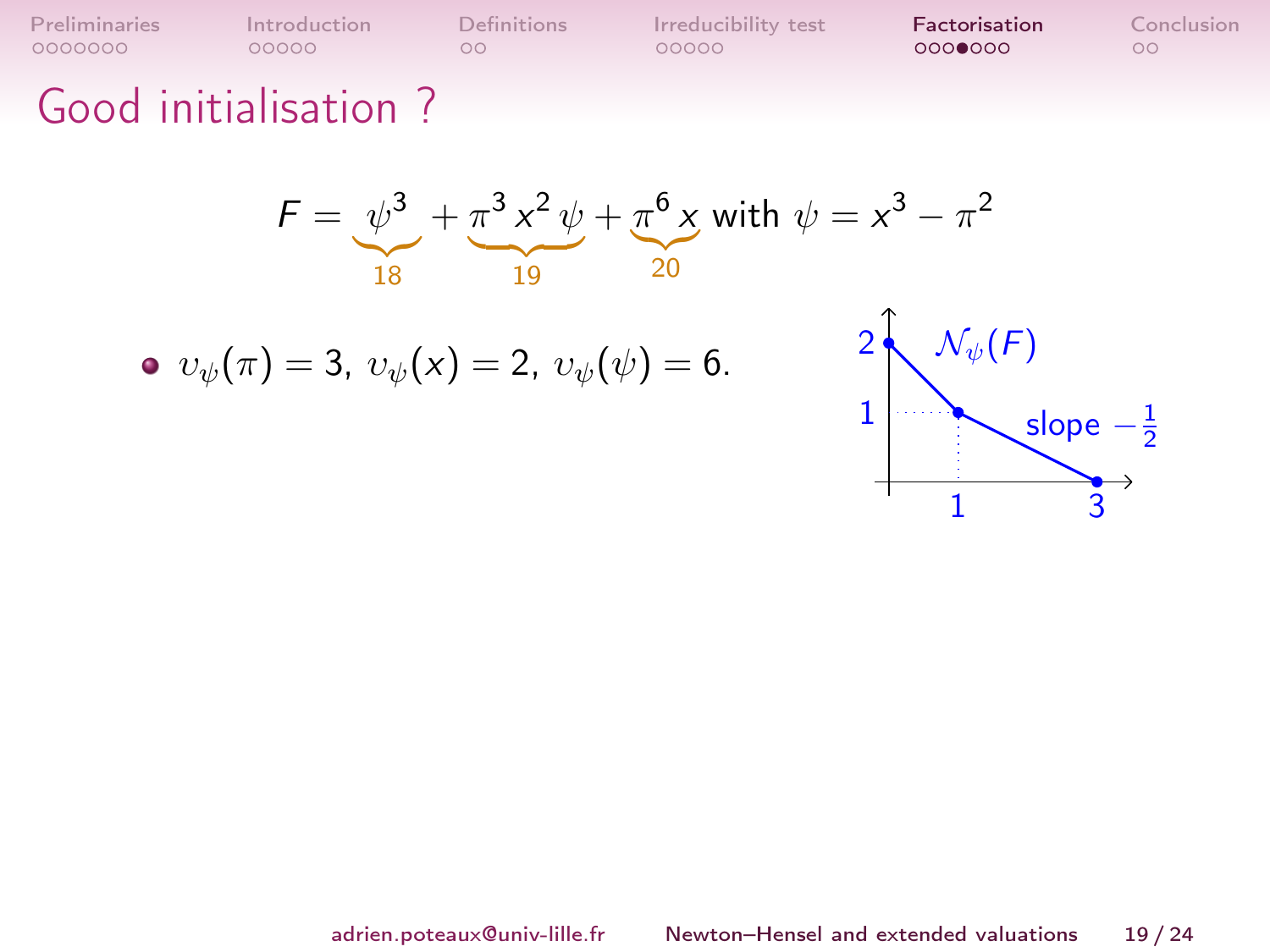[Preliminaries](#page-1-0) [Introduction](#page-14-0) [Definitions](#page-21-0) [Irreducibility test](#page-23-0) **[Factorisation](#page-34-0)** [Conclusion](#page-44-0)<br>00000000 00000 00000 000000 000000 00

### Good initialisation ?

$$
F = \underbrace{\psi^3}_{39} + \underbrace{\pi^3 x^2 \psi}_{39} + \underbrace{\pi^6 x}_{40} \text{ with } \psi = x^3 - \pi^2
$$

• 
$$
v_{\psi}(\pi) = 3
$$
,  $v_{\psi}(x) = 2$ ,  $v_{\psi}(\psi) = 6$ .

• Extend  $v_{\psi}$  from right hand slope:  $v(\pi) = 6$ ,  $v(x) = 4$ ,  $v(\psi) = 13$ 



 $v(\pi) = q v_{\psi}(\pi), v(x) = q v_{\psi}(x), v(\psi) = q v_{\psi}(\psi) + m$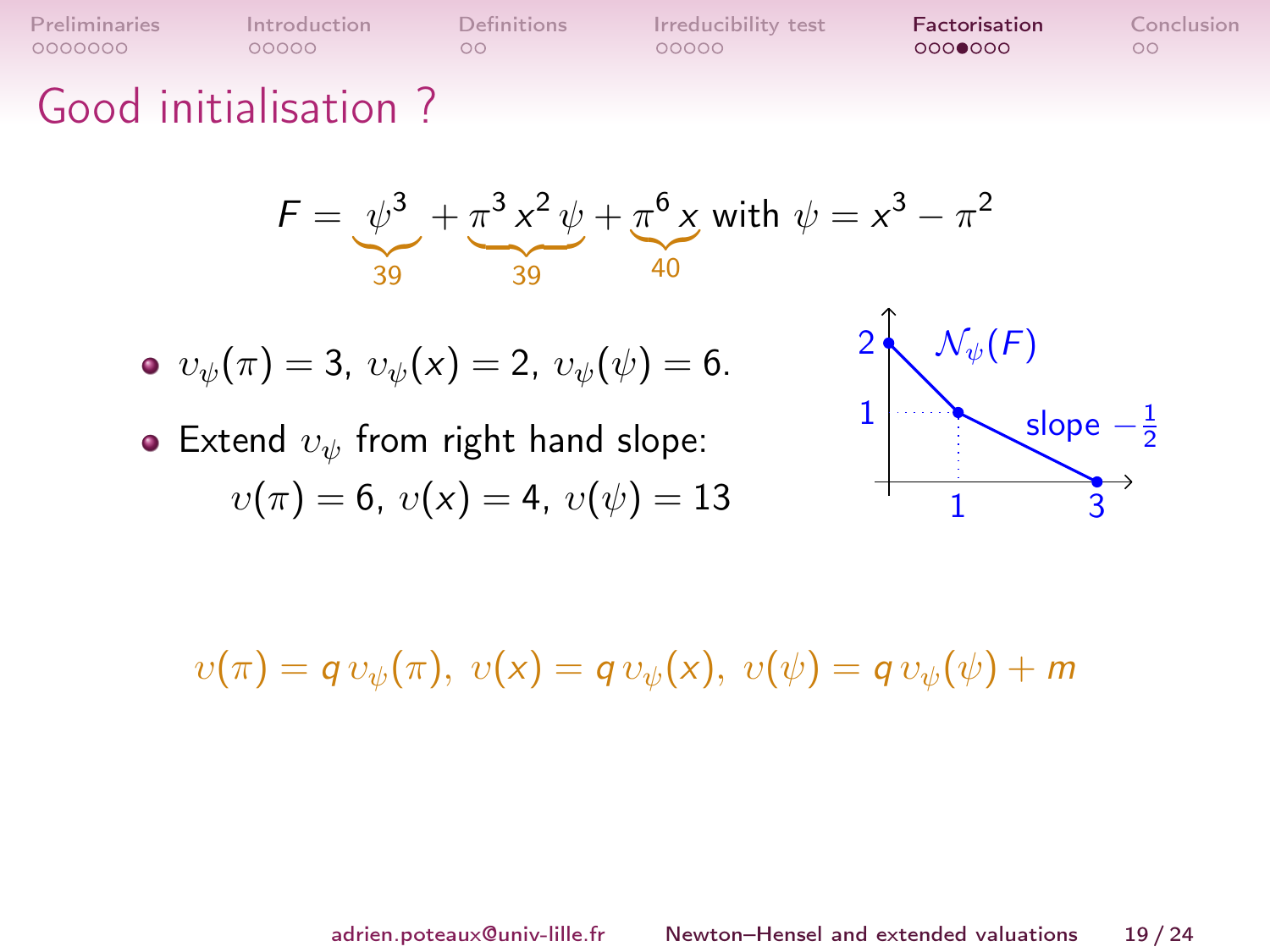[Preliminaries](#page-1-0) [Introduction](#page-14-0) [Definitions](#page-21-0) Irreducibility test **[Factorisation](#page-34-0)** [Conclusion](#page-44-0)<br>00000000 00000 00000 000000 000000 000

### Good initialisation ?

$$
F = \underbrace{\psi^3}_{39} + \underbrace{\pi^3 x^2 \psi}_{39} + \underbrace{\pi^6 x}_{40} \text{ with } \psi = x^3 - \pi^2
$$

• 
$$
v_{\psi}(\pi) = 3
$$
,  $v_{\psi}(x) = 2$ ,  $v_{\psi}(\psi) = 6$ .

• Extend  $v_{\psi}$  from right hand slope:  $v(\pi) = 6$ ,  $v(x) = 4$ ,  $v(\psi) = 13$ 



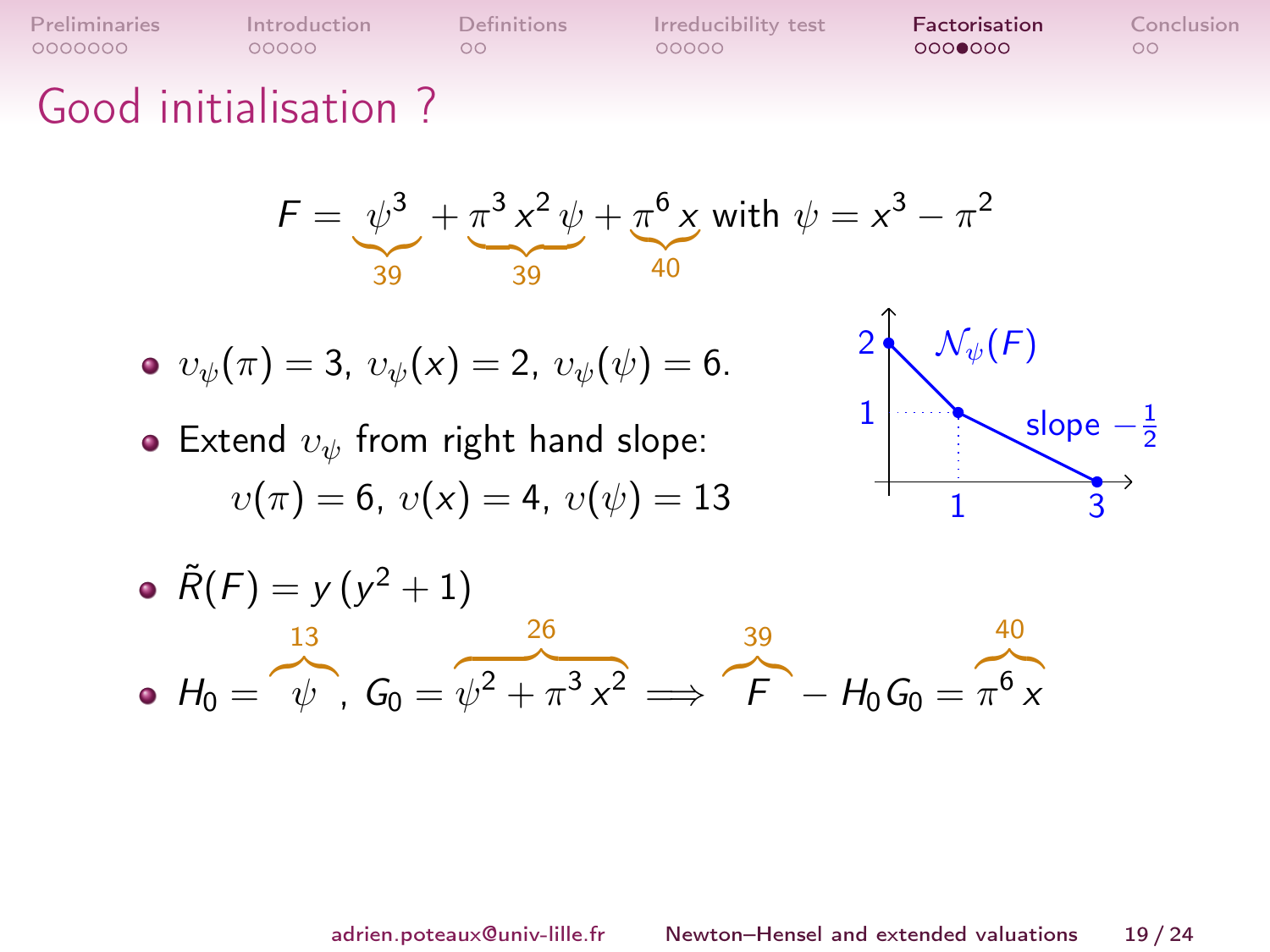[Preliminaries](#page-1-0) [Introduction](#page-14-0) [Definitions](#page-21-0) Irreducibility test **[Factorisation](#page-34-0)** [Conclusion](#page-44-0)<br>00000000 00000 00000 000000 000000 000

 $\circ$ 

### Good initialisation ?

$$
F = \underbrace{\psi^3}_{39} + \underbrace{\pi^3 x^2 \psi}_{39} + \underbrace{\pi^6 x}_{40} \text{ with } \psi = x^3 - \pi^2
$$

• 
$$
v_{\psi}(\pi) = 3
$$
,  $v_{\psi}(x) = 2$ ,  $v_{\psi}(\psi) = 6$ .

• Extend  $v_{\psi}$  from right hand slope:  $v(\pi) = 6$ ,  $v(x) = 4$ ,  $v(\psi) = 13$ 



- $\tilde{R}(F) = y (y^2 + 1)$  $H_0 =$ 13  $\omega$ ,  $G_0 =$ 26  $\sqrt{v^2 + \pi^3 x^2} \implies$ 39  $F - H_0 G_0 =$ 40  $\pi^6$  x
- With  $s_0=1$  and  $t_0=-\,$ y, we have  $s_0\,(y^2+1)+t_0\,y=1$ ,

• 
$$
S_0 = \pi^{-5} x
$$
,  $T_0 = \frac{-\pi^{-5} x \psi}{13}$   $\implies S_0 G_0 + T_0 H_0 - 1 = \pi^{-2} \psi$ 

 $\sum_{i}$ 1 adrien.poteaux@univ-lille.fr [Newton–Hensel and extended valuations](#page-0-0) 19 / 24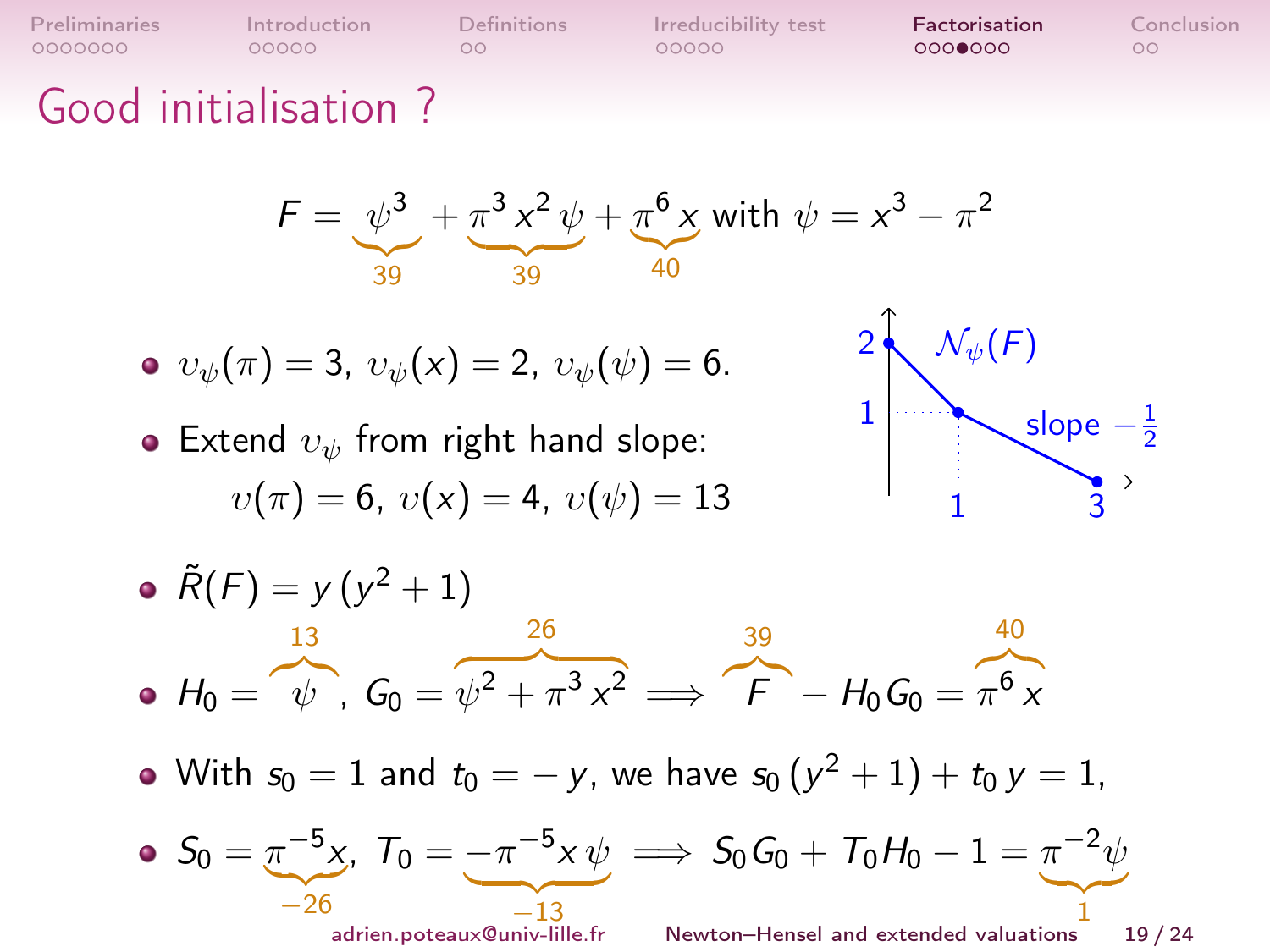$\circ$ 

**[Preliminaries](#page-1-0) [Introduction](#page-14-0) [Definitions](#page-21-0) [Irreducibility test](#page-23-0) [Factorisation](#page-34-0) [Conclusion](#page-44-0)**<br>00000000 00000 00000 00000 00000 0000**000** 00

 $00000000$ 

 $\circ$ 

### Multi-factor Hensel lifting

(modified residual polynomial:  $\widetilde{R}_k(G)(y) := y^{i_k(G)} R_k(G)(y^{q_k})$ )

Main algorithm:

Given 
$$
\bullet
$$
 a factorisation  $\tilde{R}(F) = h_0 h_1 \cdots h_r h_\infty$ ;  $h_0 = y^s$ ,  $h_\infty \in \mathbb{F}_k^\times$ ,  $\bullet$  a precision  $n \in \mathbb{N}$ .

Compute a factorisation (use a subproduct tree)

$$
v(F - F_0F_1 \cdots F_rF_\infty) > n
$$
 with  $\tilde{R}(F_i) = h_i$ ,  $i = 0, \ldots, t, \infty$ .

Remark:  $F_0, \dots, F_r$  of type **t** ; **t** does not divide  $F_{\infty}$ 

Complexity:  $\mathcal{O}(\sqrt{\frac{v(F)+n}{v(\pi)}})$  $\frac{(F)+n}{\upsilon(\pi)}d$ 

Factorisation with precision  $\sigma$  in A[x]:  $\mathcal{O}(\sigma d + \delta)$  if deg( $F_{\infty}$ )  $\leq \frac{d}{2}$  $\frac{d}{2}$ .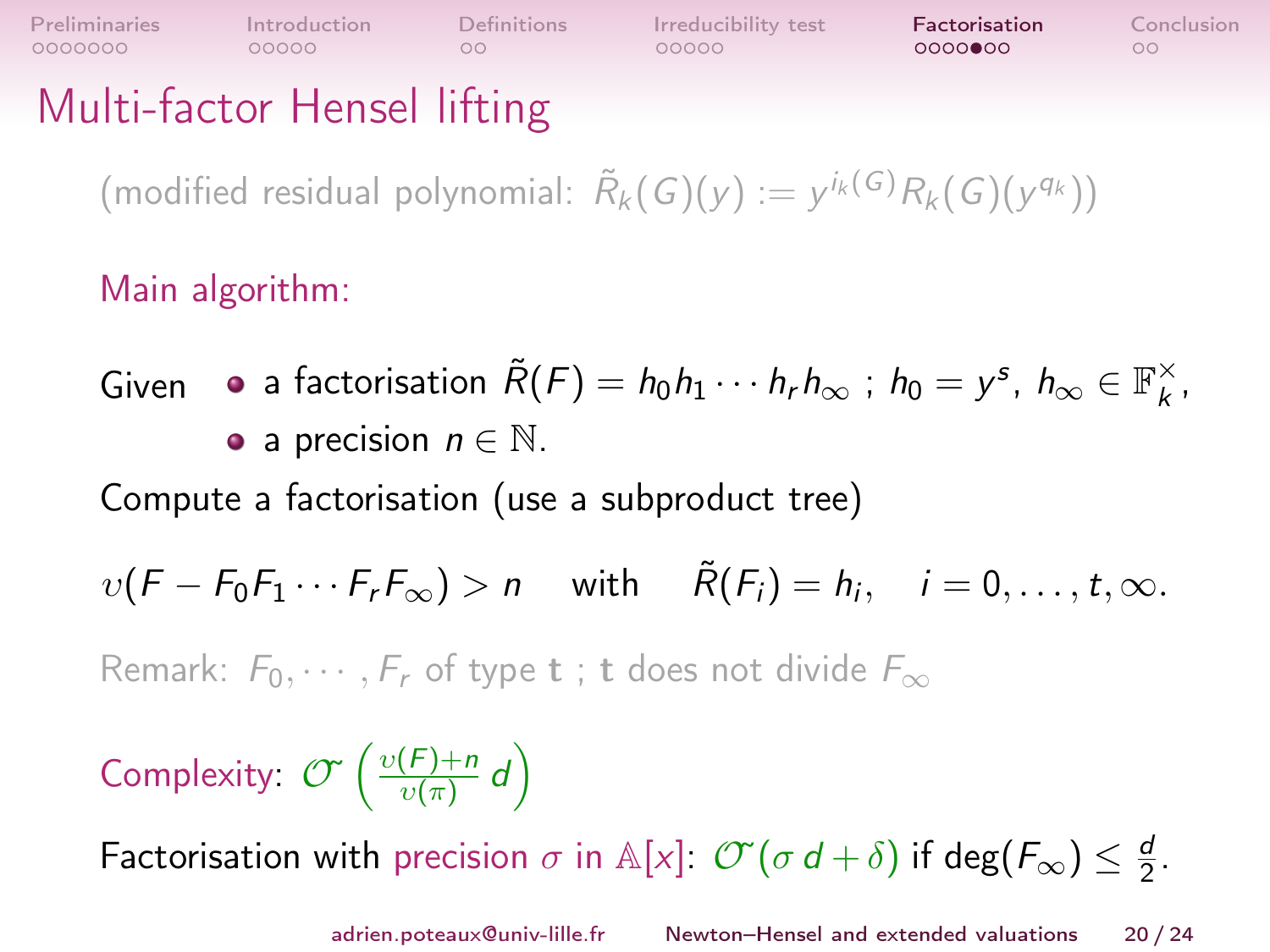

<span id="page-42-0"></span> Run FastIrreducible with precision  $2\delta/d$   $\mathcal{O}(\delta)$  $\rightsquigarrow$  either F irreducible (return F), either get a type  $t_{k-1}$ . Factor  $\tilde{R}_k(F) = h_0 h_1 \cdots h_r$  in  $\mathbb{F}_k[y]$ . Lift  $F = F_0F_1 \cdots F_r$  with precision  $\sigma$ .  $\mathcal{O}(\sigma d + \delta)$ 

**4)** Go back to Step [1](#page-42-0) for each  $F_i$ .

Total:  $\mathcal{O}(\rho(\sigma d + \delta)).$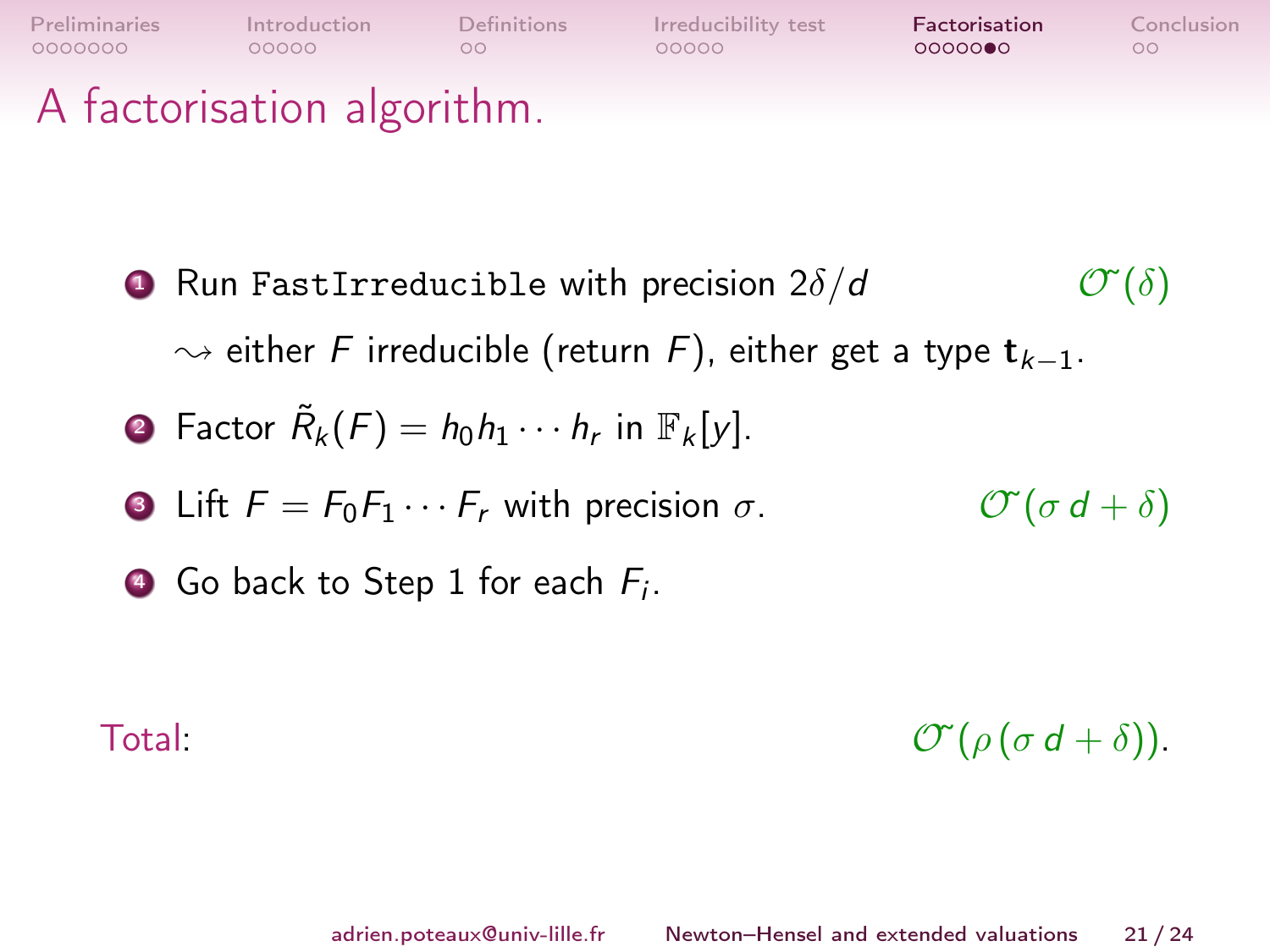

A divide and conquer algorithm.

**1** Find a type **t** such that  $F_t$  has degree  $> d/2$  and that either  $F_t$ is irreducible, either any of its proper factor has degree  $\leq d/2$ .

Previous algorithm with precision 4  $\delta/d$   $\mathcal{O}(\rho \delta)$ 

• Hensel 
$$
\rightsquigarrow
$$
  $F = F_0 F_1 \cdots F_r F_\infty$   $\mathcal{T}(nd + \delta)$ 

<sup>3</sup> Recursive call for each non irreducible factor.

Total:  $\mathcal{O}((n+\delta)d)$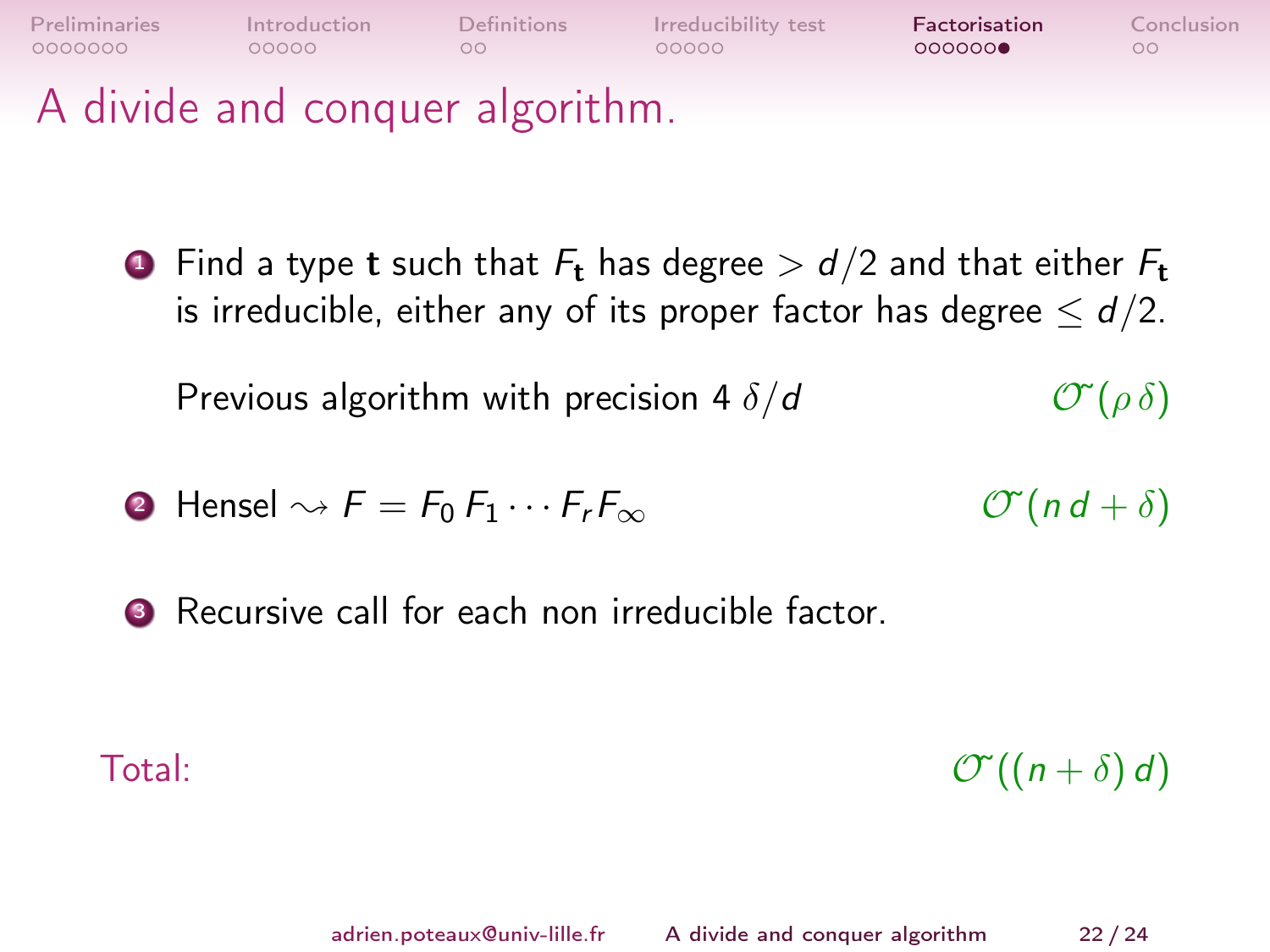<span id="page-44-0"></span>

| <b>Preliminaries</b>      | Introduction | Definitions | Irreducibility test | Factorisation | Conclusion |
|---------------------------|--------------|-------------|---------------------|---------------|------------|
| 0000000                   | 00000        |             | 00000               | 0000000       | $\bullet$  |
| State of the art (sketch) |              |             |                     |               |            |

- Abhyankar-Moh [Ab06]: approximate roots,
- Mac Lane, Abhyankar [Ma36<sup>2</sup>,Ab90,Ru14]: extended valuations,
- <code>Montes</code> et al [Mo99,GuMoNa11&12,BaNaSt13,GuNaPa12]  $\mathcal{O}(d^2+d\delta^2)$ ,
- Caruso et al [CaRoVa16]: slope factorisation,

Case  $\mathbb{A} = \mathbb{K}[[x]]$ :

- Sasaki et al [KaSa99,AlAtMa17]: Extended Hensel Construction at least  $\mathcal{O}(d^2(\delta+d^2))$ ,
- Puiseux [PoRy15,PoWe]: Newton–Puiseux algorithm  $\mathcal{O}(d \delta)$ .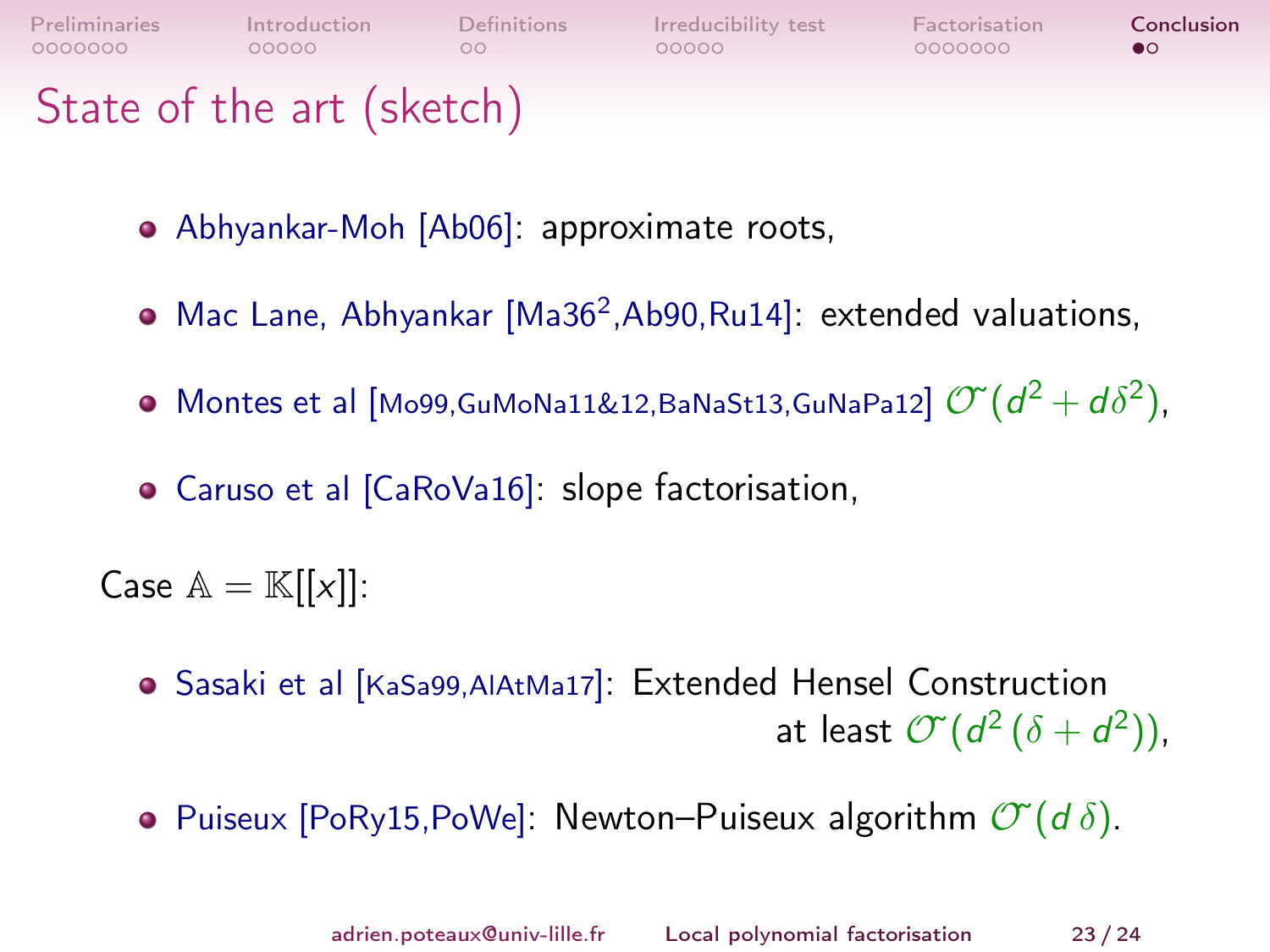| Preliminaries               | Introduction | Definitions | Irreducibility test | Factorisation | Conclusion |
|-----------------------------|--------------|-------------|---------------------|---------------|------------|
| 0000000                     | COOOO        | OO.         | 00000               | 0000000       | $\Omega$   |
| $\sim$ $\sim$ $\sim$ $\sim$ |              |             |                     |               |            |

#### Conclusion

Up to factorisations in  $\mathbb{F}_k[y]$ :

- Irreducibility test in  $\mathbb{A}[x]$  in  $\mathbb{C}(\delta)$ ,  $\leftarrow$  improved by a factor d!
- "direct" factorisation in A[x]:  $\mathcal{O}(\rho \, n \, d)$ ,  $\qquad \leftarrow$  was  $\mathcal{O}(\rho \, d^2)$
- Divide and conquer:  $\mathcal{O}((n+\delta)d)$ .

Application: OM-factorisation for  $\mathbb{A} = \mathbb{Z}_p$  when  $\text{Char}(\mathbb{F}) \nmid d$ :

 $\mathcal{O}^{\ast}(d^2+\delta\,d\,\log(p))\qquad \ \leftarrow \mathsf{was} \; \mathcal{O}^{\ast}(d^2+\delta\,d\,\log(p)+d\delta^2) \; !$ 

Practical aspects:

- **•** Sage prototype,
- some C implementation via Flint (irreducibility for  $\mathbb{A} = \mathbb{F}_q[[t]]$ ).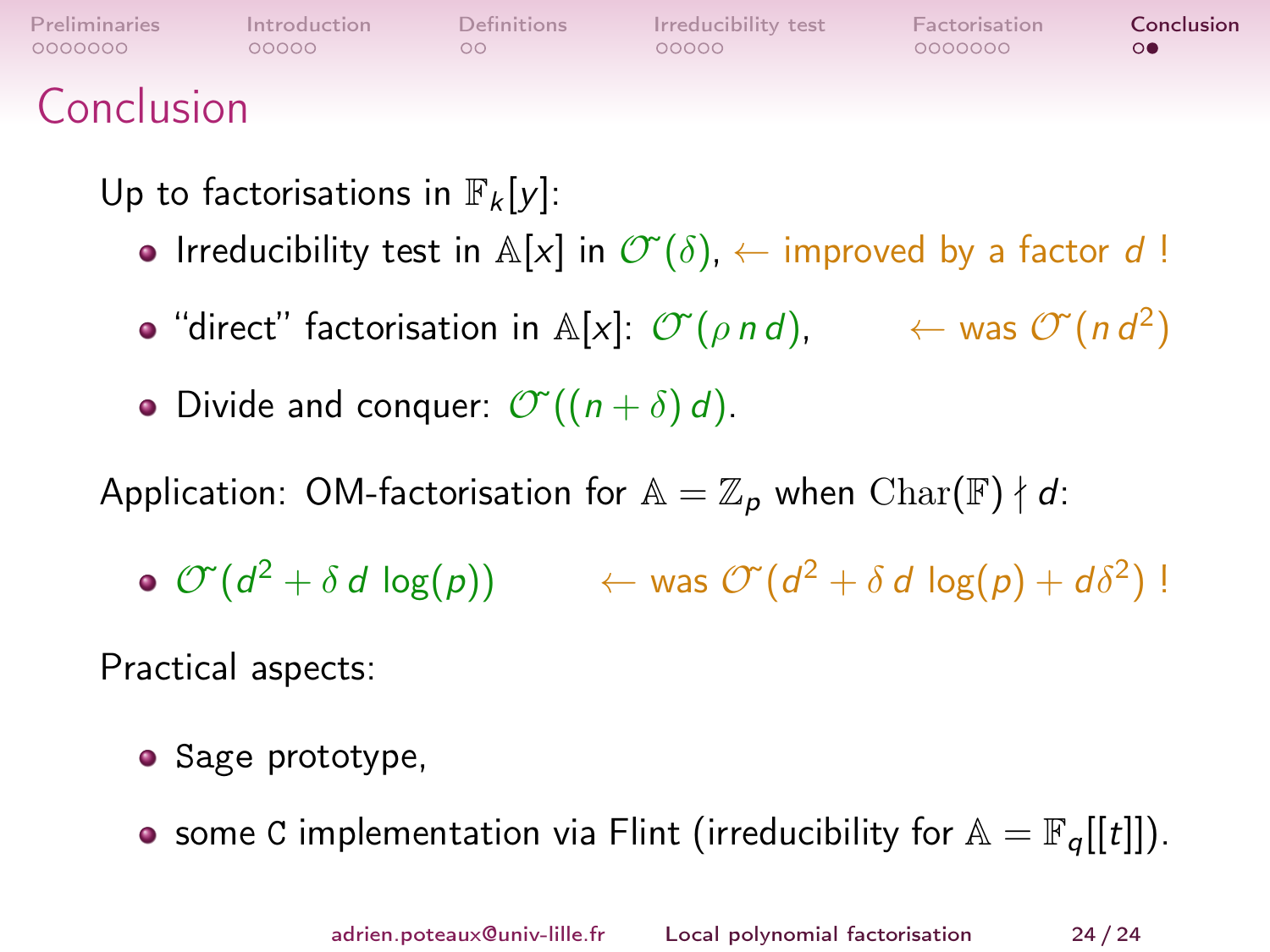[Preliminaries](#page-1-0) [Introduction](#page-14-0) [Definitions](#page-21-0) [Irreducibility test](#page-23-0) [Factorisation](#page-34-0) [Conclusion](#page-44-0)<br>0000000 00000 00000 000000 000000 00

# Bibliography

adrien.poteaux@univ-lille.fr [bibliography](#page-0-0) 24 / 24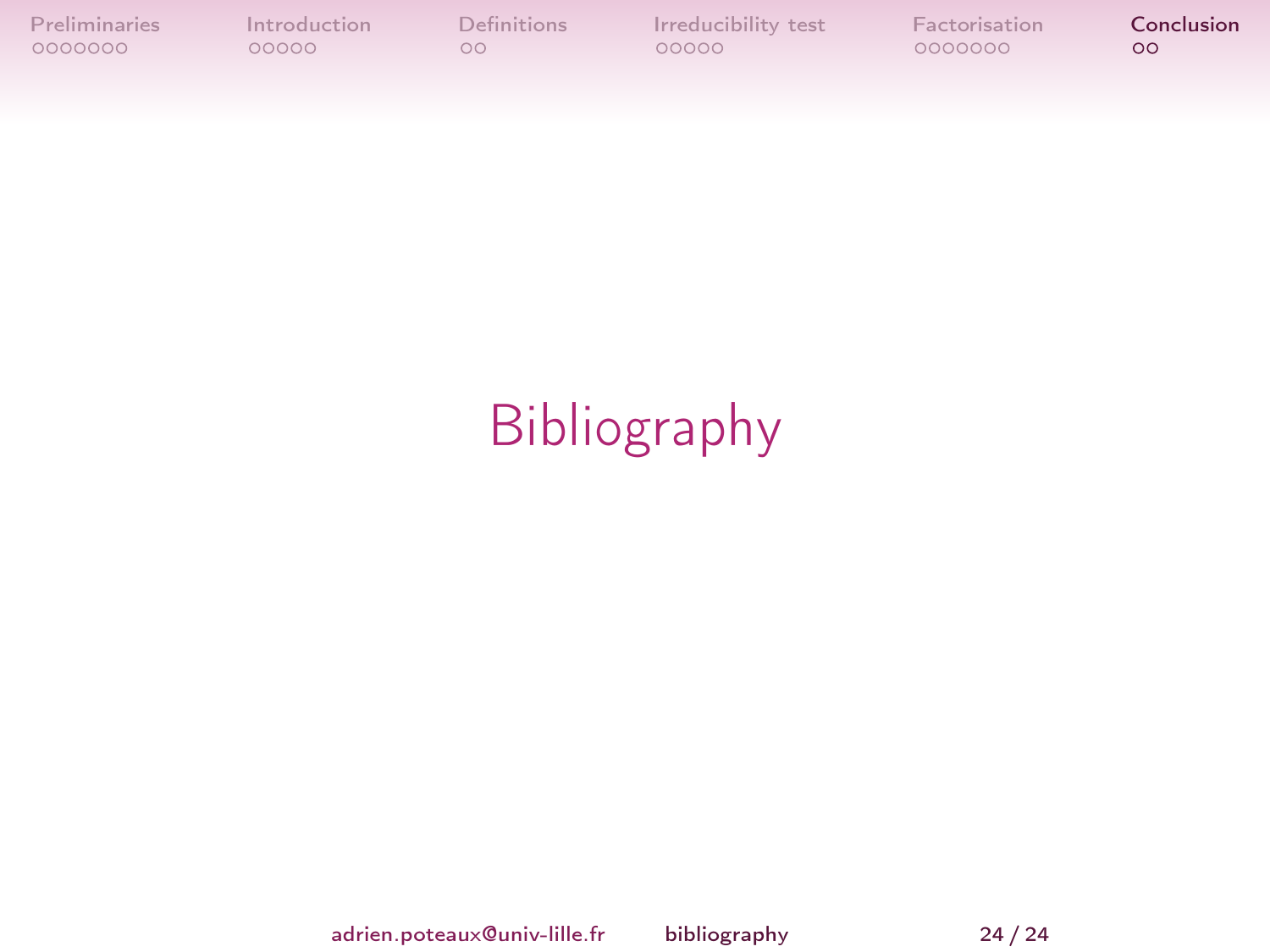0000000

 $00000$ 

 $\circ$ 

[Preliminaries](#page-1-0) [Introduction](#page-14-0) [Definitions](#page-21-0) [Irreducibility test](#page-23-0) [Factorisation](#page-34-0) [Conclusion](#page-44-0)  $00000$ 

0000000

 $\circ$ 

### S. Abhyankar.

Irreducibility criterion for germs of analytic functions of two complex variables.

Adv. Mathematics, 35:190–257, 1989.

### S. Abhyankar.

Algebraic Geometry for Scientists and Engineers, volume 35 of Mathematical surveys and monographs. Amer. Math. Soc., 1990.

### **■ S. Abhyankar.**

Lectures on Algebra.

Number vol. 1 in Lectures on Algebra. World Scientific, 2006.

**P.** Alvandi, M. Ataei, and M. Moreno Maza.

On the extended hensel construction and its application to the computation of limit points.

In ISSAC '17, pages 13–20.

J.-D. Bauch, E. Nart, and H. Stainsby.

adrien.poteaux@univ-lille.fr [bibliography](#page-0-0) 24 / 24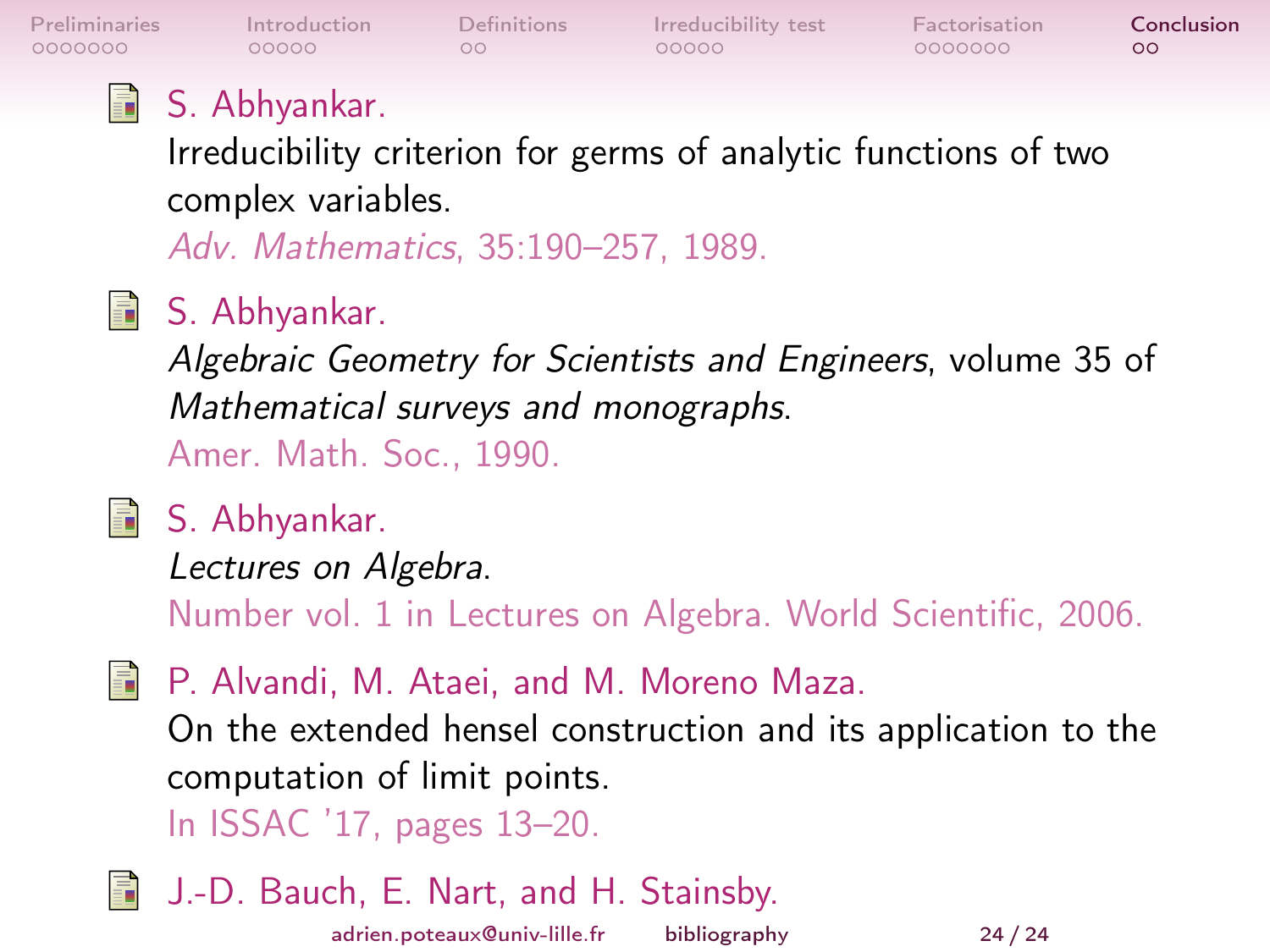[Preliminaries](#page-1-0) [Introduction](#page-14-0) [Definitions](#page-21-0) [Irreducibility test](#page-23-0) [Factorisation](#page-34-0) **[Conclusion](#page-44-0)** 0000000  $\circ$ Complexity of the OM factorizations of polynomials over local fields. LMS Journal of Computation and Mathematics, 16:139–171,

2013.

- X. Caruso, D. Roe, and T. Vaccon. 歸 Division and slope factorization of p-adic polynomials. In ISSAC '16, pages 159–166.
- J. v. z. Gathen and J. Gerhard. Modern Computer Algebra. Cambridge University Press, New York, NY, USA, 3rd edition, 2013.
- **J.** Guàrdia, J. Montes, and E. Nart.

Higher Newton polygons in the computation of discriminants and prime ideal decomposition in number fields.

J. Théor. Nombres Bordx., 23(3):667–696, 2011.

J. Guàrdia, J. Montes, and E. Nart. ā.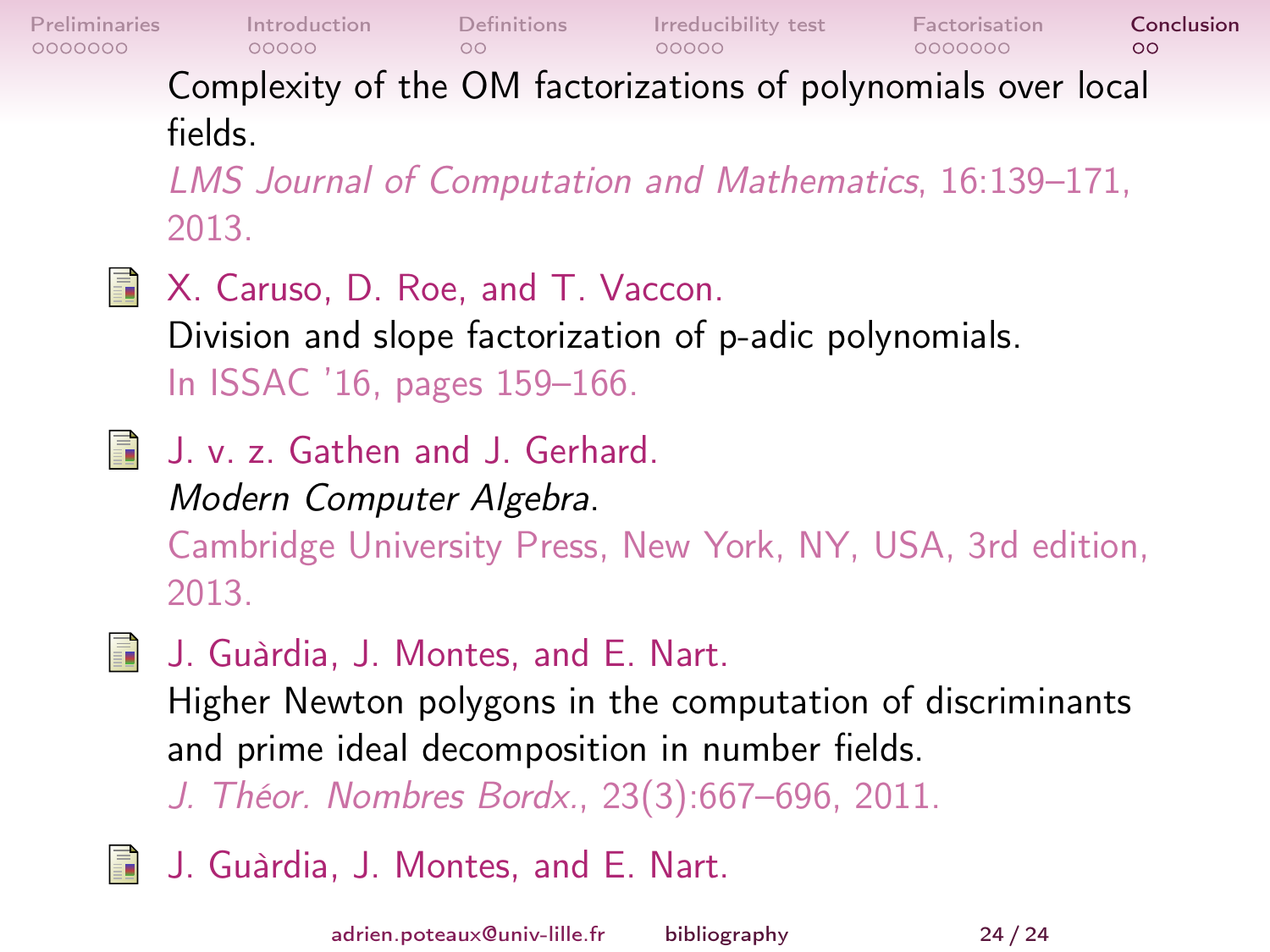[Preliminaries](#page-1-0) [Introduction](#page-14-0) [Definitions](#page-21-0) [Irreducibility test](#page-23-0) [Factorisation](#page-34-0) **[Conclusion](#page-44-0)** 0000000  $\circ$ Newton polygons of higher order in algebraic number theory. Transsactions of the American Mathematical Society, 364:361–416, 2012.

**J.** Guàrdia, E. Nart, and S. Pauli. Single-factor lifting and factorization of polynomials over local fields.

Journal of Symbolic Computation, 47(11):1318 – 1346, 2012.

F. Kako and T. Sasaki.

Solving multivariate algebraic equations by Hensel construction.

Japan J. of Industrial and Applied Math., 16:257–285, 1999.

**B** S. MacLane.

A construction for absolute values in polynomial rings. Trans. Amer. Math. Soc., 40(3):363–395, 1936.

S. Mac Lane.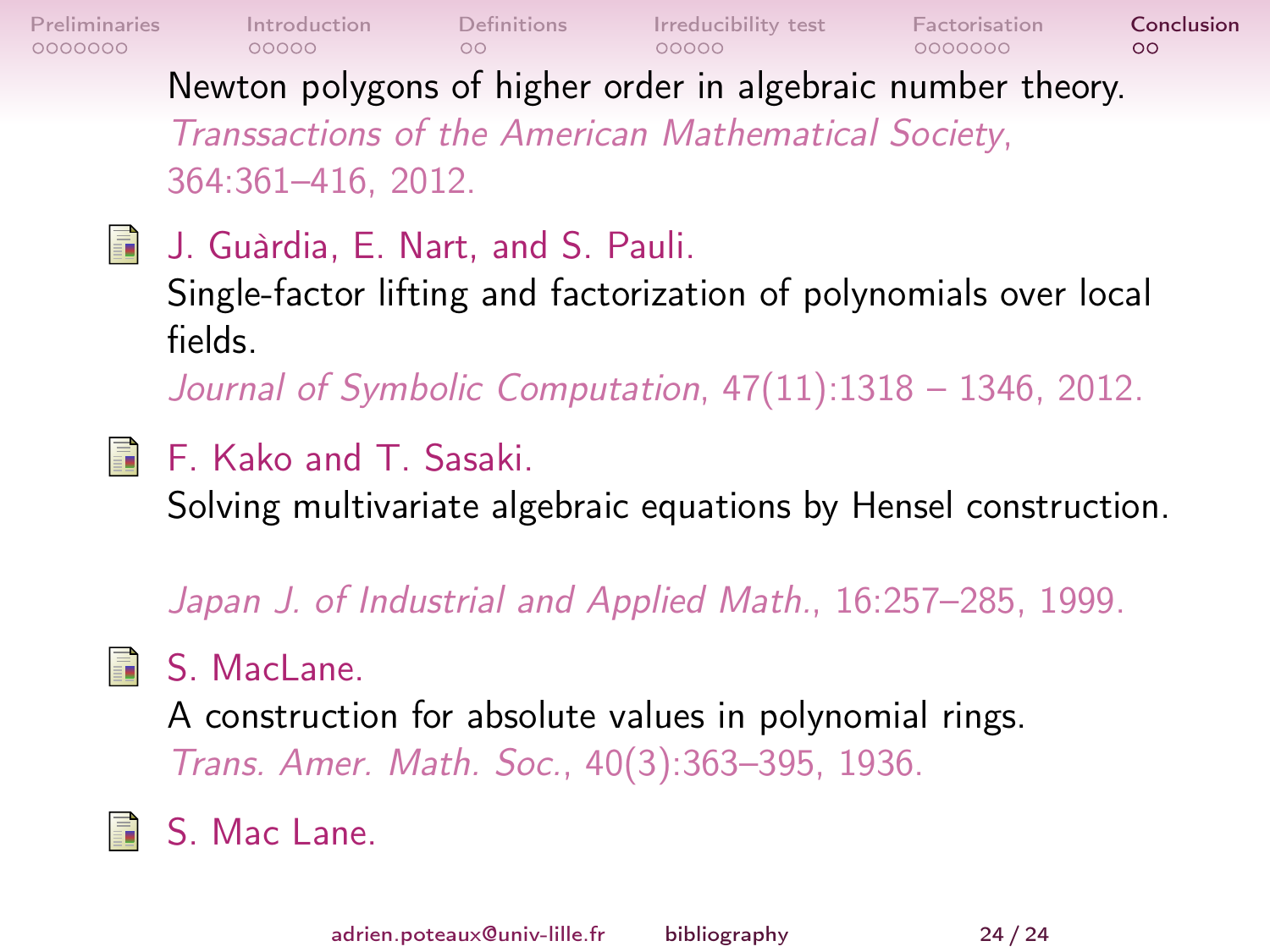0000000

[Preliminaries](#page-1-0) [Introduction](#page-14-0) [Definitions](#page-21-0) [Irreducibility test](#page-23-0) [Factorisation](#page-34-0) [Conclusion](#page-44-0)

0000000

 $\circ$ 

A construction for prime ideals as absolute values of an algebraic field.

Duke Math. J., 2(3):492–510, 1936.

**国** J. Montes Peral.

Polígonos de newton de orden superior y aplicaciones aritméticas.

PhD thesis, Universitat de Barcelona, 1999.

- A. Poteaux and M. Rybowicz. Improving complexity bounds for the computation of puiseux series over finite fields. ISSAC '15, pages 299–306
- A. Poteaux and M. Weimann.

Computing Puiseux series: a fast divide and conquer algorithm. Annales Henri Lebesgue, 4:1061–1102, 2021.

**A.** Poteaux and M. Weimann.

A quasi-linear irreducibility test in  $\mathbb{K}[[x]][y]$ .

adrien.poteaux@univ-lille.fr [bibliography](#page-0-0) 24 / 24